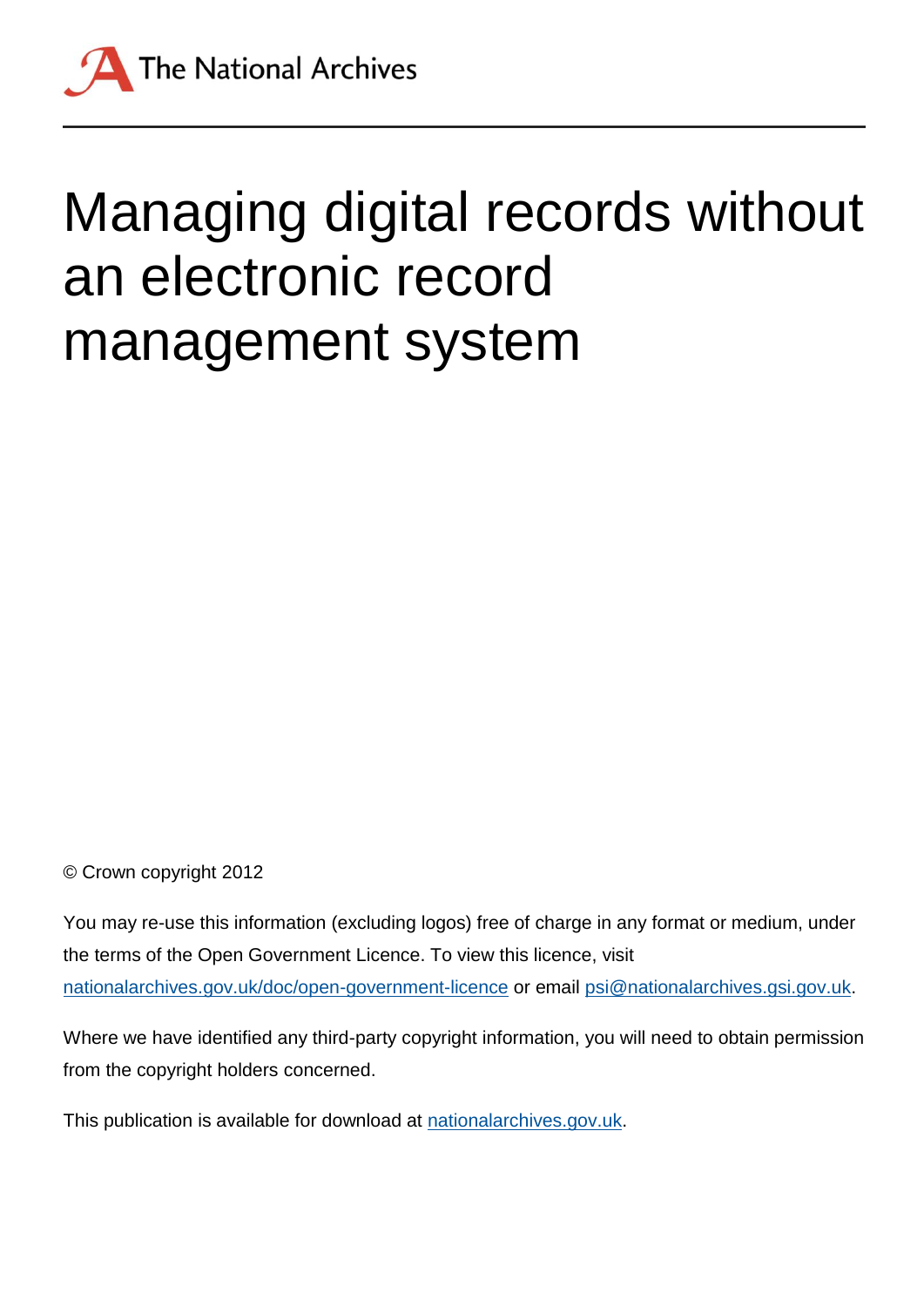### **Contents**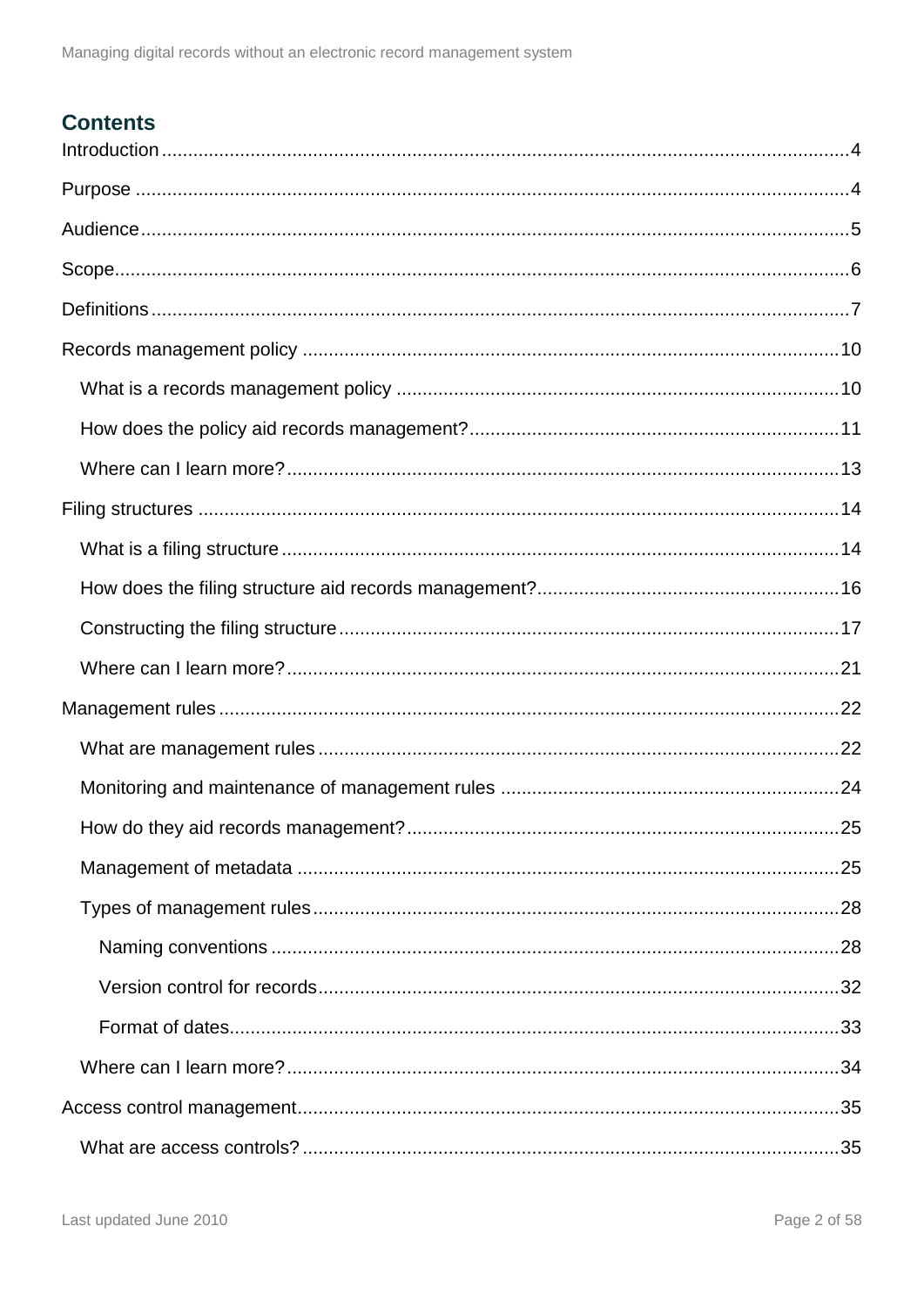| Email formats | 47 |
|---------------|----|
|               |    |
|               |    |
|               |    |
|               |    |
|               |    |
|               |    |
|               |    |
|               |    |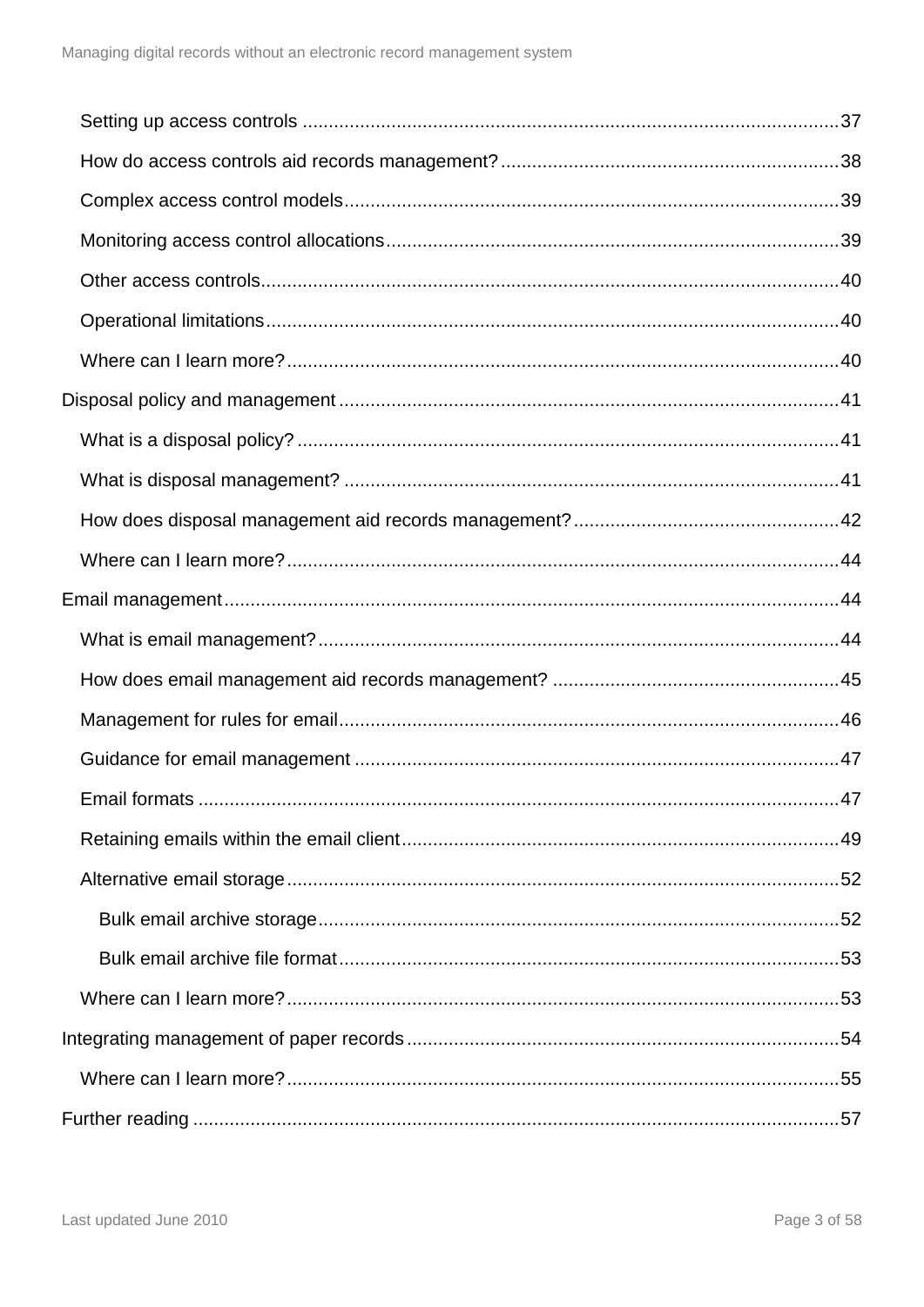### <span id="page-3-0"></span>**Introduction**

Managing electronic records presents a significant challenge for an organisation of any size or sector. For those that store their records in file systems (including shared drives), which have no formal controls in place, the risk of alteration or deletion makes this challenge even greater.

Organisations may have a well maintained paper records system but this is not necessarily appropriate as a template for managing electronic records. This is because of the volume of electronic records, and variety of file formats, combined with the ease of creation.

Electronic records management needs to be very carefully considered and structured to ensure the integrity of the records is not compromised upon capture and they remain retrievable for as long as they are required.

### <span id="page-3-1"></span>**Purpose**

The purpose of this guidance is to demonstrate how an organisation can improve the management of records within their file systems by:

- establishing a records management policy
- creating management rules and using them
- developing a classification structure
- introducing email management rules and version control  $\bullet$
- establishing user compliance or buy-in

Without these an organisation is at risk of failing to manage records exposing them to risks including reduced business efficiency or potential legal action.

An organisation in control of its records can begin to realise significant benefits including:

- improved business efficiency and effective use of IT resources  $\bullet$
- structured management of records retained for legal and regulatory purposes  $\bullet$
- support of accurate capture and management of electronic records (irrespective of format) into the file system
- access to records to enable informed and effective decision making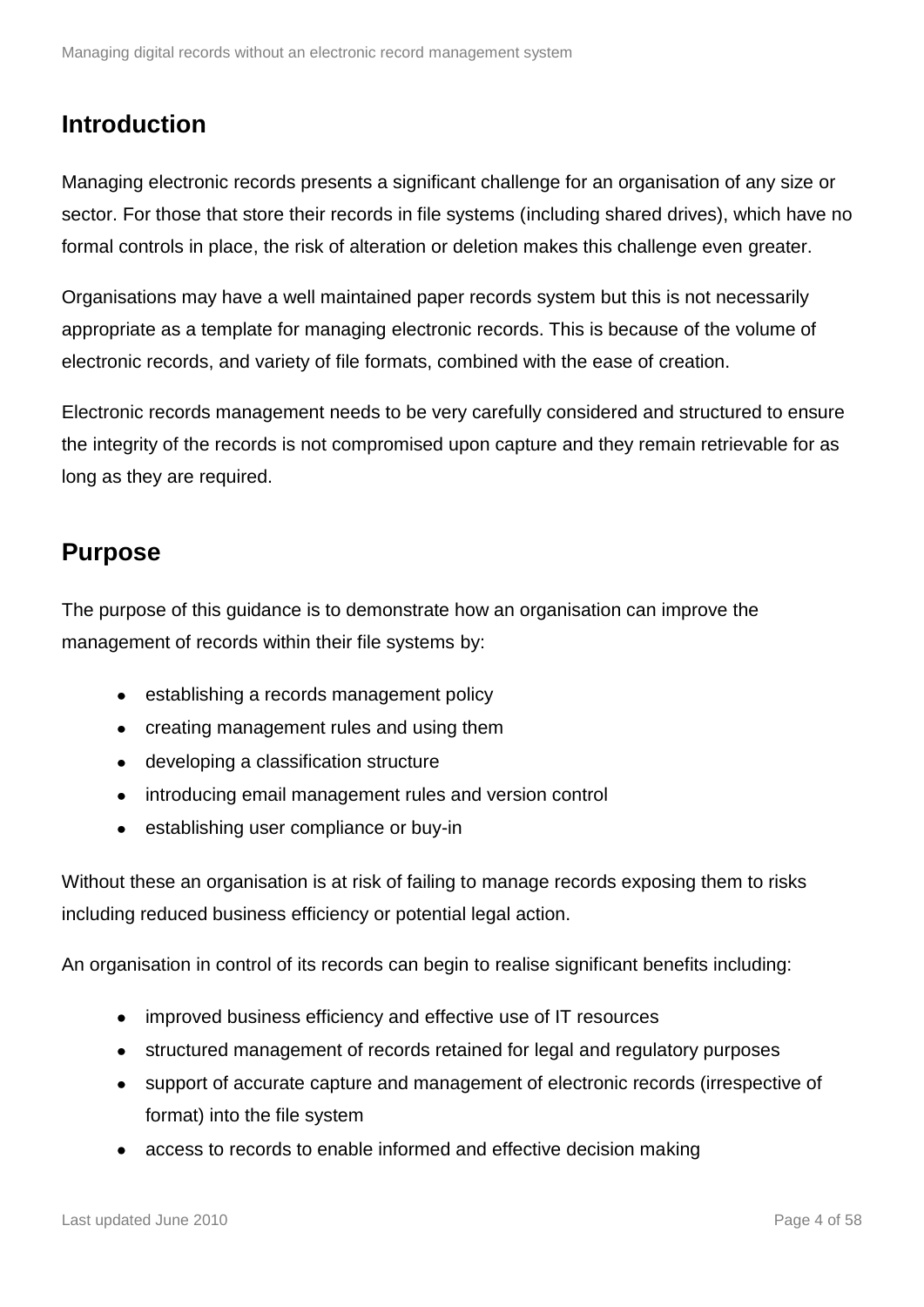- retention of a corporate memory of transactions, decisions and actions taken by, or on  $\bullet$ behalf of, the organisation
- protection of the rights and interests of the organisation (and others) who the organisation retains records about
- protection of the characteristics of records as defined by ISO 15489, particularly their  $\bullet$ reliability, integrity and usability<sup>1</sup>
- identification of records required for permanent preservation and archive  $\bullet$

Throughout this guidance there are examples using Microsoft Windows XP and Office 2007 (with Outlook). However this guidance is not limited to users of this platform and software applications and should be equally relevant to users of any desk based operating systems and office software applications.

This guidance replaces records management guidance previously published by the Historical Manuscripts Commission, and guidance on managing records in Office 97 published by the Public Record Office.

### <span id="page-4-0"></span>**Audience**

This guidance is intended for anyone who controls the management of records within any organisation or part of an organisation. This may be a formally adopted records management role, but it also includes those who manage records as part of their role such as medical or legal secretaries.

Smaller organisations, which do not have formal records management, can use this guidance to create a full programme for improving records management.

Larger organisations, which already have some form of records management, can use this document to develop records management where there needs to be significant consultation and development work.

1

<sup>&</sup>lt;sup>1</sup>[Digital Continuity advice and Guidance from The National Archives](http://www.nationalarchives.gov.uk/information-management/our-services/digital-continuity.htm) is available where long term maintenance is a requirement. This guidance is principally provided for public authorities and addresses the equivalent long term issues of loss of completeness, availability and usability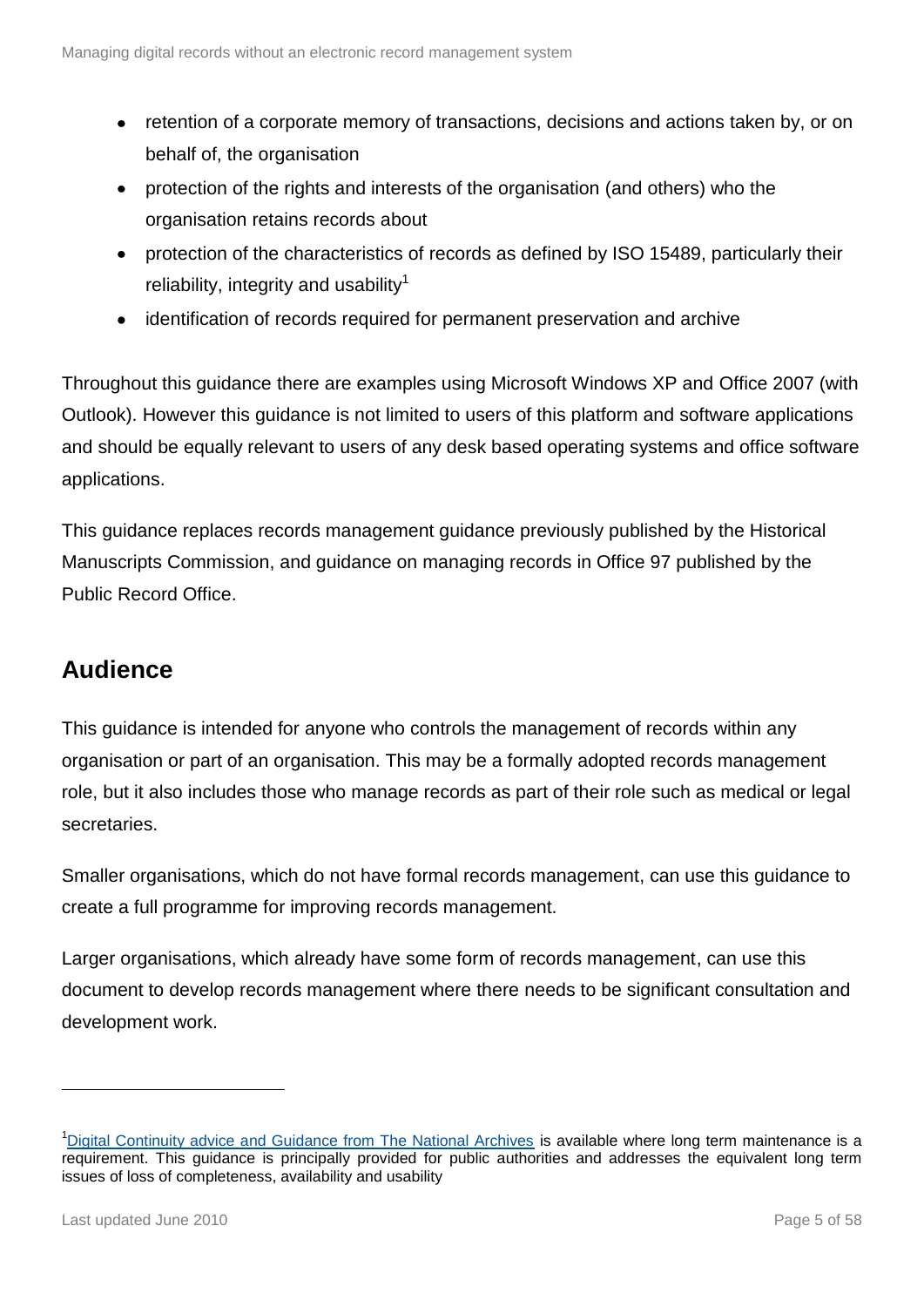This guidance is not restricted to any particular sector or industry. References to specific guidance are given as indicators of best practice in records management. Each organisation needs to consider its regulatory and legal environment which may dictate specific decisions regarding access and disposal of records.

Public authorities should read this guidance in conjunction with the Records Management Code of Practice revised and reissued under s 46 Freedom of Information Act, 2000. Useful references to sections of The Records Management Code have been included in 'Where can I learn more?' where appropriate.

### <span id="page-5-0"></span>**Scope**

The focus of this guidance is the management of records stored within a file system using existing infrastructures and resources. It will discuss the process of defining an organisation's need for records management based on the development of a policy and supporting guidelines for users.

Other types of 'basic content services' that offer some form of collaboration and informal document management might be used, such as Microsoft Office Sharepoint or Alfresco. They are not referred to in detail in this guidance. Such applications may support a subset of record management activities but an organisation still needs to develop and implement clear policies and management rules that will build an identifiable records management culture.

These products are rarely coded to implement records management rules without significant customisation and organisations should develop appropriate rules. They should evaluate solutions to support their implementation, managing the risk of records management failures. It may be that the procedures described in this guidance are preferable or alternatively that there is a clear case for deploying a records management application (or ERMS).

This guidance is not intended to be used as a technical manual, nor does it provide an organisation with a full set of policies and management rules. Use the guidance as a basis for best practice in the most suitable manner for their organisation.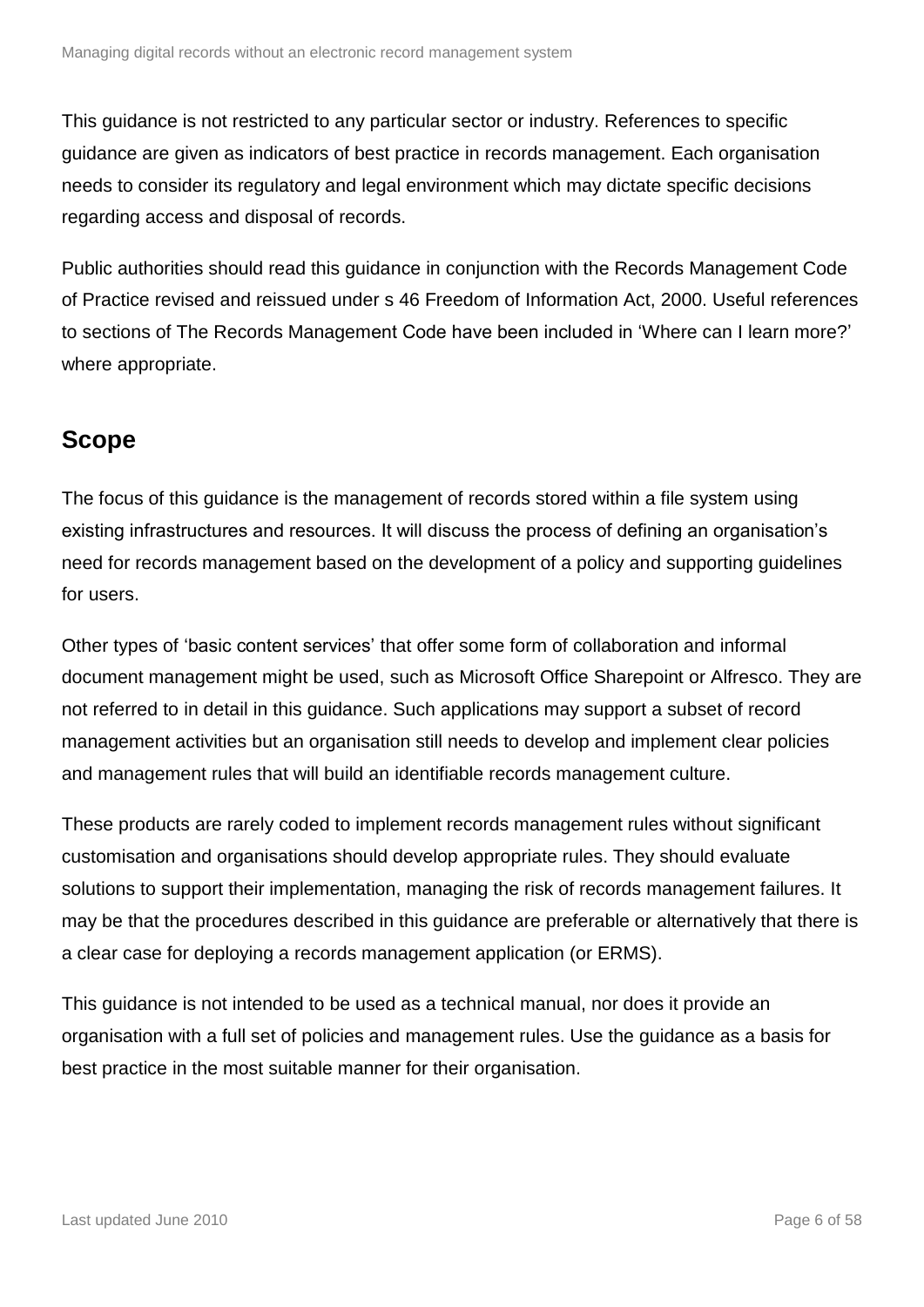Inevitably there will be some technical discussion. This will be restricted to a level of understanding that enables the reader to discuss technical issues with IT or records management specialists where required.

The examples will use Microsoft Windows application suite (including Microsoft Outlook), and are for illustrative purposes only.

The guidance will not discuss use of content management systems nor website management tools.

In practice, organisations will be managing both paper and electronic records concurrently for a significant period of time. This guidance contains information on how the relationship between the two types of record may be managed.

It offers guidance on the management of physical records within an integrated environment but it does not extend to examining systems or applications (specifically for managing physical records such as a library system or tracking system which do not allow for accurate management of electronic records). There is further advice on this topic in a related piece of guidance [Identifying](http://www.nationalarchives.gov.uk/documents/information-management/considerations-for-developing-an-offsite-store.pdf)  [and specifying requirements for offsite storage of physical records.](http://www.nationalarchives.gov.uk/documents/information-management/considerations-for-developing-an-offsite-store.pdf)

### <span id="page-6-0"></span>**Definitions**

This guidance uses some terms in a specific way:

#### **Aggregation**

Record assemblies existing within a filing structure (groups of folders) or a folder containing records. In a file system aggregation is limited to folders that contain folders and folders that contain records.

#### **Business classification scheme**

An intellectual structure categorising business functions/activities or subjects to preserve the context of records relative to others. It is useful for aiding activities such as retrieval, storage and disposal scheduling of records.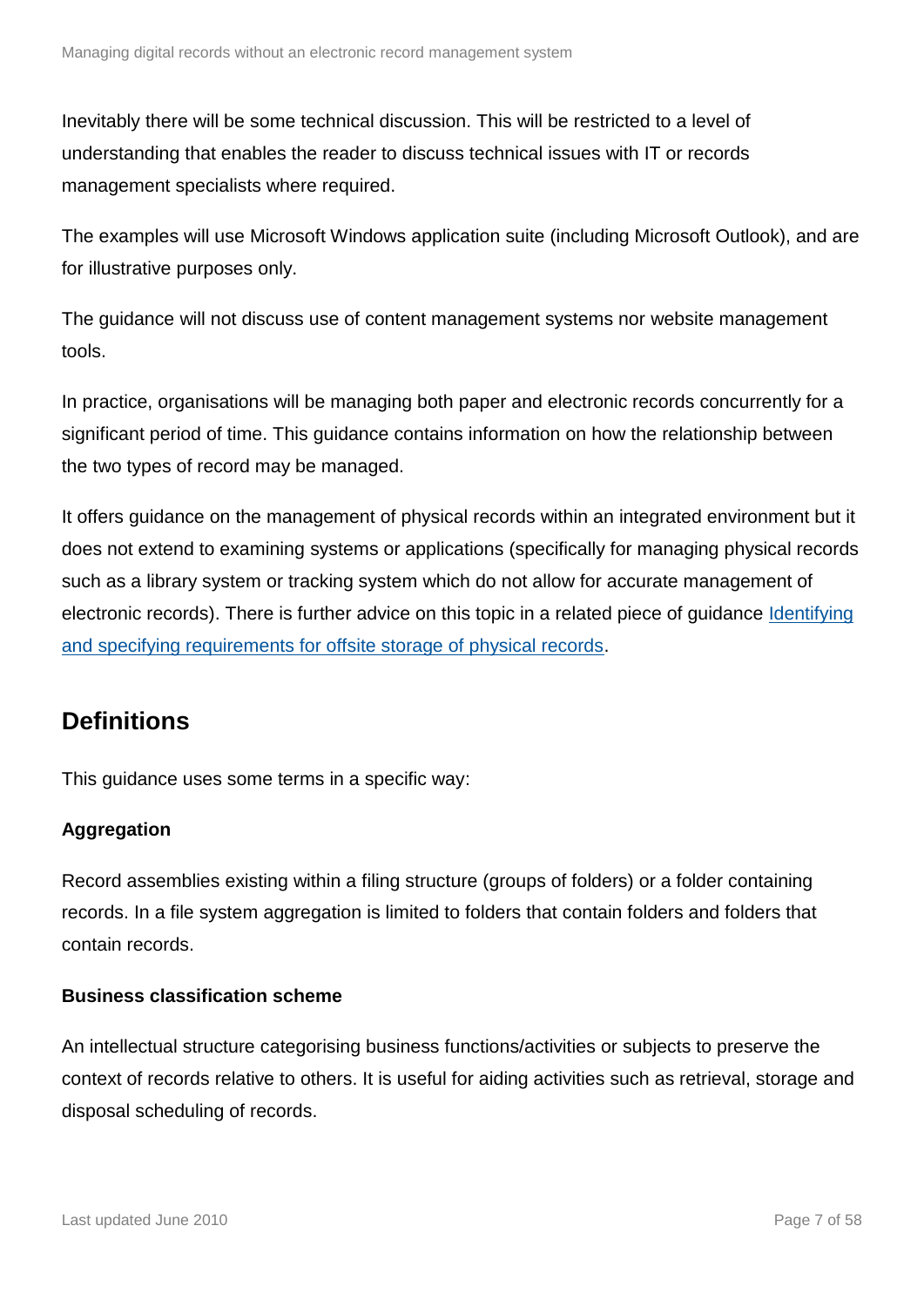#### **Disposal**

A formal decision taken on the final status of a record (or set of records) to either destroy the records, transfer to another organisation for permanent preservation or retain within the organisation's file system for further review at a later date.

#### **Electronic records management system (ERMS)**

An electronic records management system (ERMS) is a computer program (or set of programs) used to manage electronic records stored in an associated database. It provides a variety of functions including access controls, auditing and also disposal using a combination of system and user generated metadata.

Depending on the system it can also be used to manage paper records held by an organisation.

#### **Filing structure**

A hierarchical structure of folders within a file system which provides a coherent location for capturing records.

The term 'filing structure' is synonymous with the term fileplan. However, this term is not used here as it is typically used to characterise the business classification scheme of an ERMS.

#### **File system**

A method for storing and organizing computer files and the data they contain to make it easy to find and access them. File systems may use a data storage device such as a hard disk or CD-ROM and involve maintaining the physical location of the files.

#### **Folder**

A type of aggregation or container within a file system used to store records (and other folders). It is the principal building block of a filing structure.

#### **Management rules**

Management rules are set of explicit instructions to users on the organisation's preferred means of managing records. These include direction on appropriate capture, access management and disposal of all records irrespective of format or media.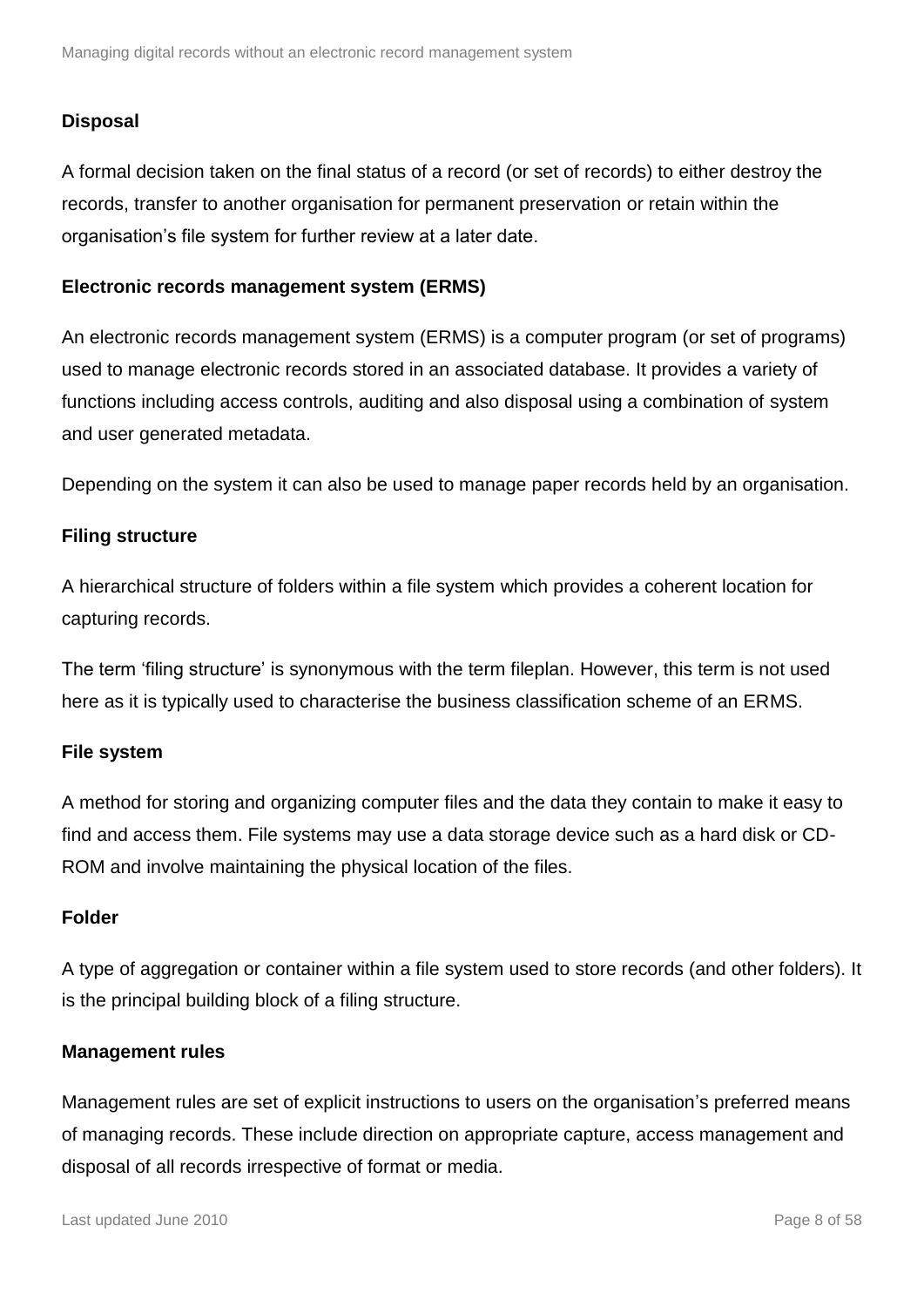The term 'management rule' is synonymous with the term 'business rule'. Within this guidance 'management rule' is preferred explicitly for records management within a file system. However either term is acceptable and can be used when producing a rule set for managing records.

#### **Metadata**

Data describing the context, content and structure of all records and folders within a file system. In a file system this is essentially user-generated and 'passive' in that it can rarely be used for active management of the records. By contrast, metadata in an ERMS is more functional, often system-generated, extensive and linked tightly to system processes.

#### **Operating system**

An interface between computer hardware and a user that manages and coordinates use of computer applications using the available resources provided by a computer's processor.

#### **Record**

Information created, received and maintained as evidence and information by an organisation or person, in fulfilment of legal obligations or in the transaction of business. $2$ 

#### **Records management**

The practice of formally managing records within a file system (electronic and or paper) including classifying, capturing, storing and disposal.

#### **Shared drive**

A specialisation of an operating system file system, comprising a shared device (for example, hard disk or server space) used by multiple users and accessed over either a local area network or a wider area network connection.

1

 $2$  See International Standards Organisation ISO 15489 Information and documentation: Records management, two volumes 2001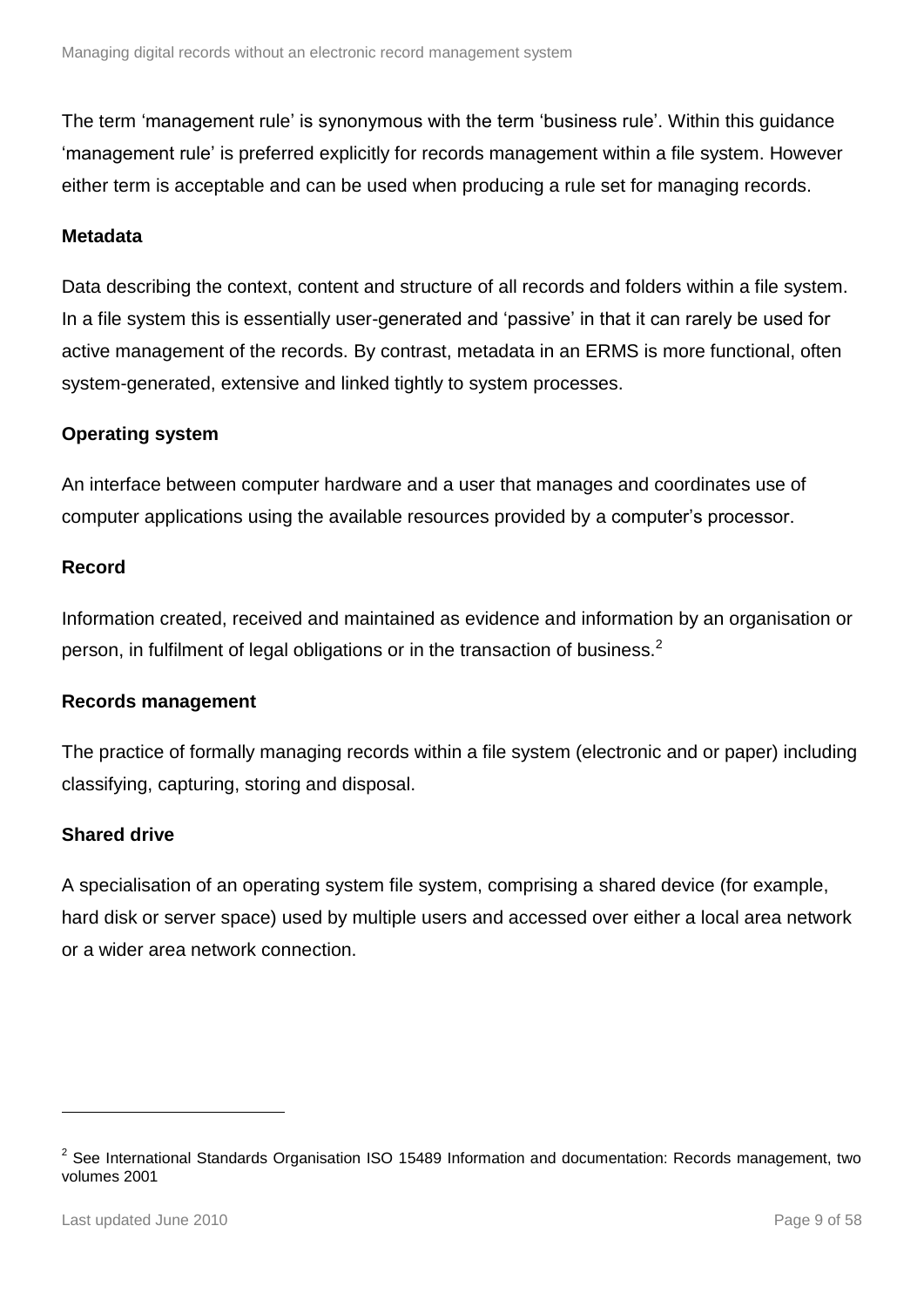### <span id="page-9-0"></span>**Records management policy**

### <span id="page-9-1"></span>**What is a records management policy**

A records management policy can be described as an authoritative statement of intent to manage records in an appropriate and suitable manner for as long as they are required for business purposes. It is intended to form the initial framework or principles which express how records should be managed within the organisation. Where the records management policy comprises part of a broader information management or knowledge management policy, it should still be easily identifiable and available to users.

The international standard for records management ISO 15489 $3$  states:

'The policy should be derived from an analysis of business activities. It should define areas where legislation, regulations, other standards and best practices have the greatest application in the creation of records connected to business activities.'

The records management policy should not be so vague that no ownership or authority can be attributed to it. It must be signed off at the highest level possible (board level) and it should provide, as a minimum:

- a description of what a record is and the reason for capturing and managing it
- a statement of commitment by the organisation to manage records appropriately and accurately for as long as the records are required
- identification of records management roles and responsibilities for all staff at every level of the organisation
- an explanation of the objectives of the records management policy and how it aids compliance with specific standards and legal responsibilities applicable to the organisation
- detail of the relationship between the records management policy and other policies within the organisation (the email management or data security policies)

1

 $3$  ISO 15489-1:2001 Information and documentation Records Management Part 1: General; 2001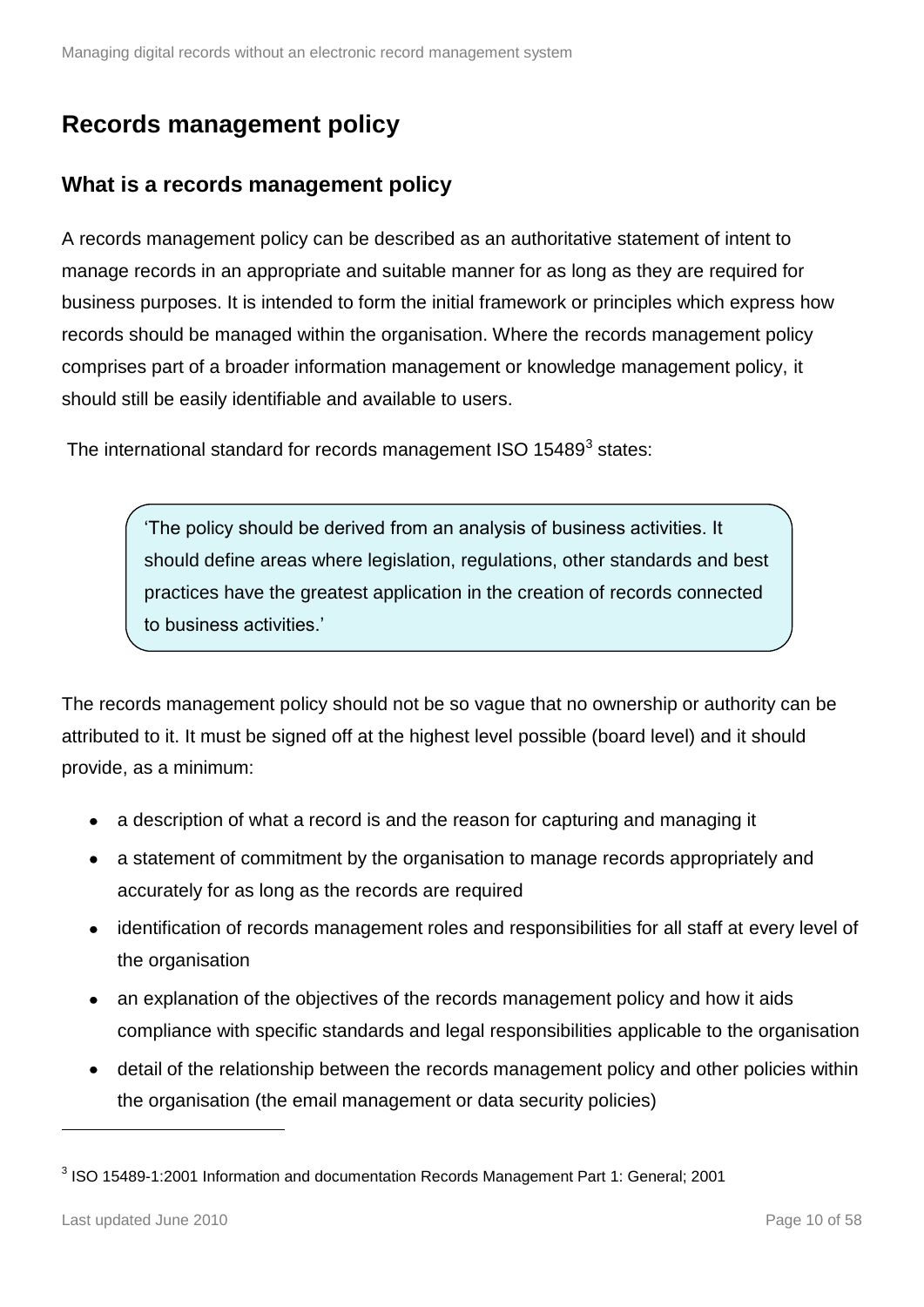Creating a records management policy should be the first priority for an organisation looking to improve or consolidate its records management. Do this in consultation with the business, with senior management endorsement and support.

It should encompass paper and electronic records created and managed by the organisation. Management rules for creation and management of electronic and paper records should be explicit and should support the principles laid out in the policy.

There should also be a regular review of the records management policy. The timeframe for review should be at least every five years, but with flexibility to review it if significant changes in the business of the organisation require it (a new business activity or introduction of a new business system).

#### <span id="page-10-0"></span>**How does the policy aid records management?**

A records management policy provides an authoritative mandate for implementation across the organisation. It exists to reinforce the importance of records management at a senior level and determine its direction within the organisation.

This framework can guide the development of file systems and records management processes. This should lead to overall better understanding and delivery of records management across the organisation.

Within smaller organisations the records management policy may be the single resource for records management. As the principal statement it provides new and existing users with a direction on records management to ensure it is taking place correctly. In this way the policy is directly responsible for guiding the development of records management within an organisation.

In larger organisations it is more likely that the records management policy will provide a broad instruction that record managers can refer to as their authority for promoting records management.

If difficulties with records management activities cannot be resolved at a procedural level with business managers, reference to the records management policy can help in resolving them.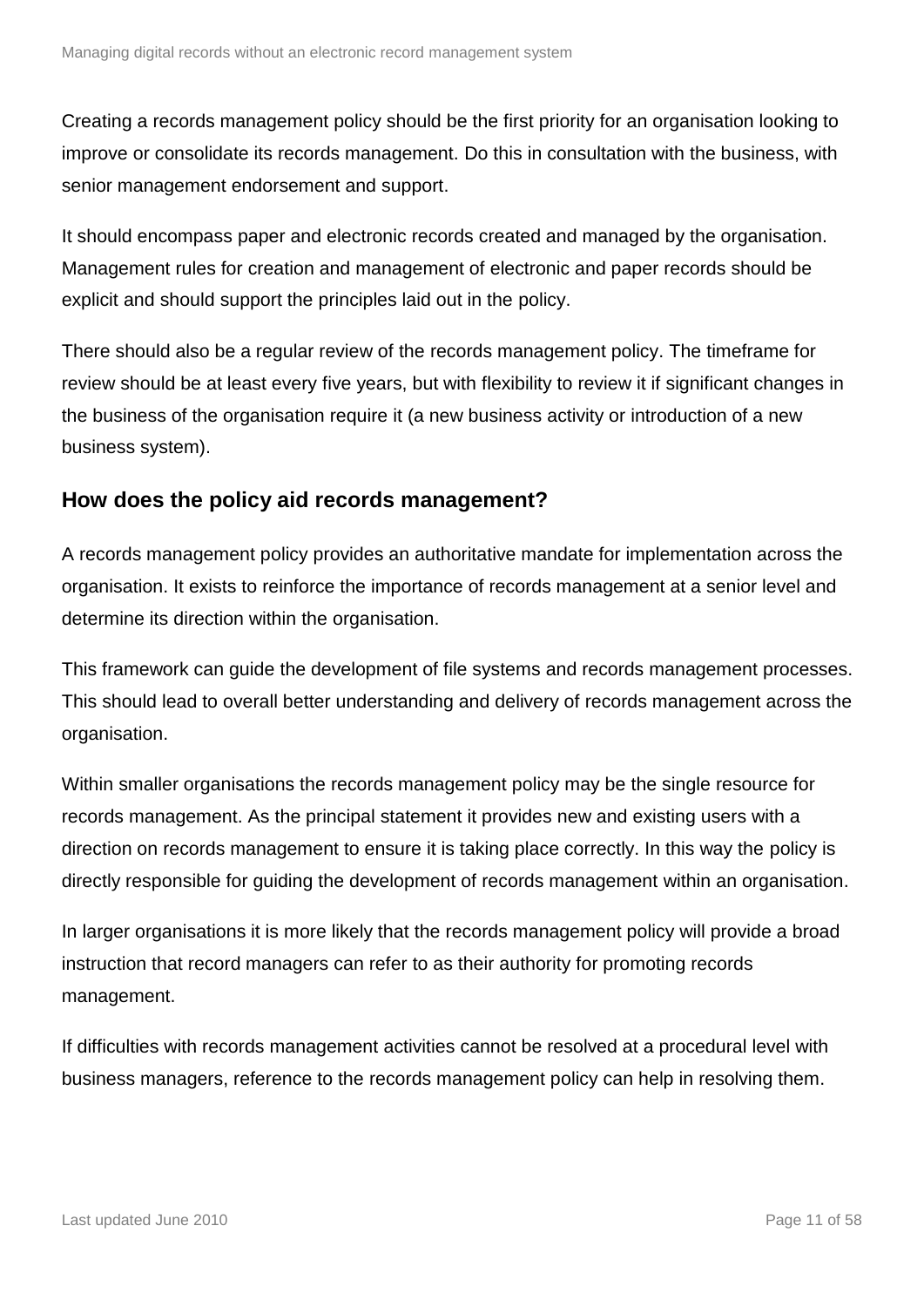#### **Case study:**

An organisation's records management policy clearly articulates a responsibility to comply with legal or statutory regulations indicating that records must be managed to fulfil these responsibilities (for example, response to subject access requests under the Data Protection Act).

Using incremental implementation of the records management policy, users are made aware of these responsibilities and work to ensure accurate records are captured and well managed. This enables the organisation to respond to requests for information efficiently and effectively without loss of productivity.

This case study explains how the successful implementation of a records management policy relies on how well it is implemented. If users are given the opportunity to view and understand the records management policy, it will help to ensure they adhere to it on a day to day basis.

#### **Case study:**

An organisation has not produced a defined records management policy. As a result users do not have a clear understanding of what records should be created and retained.

Following an investigation by a regulatory body the organisation is found to have failed to retain specific key records. As a result they are found guilty of corporate negligence through poor records management, fined and reprimanded by the auditing authority leaving them with significant financial and reputational damage.

This case study explains how the successful implementation of a records management policy relies on how well it is implemented. If users are given the opportunity to view and understand the policy, it will help to ensure they adhere to it on a day to day basis.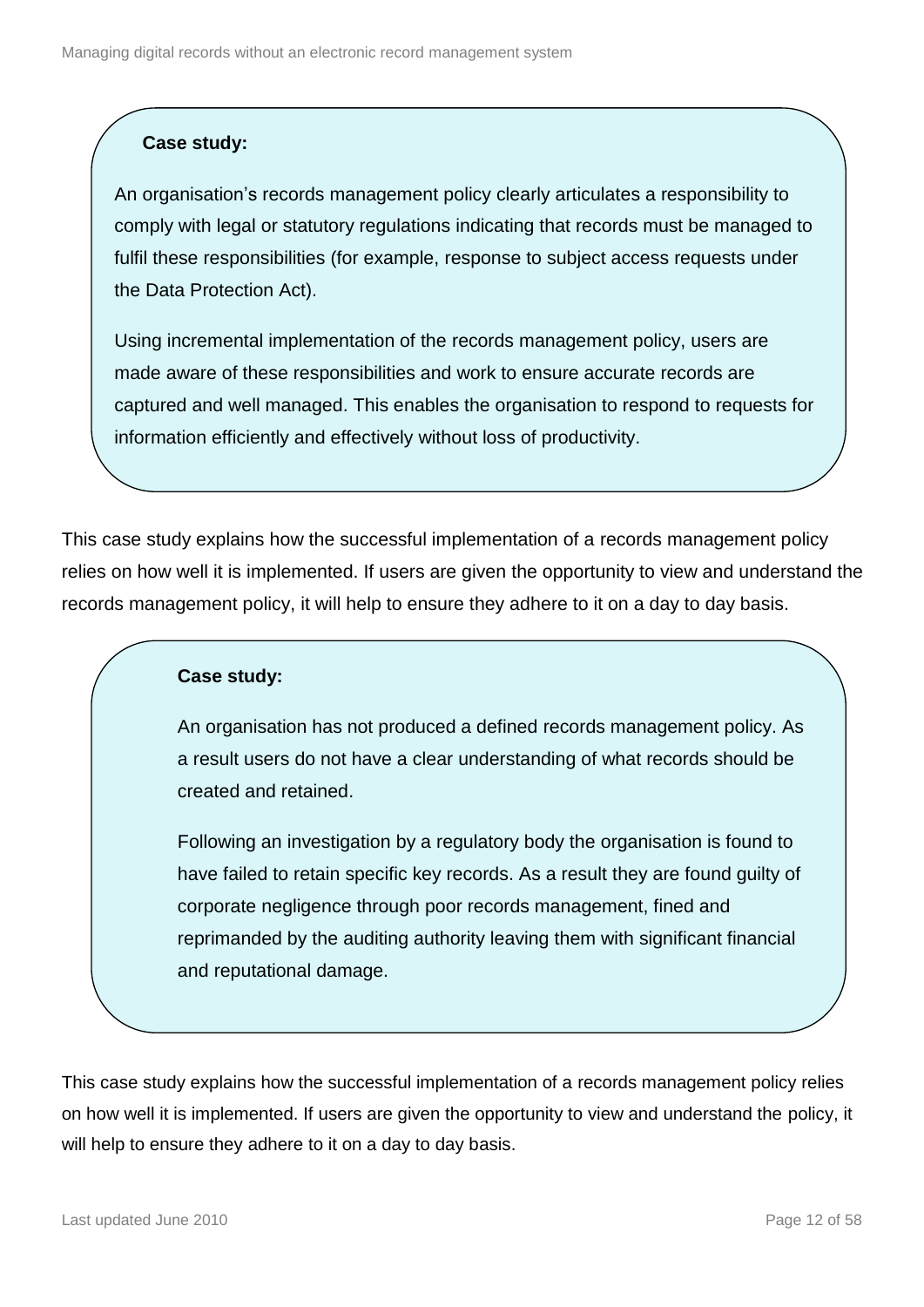#### **Limitations of a policy**

A records management policy cannot guarantee that users will actively manage records. In order to realise the benefits of the records management policy an organisation will need to undertake other activities and changes to ensure active records management takes place.

The process of implementation required to support the records management policy in improving records management will need:

- creation of accessible guidance on records management such as naming conventions, capturing of emails, and disposal methodology
- development of management rules for the use and management of the file systems
- establishment of a process for monitoring the file systems to ensure records are being effectively managed as intended by the records management policy

These supporting features are a practical application of the records management policy and together provide the actual process of records management as a business function.

#### <span id="page-12-0"></span>**Where can I learn more?**

#### **Implementation guidance**

#### [Guide 2: Organisational arrangements to support records management](http://www.nationalarchives.gov.uk/documents/information-management/rm-code-guide2.pdf)

A brief implementation guide developed to help public authorities achieve compliance with the Code of Practice issued under s 46 of the Freedom of Information Act 2000. Intended for the Public Sector its principles are applicable to anyone establishing a records management policy.

#### **Examples of policies**

The following are examples of records management policies; we do not recommend wholesale adoption of another organisation's records management policy.

• JISC records management policy [www.jiscinfonet.ac.uk/InfoKits/records-management](http://www.jiscinfonet.ac.uk/InfoKits/records-management)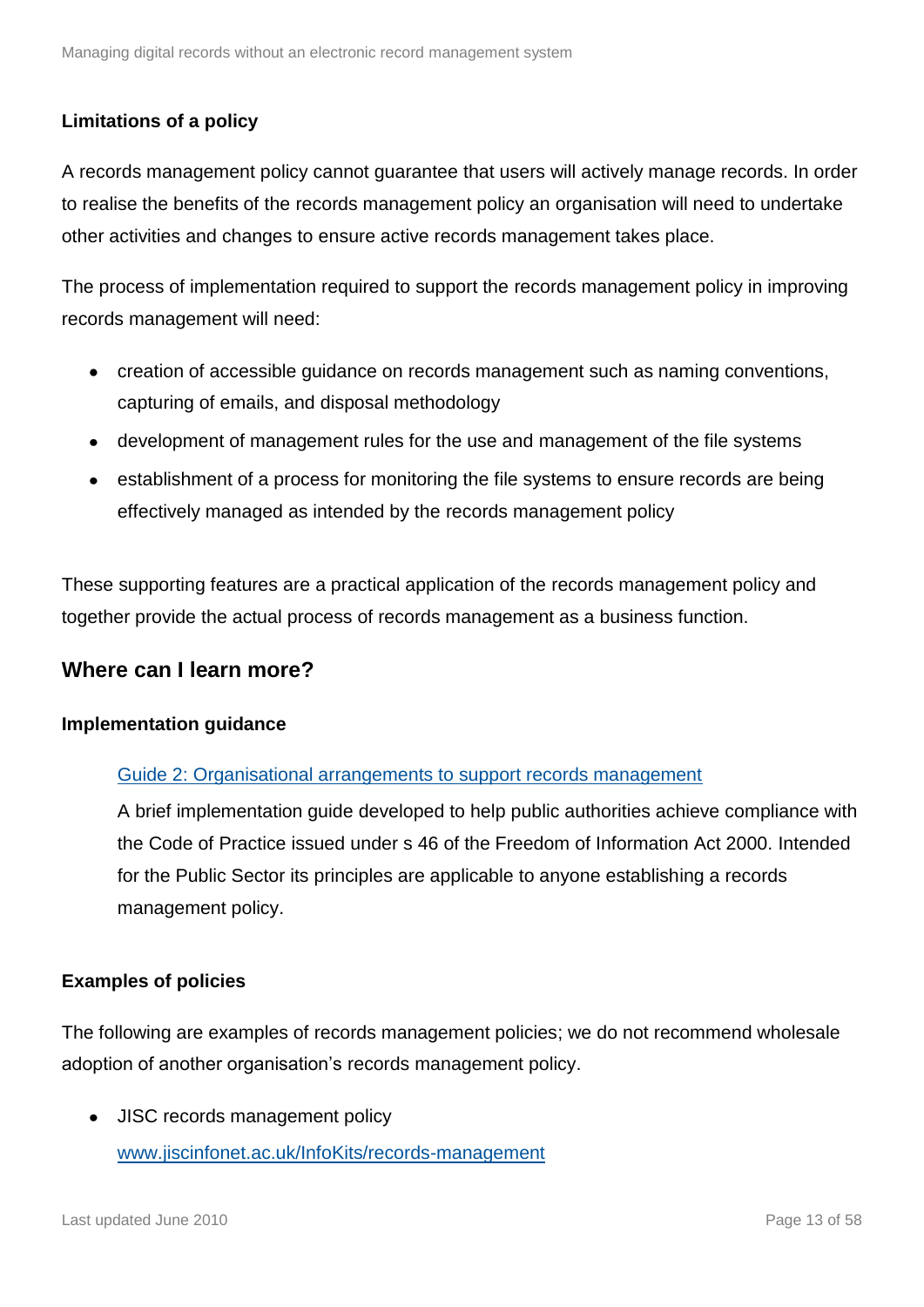- The Financial Services Authority records management policy and standards RMPS [www.fsa.gov.uk/pages/information/pdf/records\\_policy.pdf](http://www.fsa.gov.uk/pages/information/pdf/records_policy.pdf)
- Record management toolkit for schools records management policy [www.rms-gb.org.uk/download/730](http://www.rms-gb.org.uk/download/730)
- NHS CFH MODEL records management policy  $\bullet$ [www.connectingforhealth.nhs.uk/systemsandservices/infogov/records](http://www.connectingforhealth.nhs.uk/systemsandservices/infogov/records)

#### **Record Management Code of Practice reference**

- [Guide 3: Records management policy](http://www.nationalarchives.gov.uk/documents/information-management/rm-code-guide3.pdf)
- [www.justice.gov.uk/guidance/freedom-and-rights/freedom-of-information/code-of](http://www.justice.gov.uk/guidance/freedom-and-rights/freedom-of-information/code-of-practice.htm)[practice.htm](http://www.justice.gov.uk/guidance/freedom-and-rights/freedom-of-information/code-of-practice.htm)

### <span id="page-13-0"></span>**Filing structures**

#### <span id="page-13-1"></span>**What is a filing structure**

The filing structure reflects the relationship of business activities through careful structuring of folders (with meaningful titles) 'containing' the records. This structure illustrates what the organisation's business is, and it provides a means of managing its records.

A filing structure provides an environment for presenting a common understanding of how records should be stored and retrieved. This is particularly important not just for users working in a team, but also when working across the organisation by improving the retrieval of content and making it understandable to every user.

If the filing structure is well designed it will allow the organisation to control access more effectively, ensuring that unauthorised users are not inadvertently granted access.

A filing structure may be modelled on the functions of an organisation. Alternatively it may also use subject themes for parts of the structure. In either circumstance avoid using names of business units (or individual users) as this can cause problems such as:

- inhibition of sharing content and information across the organisation
- unnecessary duplication of records causing problems with routine disposal policies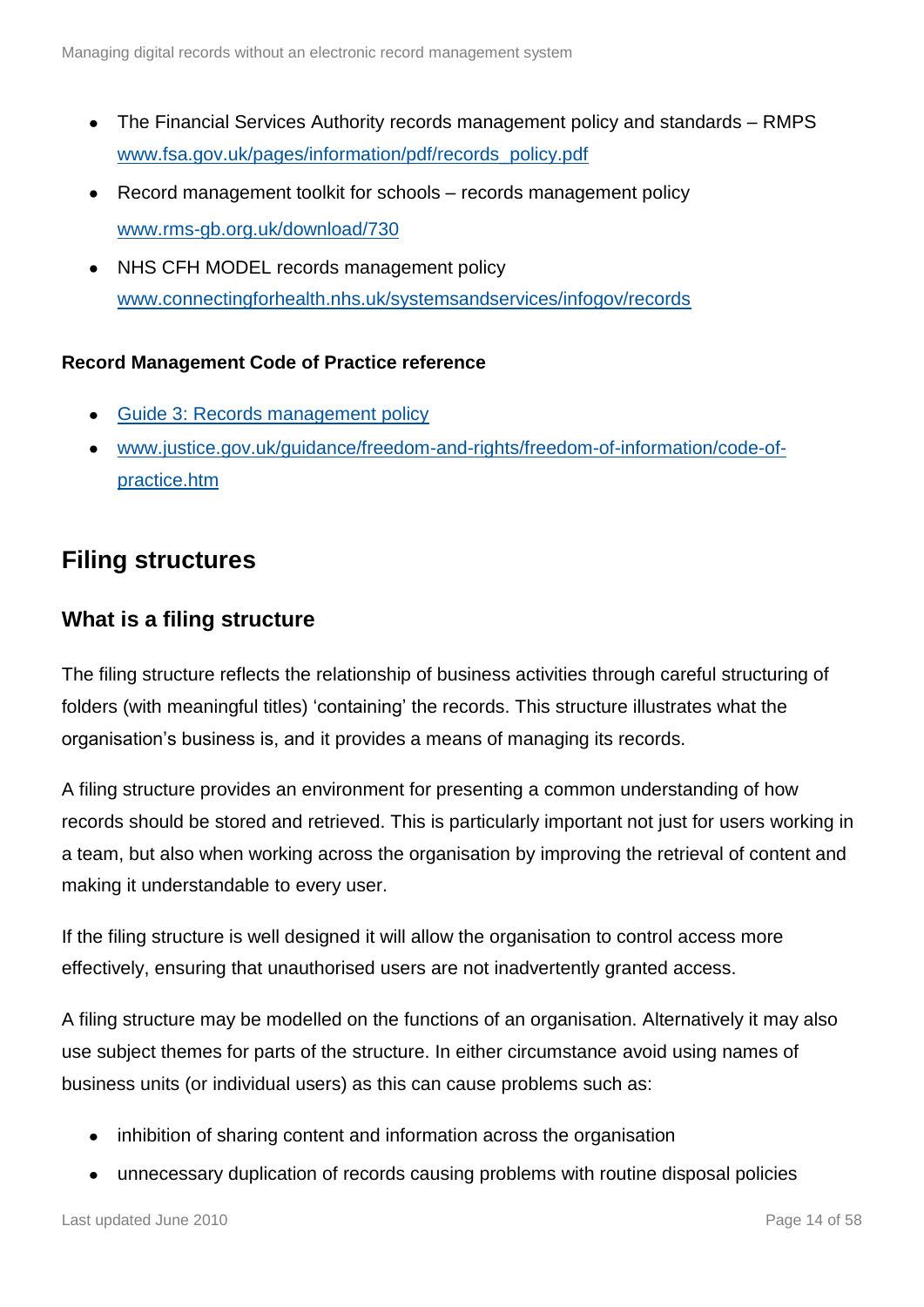- separate (or silo) work areas within a corporate filing structure making it difficult to shape records management at a strategic level
- legacy filing areas for discontinued work groups and obsolete business units remain in place and unresolved
- reduced efficiency in terms of compliance with the Data Protection Act or Freedom of Information Act

These problems can be aggravated if users move within the organisation, or leave.

There are many approaches to creating a filing structure and even a number of commercially available tools available to aid organisations when designing, or re-designing, one.

Irrespective of the method used to create a filing structure, it must at the very least contain the following attributes:

- a structure that is easily interpreted and which discourages users from placing records in inappropriate locations
- simple names that identify the logical element of the filing structure
- established responsibilities for folder management, to ensure the filing structure is well maintained
- typically a 'functional' filing structure will have three levels (or layers) of folders that act as segregations for information. These levels represent the functions, activities and transactions of an organisation
- the fourth, and usually final, layer sits beneath these. It is defined by the business where the records are to be captured and stored. This prevents users from creating idiosyncratic, locally defined, sub-folder structures below this level, within a particular part of the filing structure, which does not conform to the corporate rules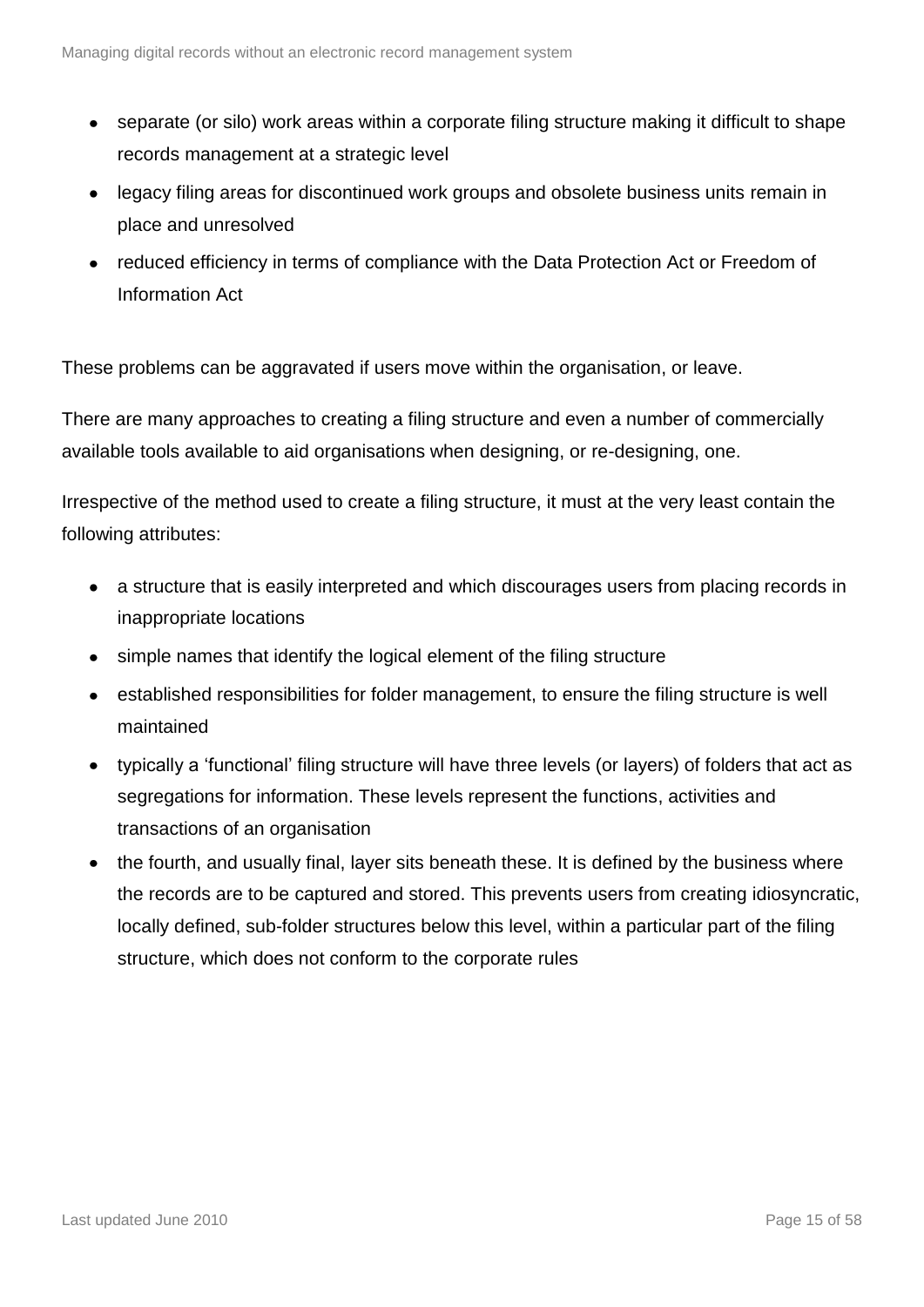

This example shows a basic layout of a filing structure in the MS Windows environment. Other systems will use different icons and might display the filing structure slightly differently.

The upper folders or 'Classification Folders' should never contain records. If the expertise is available, identify the upper folders by an icon different to that of a normal folder. This provides a visual distinction for the user. Records are normally only expected to be captured in the fourth (or lowest) level of the filing structure.

This method allows an organisation to implement and manage both access controls and disposal scheduling across aggregations of records in a clear and defined layout. This reduces record management overheads and ensures consistency across the filing structure.

#### <span id="page-15-0"></span>**How does the filing structure aid records management?**

From the organisation's perspective, there is rarely sufficient standard functionality within a file system that can be used to control the creation, deletion or movement of folders. Most file systems options are limited to a simple on/off option depending on the user's access rights. This provides further complications as folders and records have to be moved (and archived) manually with no audit control. If a mistake is made there will be no report or audit trail that could be examined easily to confirm where a folder (or record) has been moved to.

From the user's perspective, a filing structure helps mitigate this by providing a logical structure which makes it easy to see where a specific record (or new folder) should be located.

Organised filing structures support records management by providing an understandable and accessible location for all records which encourages users to work within it. This helps an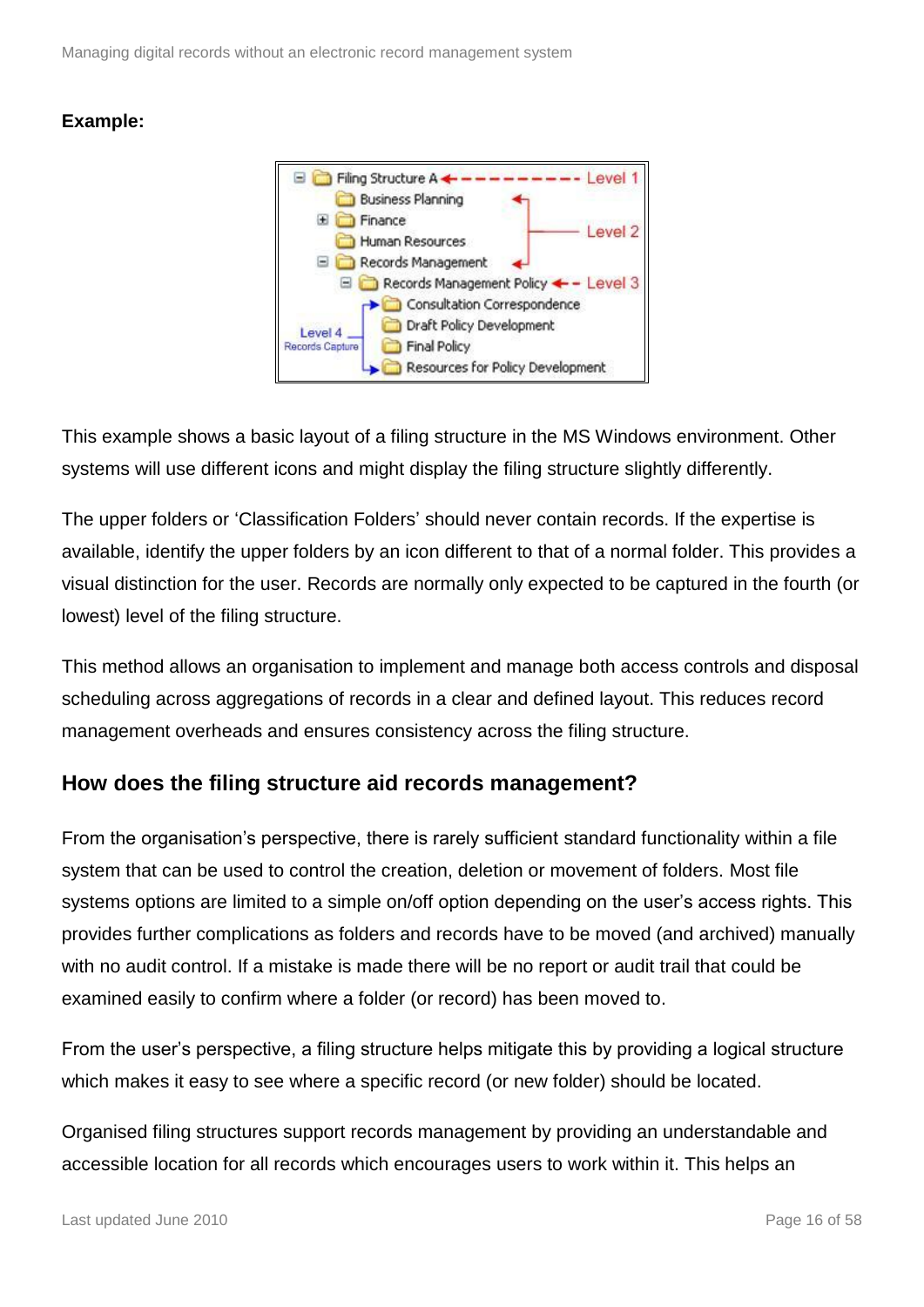organisation reduce the risk of business critical information being lost within an uncontrolled file system. It also helps motivate users to move records out of personal drives or email accounts where it may be deleted without anyone knowing it existed.

#### <span id="page-16-0"></span>**Constructing the filing structure**

Designing a filing structure is often a time consuming task, particularly where there has never previously been any formal order or agreed layout for records and folders. There are products that can help with reducing the time it takes to design the filing structure. In all cases it must be thorough and with a focus on usability.

There are proprietary software tools for developing the structures needed to manage documents and records. Such tools can be used to create and maintain a comprehensive range of business classification schemes, taxonomies, thesauri, glossaries, records retention and disposition schedules. However using them will incur additional costs.

More information on these business classification software tools is provided at 'Where can I learn more?' at the end of this section.

#### **Example:**



This is an example of a clearly designed and managed filing structure organised in a hierarchy of folders. The names of the folders use a simple structure and basic semantics so that all users can interpret it.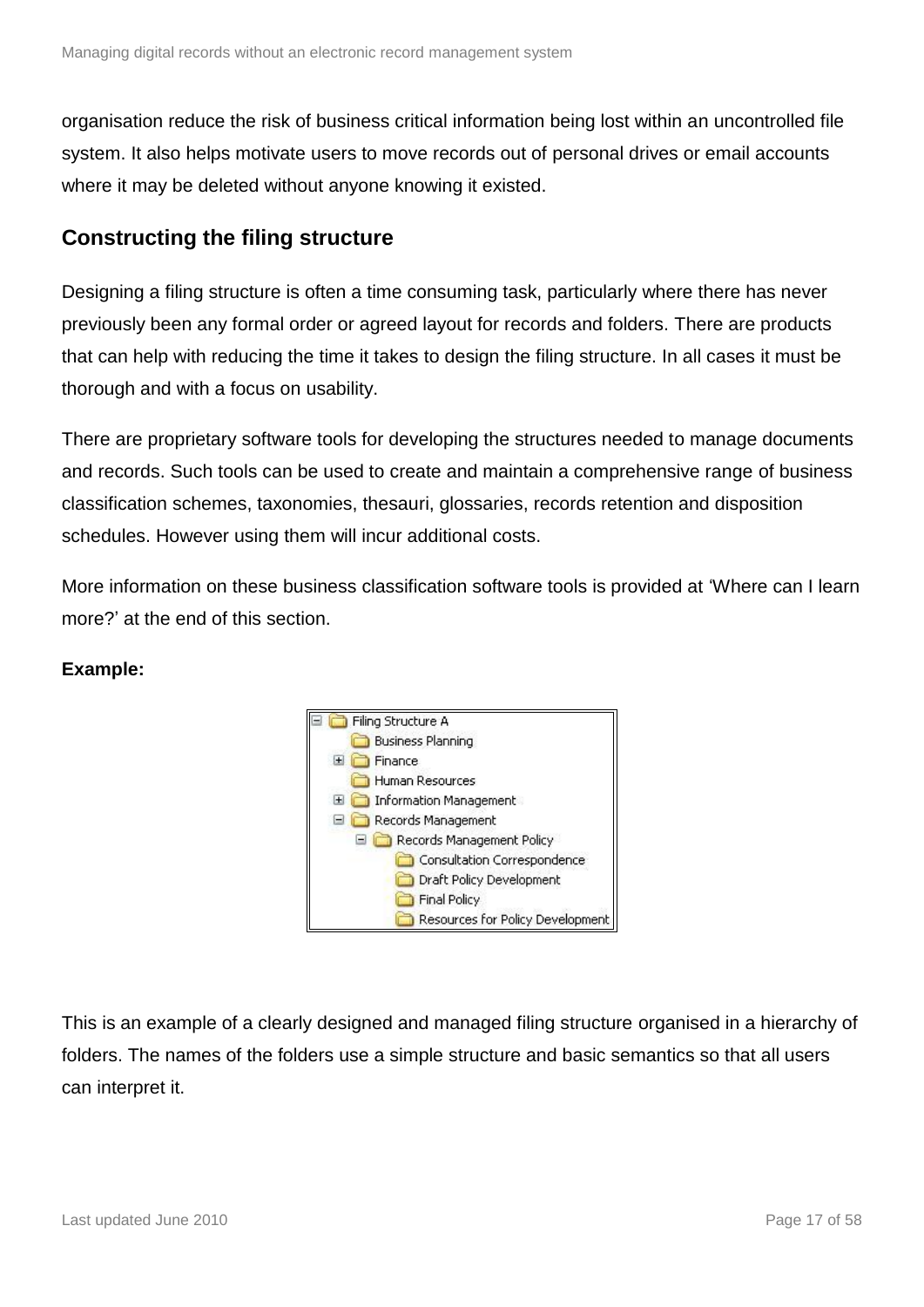

This is an example of a poorly designed and managed filing structure with no control over the hierarchy of folders. It leaves users confused about where to capture records for any given function. For example a new or temporary member of staff may not know where to locate a draft policy.

The visual representation of the folders within a Windows operating system is only for display purposes - the folders portray the file system metadata used to configure related objects onscreen. Users often think (incorrectly) that they are capturing records into an actual folder when in fact they are stored randomly. The records are not located within the designated folder. It is the operating system which displays them in a logical order using the folders as a prompt.

Creation, movement and deletion of classification folders must be carefully controlled and restricted to a sub-set of users, or in smaller organisations, restricted to the records manager. This ensures that any development of the structure is consistent and that there is no inappropriate access or disposal. It will also enable the organisation to prevent uncontrolled proliferation of folders (and potentially sub-folders) by any user who has access to the filing structure.

Much of this will require management rules owing to the limitations of the file system functionality. This is particularly difficult where users have rights to create both folders and records in an area of the filing structure. Without complex coding it is difficult to develop a type of folder that allows only records to be captured into it by a user with access rights. As a result users could place records and folders at the same level of the filing structure.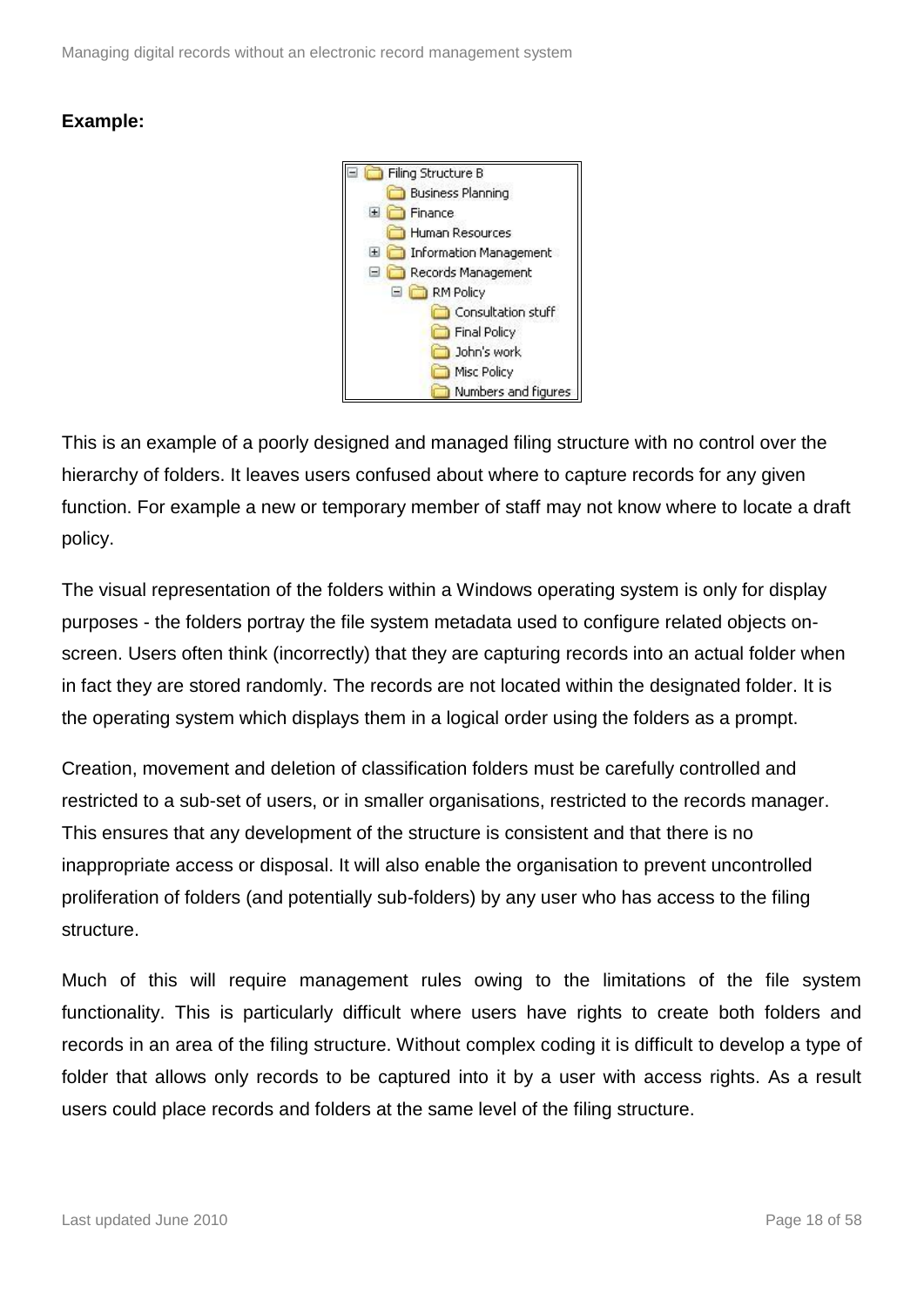| Name |                                                                |
|------|----------------------------------------------------------------|
|      | Consultation Correspondence                                    |
|      | Draft Policy Development                                       |
|      | <b>Final Policy</b>                                            |
|      | Resources for Policy Development                               |
|      | Advice on where to publicise new Records Management Policy.msg |
|      | Records Management policy.doc                                  |
|      | Records Management policy - My Copy.doc                        |

This example illustrates how the filing structure can be disrupted by allowing records (outlined by the red box) and folders to exist at the same level.

The relationship between the records, folders and parent folder are unclear with no understanding on how they should be managed. This introduces a further complication; it is often unclear whether the record should be disposed under different rules to the folders and their contents.

The management rules need to be supported by frequent monitoring of the filing structure, correcting any errors. With significant IT configuration, custom scripting may allow a greater level of functionality within the filing structure to prevent end users from adding records at inappropriate levels of the structure.

This guidance does not cover these options as customisation is likely to be expensive.

#### **Shortcuts and relating folders**

In an ERMS it is possible to create a record or container (folder) in one location but have it appear in multiple areas of the filing structure using a system of 'pointers'.

These pointers are an interactive shortcut to an object that replaces the need for duplicate copies of a record and are coded to resolve any conflicts in access control and disposal management.

Whilst this functionality does not exist in a file system, it is possible to achieve some of the enduser benefits of pointers by using the 'Shortcut' option in systems such as MS Windows.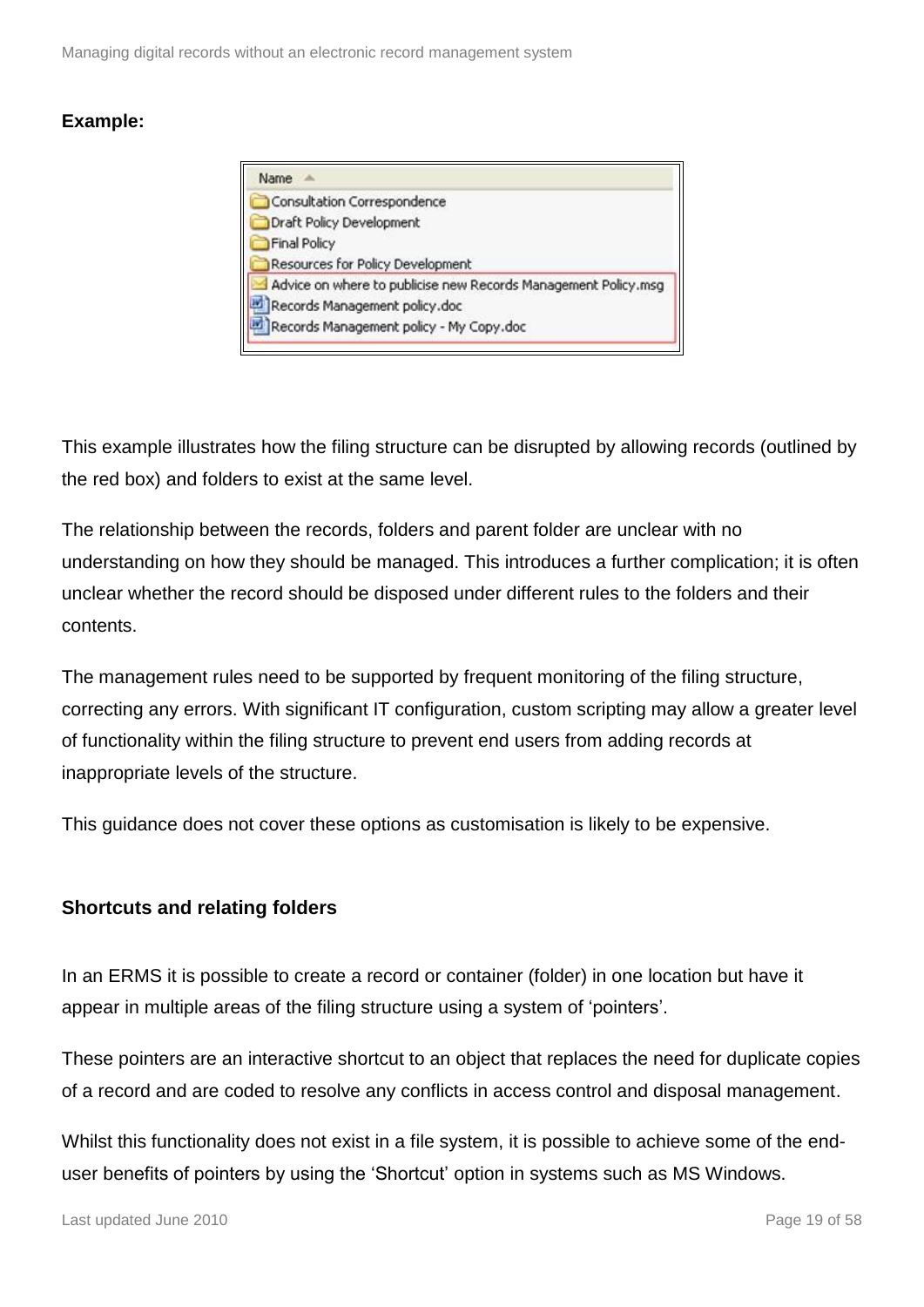| Corporate Credit Card Claims                      |  |
|---------------------------------------------------|--|
| <b>Staff Costs</b>                                |  |
| Stationery                                        |  |
| Travel & Subsistance Claims                       |  |
| Shortcut to 2008 Purchase Orders                  |  |
| Shortcut to Outsourced IT Service contract (2008) |  |

In this example two folders (outlined by the red box) were needed in two parts of the filing structure. Having decided the primary location for the folders shortcuts were created and placed in the secondary location. This technique can significantly reduce the amount of duplication present in a filing structure. It will also support organisations trying to respond to requests for information by ensuring only one copy of a record, or location for record exists.

Use shortcuts with caution. They are merely a link to a record. They do not have any content themselves and pose the following risks:

- if the original record is deleted the shortcut will remain, but no longer pointing to anything
- inconsistent disposal processing is possible as the record manager will not necessarily be able to locate all shortcuts
- there is a significant risk of retaining implied personal data (through the title of the shortcut) or other sensitive information

#### **Limitations of a filing structure**

The limitations of a filing structure are largely based on those of the file system that supports it. The limitations can be summarised as:

- the functionality of a file system presents a significant limitation in the control of creation, deletion and movement of records and folders where a user has access
- a file system's functionality does not prevent users placing records in the wrong folder if they have access to it
- a filing structure will only be effective if users are able to engage with it
- a poorly constructed filing structure will only discourage users from engaging with it and exacerbate any records management issues that arise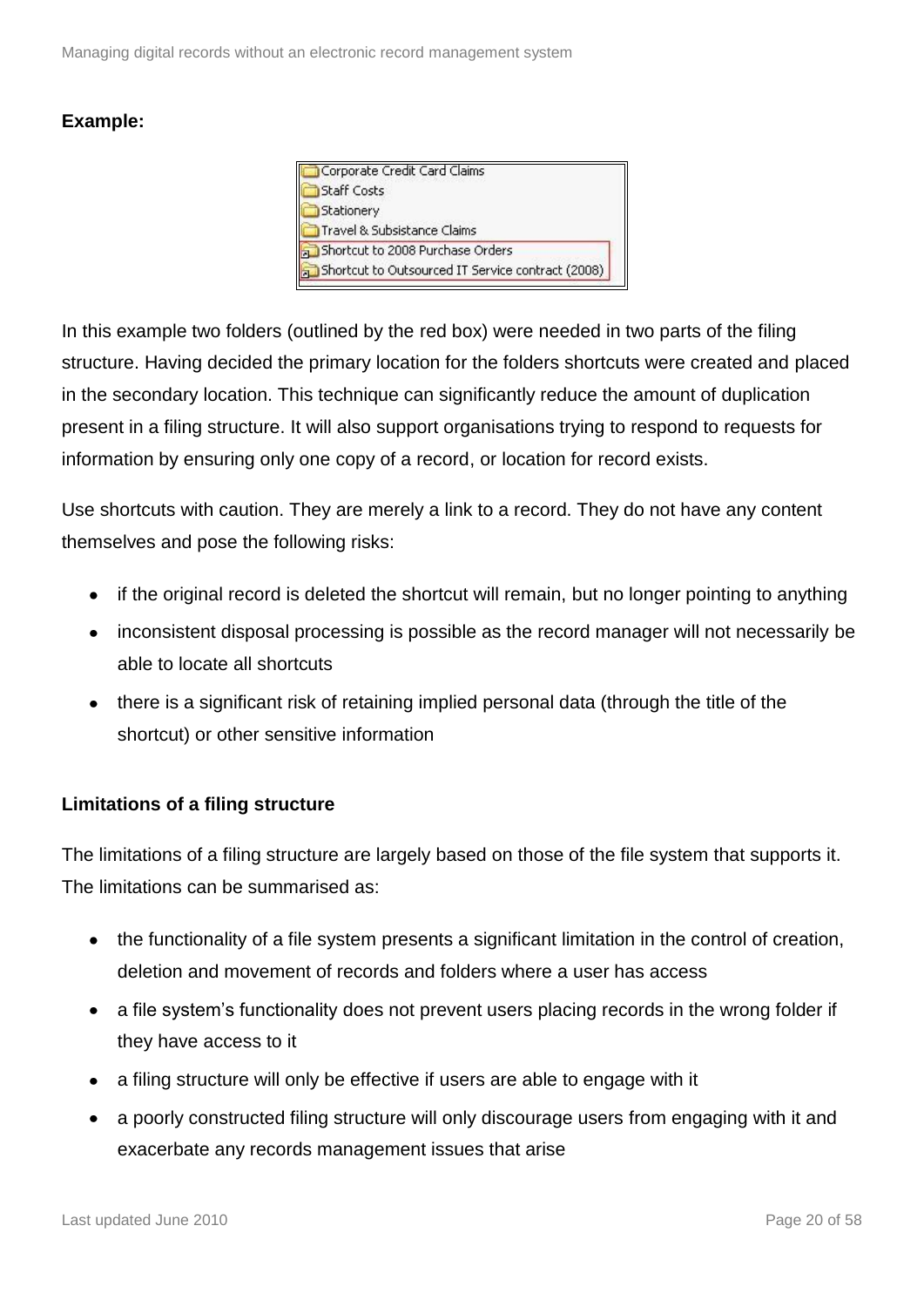These limitations can only be mitigated by strict management rules and a policy of reviewing the filing structure periodically to ensure it is being used appropriately. Additional ongoing training for users and active management by those responsible for records management (either corporately or locally) can help ensure records management activities are being carried out appropriately. This will also help identify departures from recommended practice.

#### <span id="page-20-0"></span>**Where can I learn more?**

#### **Designing a filing structure/business classification scheme**

There is a range of guidance available on designing a filing structure and various groups have created some sector specific guidance.

[Business classification scheme \[File plan\] design](http://www.nationalarchives.gov.uk/documents/information-management/bcs_toolkit.pdf)

#### **Example business classification schemes**

These examples of business classification schemes are included for illustrative purposes only.

- Local Government classification scheme V2.03: [www.rms-gb.org.uk/resources/92](http://www.rms-gb.org.uk/resources/92)
- JISC Infonet HEI business classification scheme, 2007: [www.jiscinfonet.ac.uk/partnerships/records-retention-he/hei-bcs-user-guide](http://www.jiscinfonet.ac.uk/partnerships/records-retention-he/hei-bcs-user-guide)

#### **Business classification tools**

This is not an endorsed list of software. These examples can be used to aid an assessment of a file system(s) to help build a filing structure, and address redundancy and duplication. Other products may be available and each organisation must assess whether they need such a service at all.

- a.k.a.® available direct from the Australian developers or in the UK via In-Form Consult Ltd: [www.a-k-a.com.au/](http://www.a-k-a.com.au/) or [inform-consult.co.uk](http://inform-consult.co.uk/)
- One-2-One Classification software for records management: [www.acs121.com/html/one2one.html](http://www.acs121.com/html/one2one.html)
- Active Navigation: [www.activenav.com/](http://www.activenav.com/)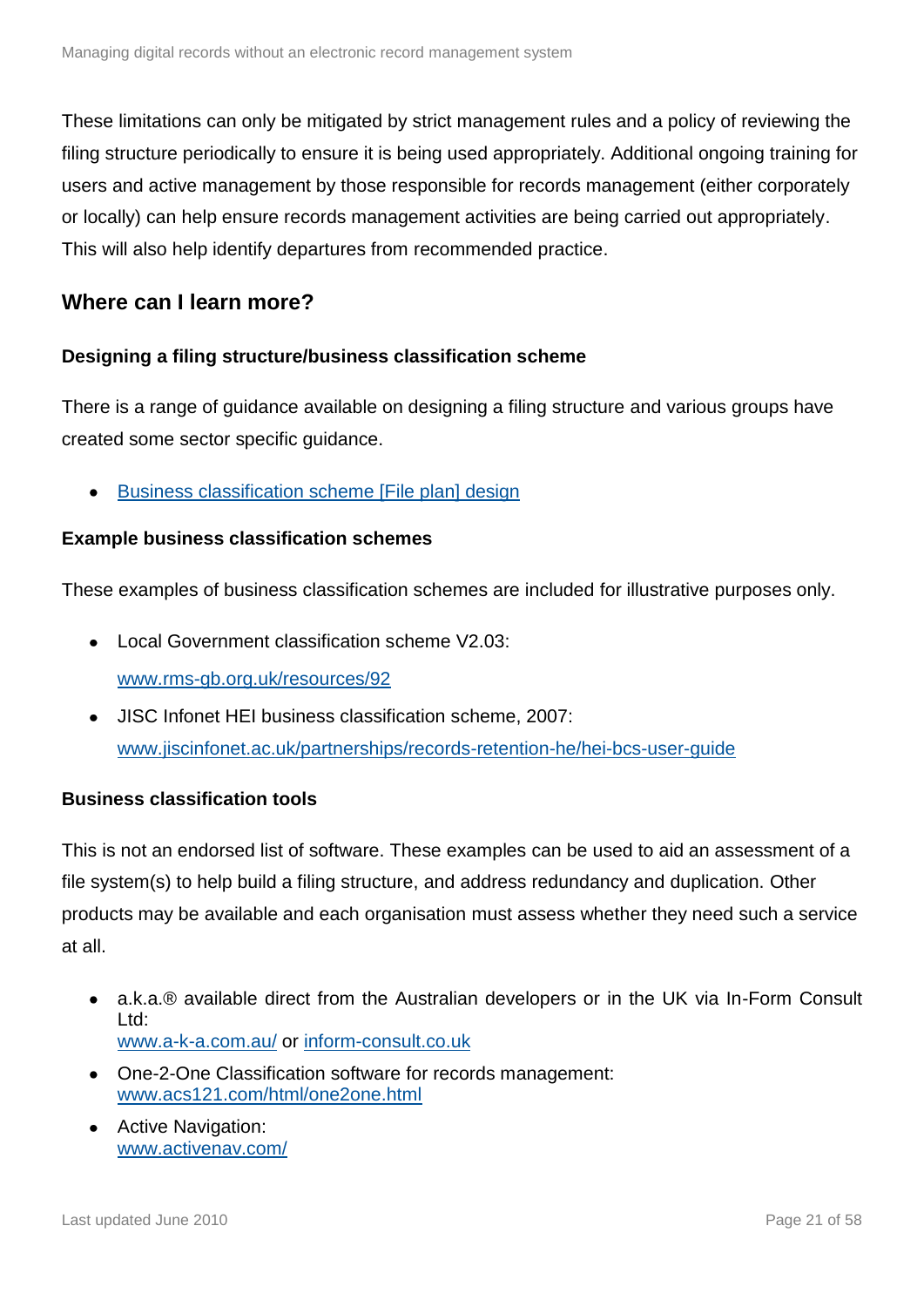• Keyword AAA:

[www.naa.gov.au/Images/Keyword%20AAA\\_tcm16-47292.pdf](http://www.naa.gov.au/Images/Keyword%20AAA_tcm16-47292.pdf)

Keyword AAA is a thesaurus of general terms designed for use in classifying, titling and indexing most types of records in most technological environments. To provide a comprehensive controlled vocabulary, use Keyword AAA in conjunction with a thesaurus of functional terms relating to the organisation's specific or core business functions.

#### **Record Management Code of Practice reference**

- Keeping records [to meet corporate requirements](http://www.nationalarchives.gov.uk/documents/information-management/rm-code-guide4.pdf)
- Guide 6: Storage and maintenance of records
- [www.justice.gov.uk/guidance/freedom-and-rights/freedom-of-information/code-of](http://www.justice.gov.uk/guidance/freedom-and-rights/freedom-of-information/code-of-practice.htm)[practice.htm](http://www.justice.gov.uk/guidance/freedom-and-rights/freedom-of-information/code-of-practice.htm)

### <span id="page-21-0"></span>**Management rules**

#### <span id="page-21-1"></span>**What are management rules**

Management rules are set of explicit instructions that direct users in the organisation's preferred means of managing records. These directions specify a variety of activities and should also explain why the rule has been created. Whilst the style and detail of management rules may vary between organisations they should include instructions on:

- appropriate means of capturing electronic records into the filing structure
- clear definitions on what records should be captured into the filing structure and what may be held in a personal drive (such as users' staff appraisals)
- specific criteria for the application and management of access controls
- specific criteria for the disposal of all records and folders with explicit reference to the organisation's disposal policy

Management rules should always be expressed as an instruction and should not be ambiguous in their interpretation. Their purpose is to provide a mandate and authority that helps ensure a level of consistency is applied across an organisation in terms of records management.

Without management rules implementation of the records management policy will be very difficult. Finding a balance between use of software that may automate certain activities and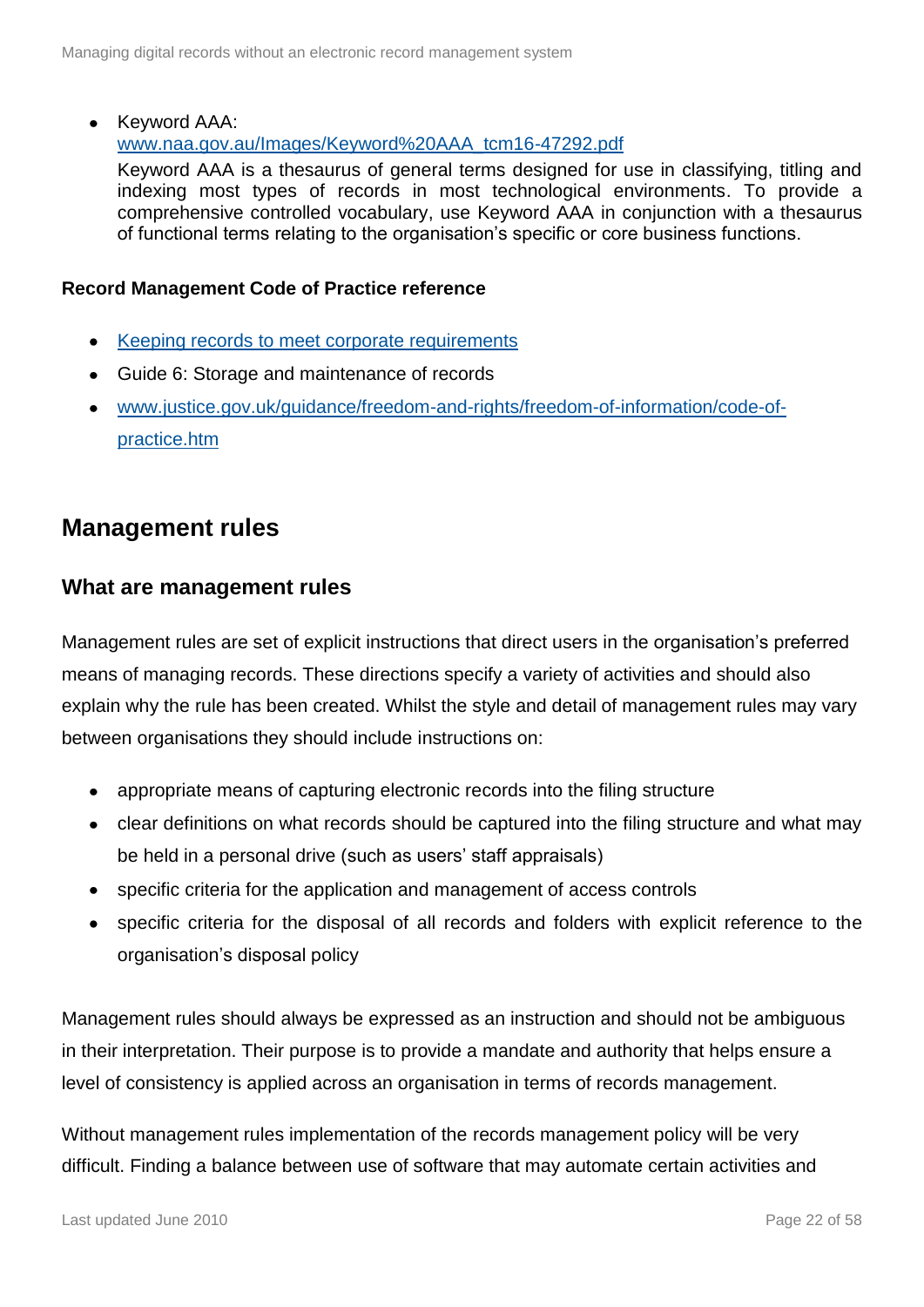ensuring users still engage in records management is a difficult balancing act, only managed by implementing effective management rules.

Within a file system, records might be moved and edited without the actions being auditable. Management rules are one of the most practical ways of ensuring that activities within the file system such as capture, classification and disposal of records are carried out with a degree of logic and accuracy by all users.

Management rules provide direction on a range of records management activities and include, but are not limited to:

- naming conventions for folders and records  $\bullet$
- management of the filing structure
- allocation of access controls
- management and execution of disposal

There is no standard profile for management rules and organisations may decide how they should be written and made available to users. However there are some basic principles that should be included in the development of management rules. Specifically they should:

- reflect and reference the good practice presented in the records management policy
- be written in natural language (non-technical or Plain English)
- be made available to all users (via an intranet or central guidance library, for instance)
- indicate where specific records (such as vital records for disaster recovery) need to be  $\bullet$ managed to comply with regulations or other external review processes

The management rules should be framed in terms of their benefit to the organisation and its records management capability. This must necessarily outweigh individual preferences for managing records. To avoid a conflict between these two needs, the management rules should be developed in consultation with the users.

This helps ensure that the rules do not prevent the efficient conduct of business, but also that users are not disenfranchised by an enforced set or rules that does not allow them to do their job.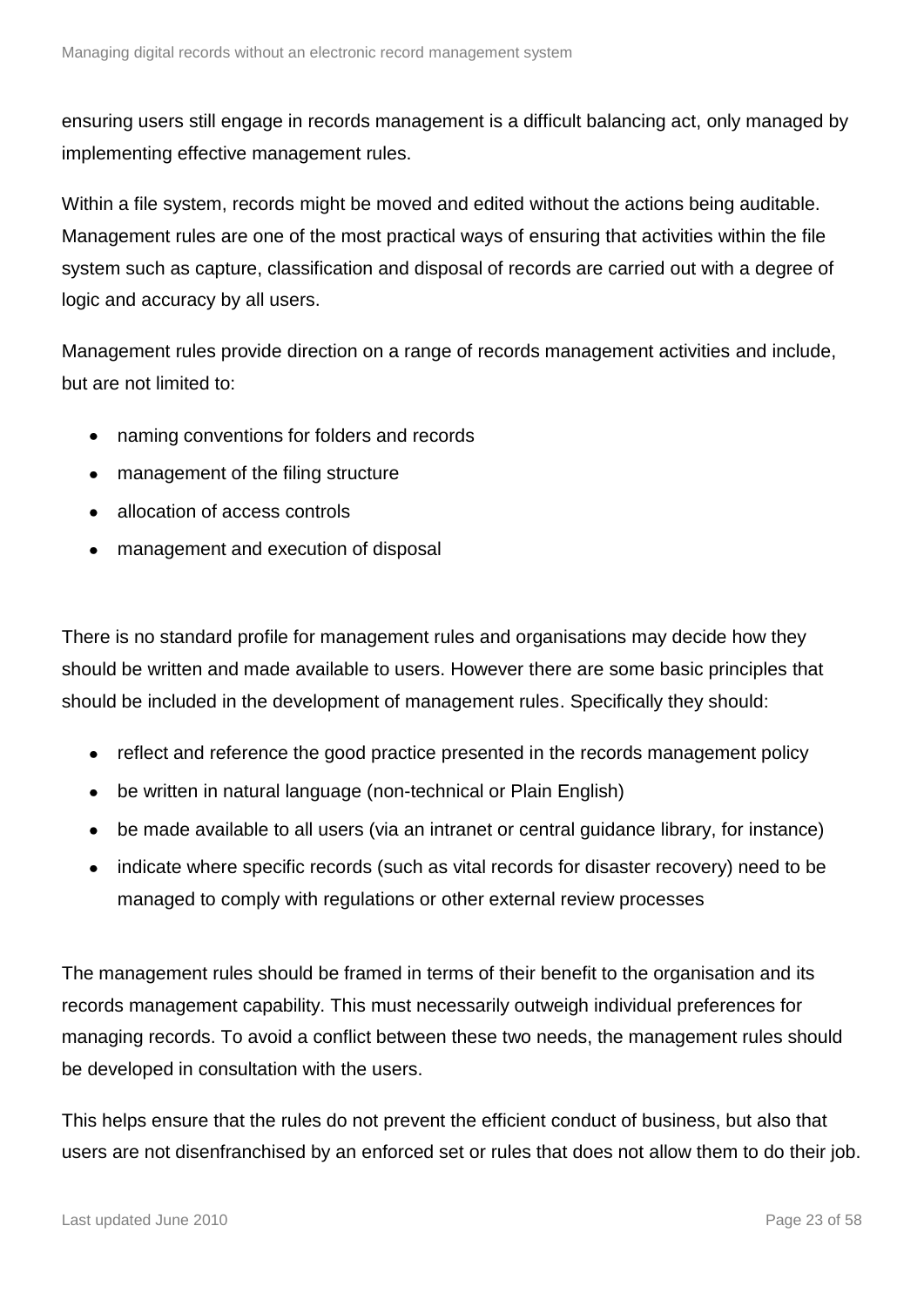#### **Case study:**

An organisation, having conducted a review of the file system, decides to implement management rules to improve the way users capture records into the system. During the consultation on the management rules, those responsible for records management discover that the proposed filing structure doesn't support the way users need to capture records and as a consequence the proposed management rules would impede business activities.

This case study demonstrates the need to develop the filing structure and management rules in consultation with users so that the organisation develops a good records management culture. This encourages users to feel that the management rules have not been imposed, and they are happy to participate in good records management.

#### <span id="page-23-0"></span>**Monitoring and maintenance of management rules**

Training and advice on management rules is essential. There must also be a process of monitoring to ensure that users work within the rules.

This requires roles to be created at both a local and strategic level to form a watching brief on use of the filing structure and email clients and to correct and guide where rules are breached or misinterpreted. These monitoring roles should be empowered to report persistent and/or deliberate breaches of the management rules to a senior record management authority.

Occasionally a management rule may become an impediment to business conduct or no longer reflect the environment in which records are stored. The monitoring role can be engaged to evaluate whether a persistent breach of a management rule results from the rule no longer being appropriate or that it hampers users doing their job.

Management rules should be re-evaluated regularly and particularly where changes occur to either the file system, filing structure and the record management policy.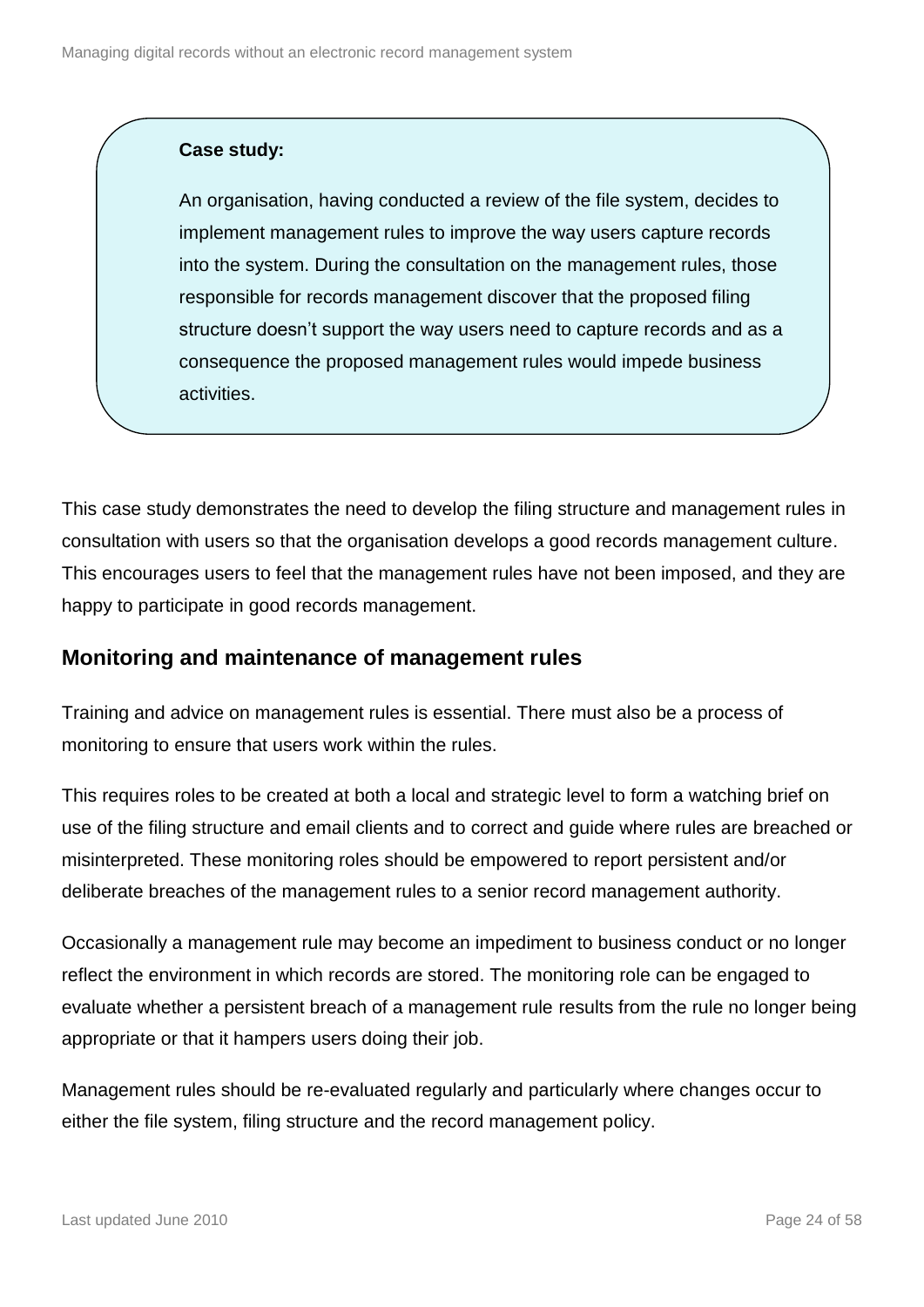### <span id="page-24-0"></span>**How do they aid records management?**

Management rules help mitigate the limited nature of system generated metadata by providing structure and support to users enabling them to proactively manage their records. When combined with routine monitoring, management rules assist in building a culture of records management.

The other benefits of management rules include:

- assistance to users in the conduct of day to day business by providing a common and easily understood framework
- improvements to business efficiency by ensuring all users capture and manage records in a similar manner allowing the organisation to locate information quickly and accurately
- encouragement of awareness of the importance of records management to individuals by highlighting the business reasons/benefits within the management rules
- support for the records management policy by demonstrating a commitment to records management across the organisation
- empowerment of the records managers to challenge poor records management within the organisation
- provision of evidence to external authorities that deliberate and controlled management of file systems is encouraged by use of management rules
- translation of the record management policy into standardised procedures for staff to follow

This is not an exhaustive list of benefits, but gives an idea of how significant management rules are to the use of file systems for records management.

#### <span id="page-24-1"></span>**Management of metadata**

Within the context of a formal ERMS, metadata is used to provide data about records and folders (details on how long a record should be kept, or determine who may access the record). This metadata is often used by the ERMS to drive functions such as access controls and disposal rules.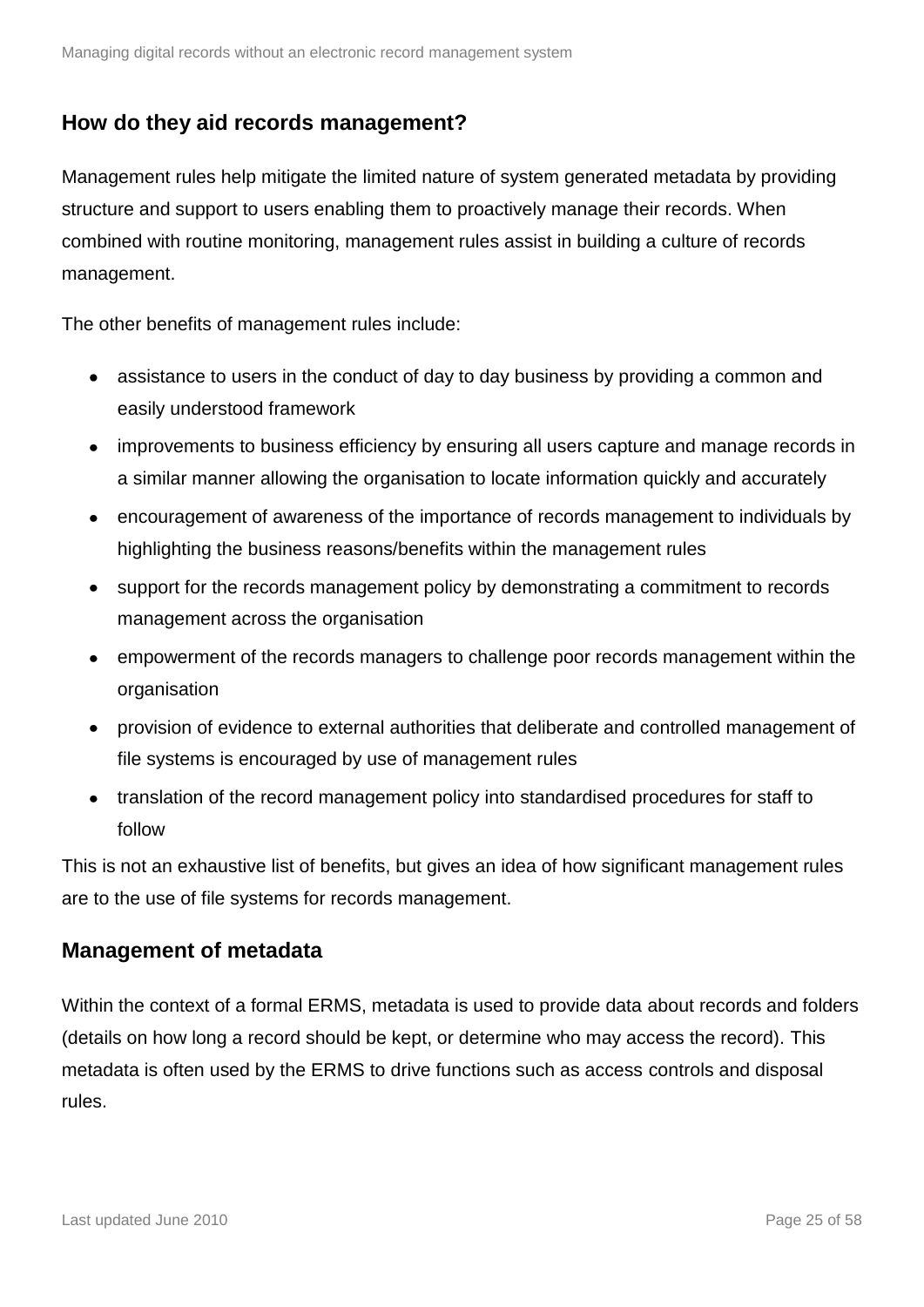In contrast most of the metadata presented within a standard operating system is only informative and cannot be used for active records management.

It is possible to configure the system so that when a user captures a record they are presented with the 'Properties' view for the record. This is a visual prompt for the user to enter some meaningful metadata that can be used to manage the records. In practice this process cannot be mandated and user can still enter meaningless information in if they so choose.

**Example:**

|               | Records Management policy - 1.2 - Draft.doc |                    |
|---------------|---------------------------------------------|--------------------|
| Type of file: | Microsoft Office Word 97 - 2003 Document    |                    |
| Opens with:   | <b>Fivil Microsoft Office Word</b>          | Change             |
| Location:     | C:\Documents and Settings\                  | <b>Wy Document</b> |
| Size:         | 21.5 KB (22,016 bytes)                      |                    |
| Size on disk: | 24.0 KB (24,576 bytes)                      |                    |
| Created:      | 26 January 2010, 09:57:47                   |                    |
| Modified:     | 24 August 2009, 08:52:10                    |                    |
| Accessed:     | 26 January 2010, 09:57:47                   |                    |
| Attributes:   | Read-only<br><b>Hidden</b>                  | Advanced           |

This example illustrates the limitations of metadata as displayed in a MS Windows file systems. Within MS Windows explorer the 'General' properties tab (circled) displays the following metadata. This metadata is only providing a view of metadata generated by the operating system.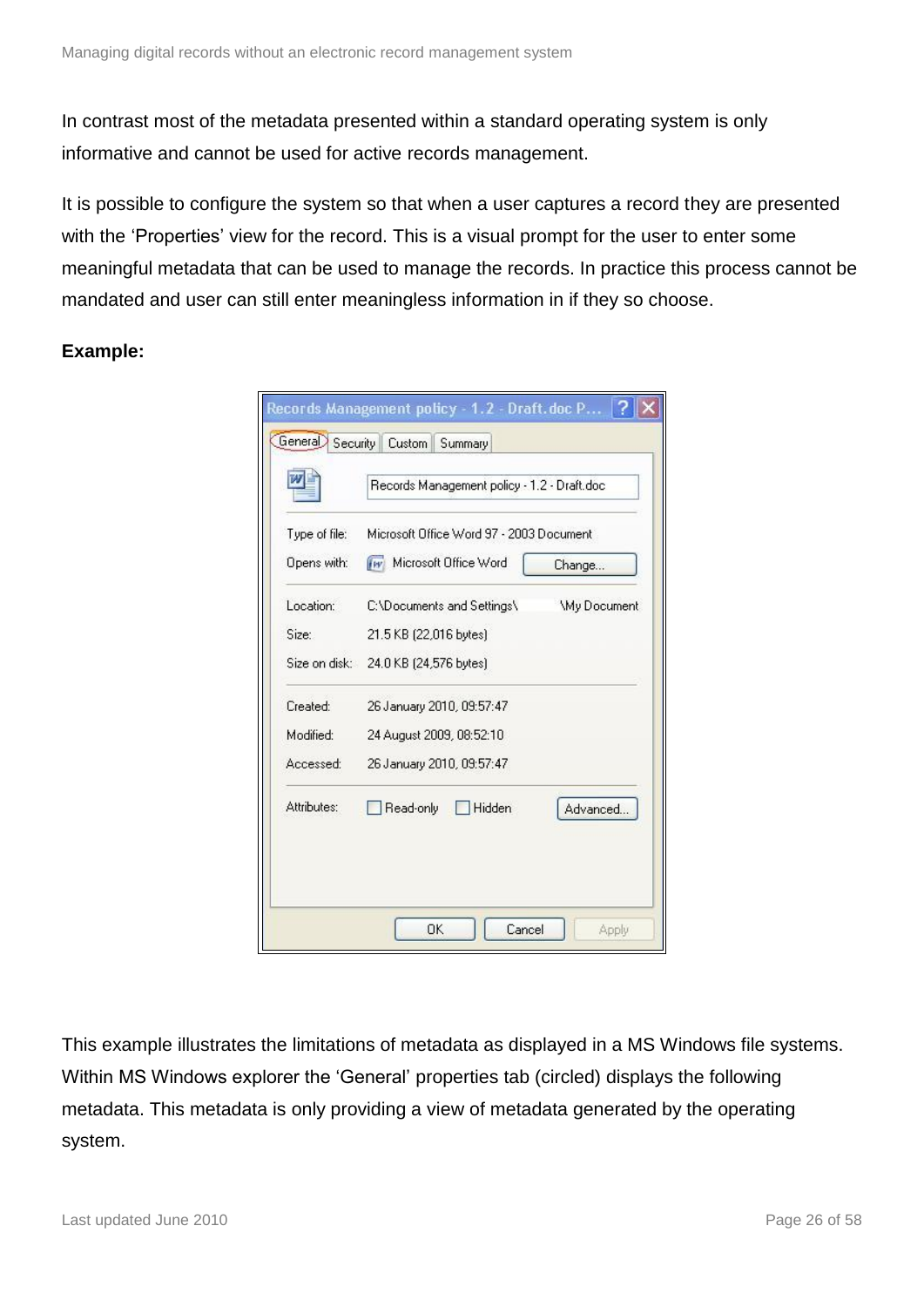In practice metadata presented in a file system is not completely robust for the following reasons:

- a change such as renaming the record or relocating it is recorded in the 'Accessed' date time field, but not in the 'Modified' date time field
- the field 'Modified' only records a change in the content of the Word document
- if the operating system is incorrectly configured or corrupt (if the server clock is inaccurate) any of the metadata regarding date and time will have no value
- if a record, or group of records, is moved to a new location, there is no audit of this action or any place to indicate a reason for a move if it is deliberate (unless a custom text field is developed)
- very little automated control to reduce human error because there is only a limited set of metadata (user access controls) linked to or enforced by the operating system

#### **Limitations of management rules**

Management rules do not provide a replacement for functional metadata. Even the most well defined and structured management rules have limitations. There are a number of reasons why they could cause problems and deter users from engaging in records management activities such as:

- not reflecting how the organisation's business is conducted and preventing ongoing conduct of transactions
- requiring too much effort on managing records to the extent that the business of the organisation cannot be conducted
- not written or defined in a way that all users can understand them
- too prescriptive or rigid to engage users
- cannot be enforced in most standard file systems

These are just a few examples. Ultimately the rules rely on the goodwill of users to engage with them. This can be enhanced with a monitoring process by the records manager or selected individuals in local business units. If suitably empowered by the organisation they can help users to understand best practice and provide an immediate response to queries and problems.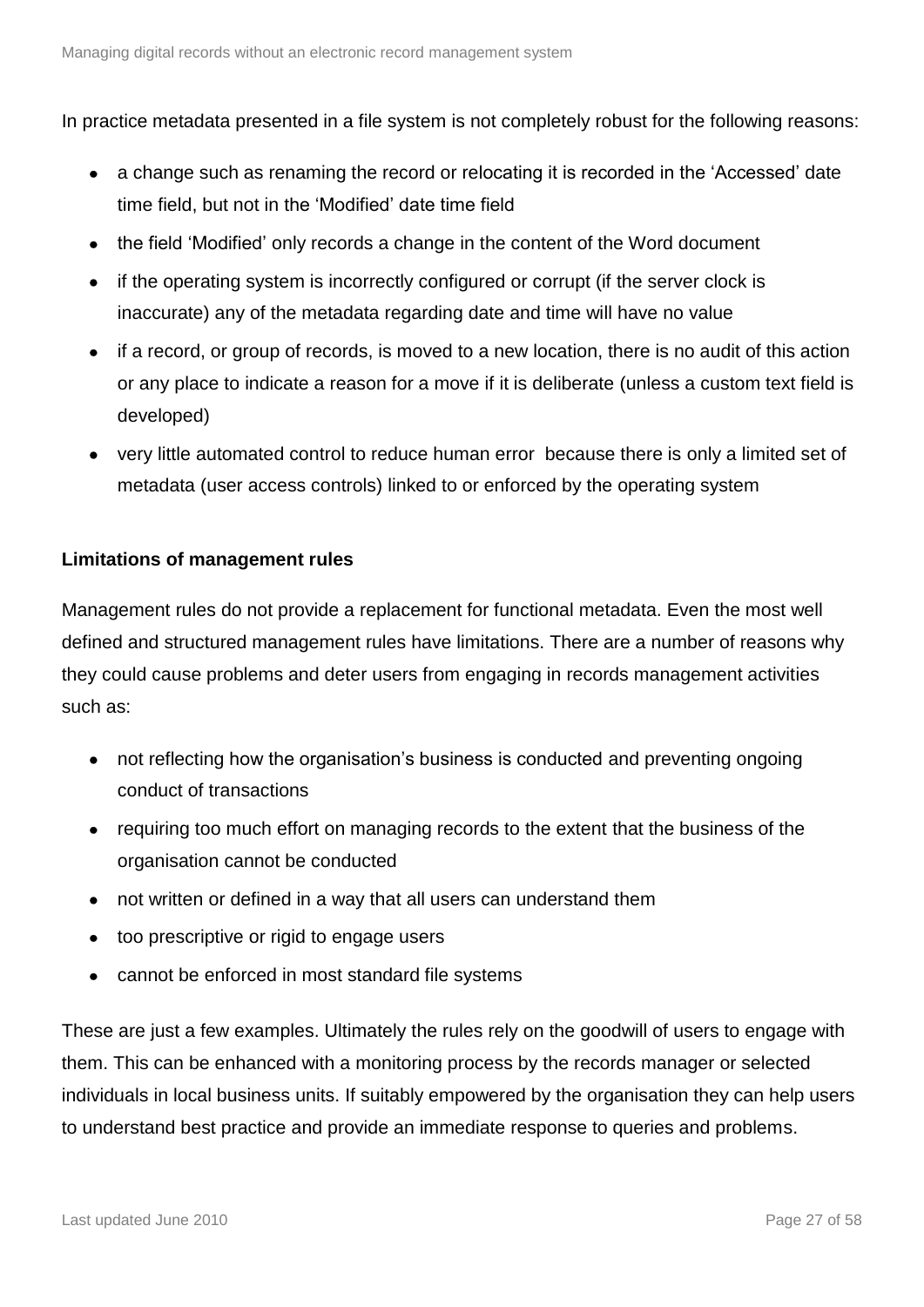Write the management rules in consultation with users and in accessible language (Plain English). The rules must also be available through the most practical means so that users can quickly find them for reference (via an intranet or central record management resource, for example).

Users must be prepared to engage and work with the management rules and the file system to achieve records management. Once the rules have been established and agreed they must be enforced and followed if their benefits are to be realised. This will require some form of monitoring and process for reporting where the rules have not been followed so that the problem can be rectified and the user provided with information or training.

#### <span id="page-27-0"></span>**Types of management rules**

There are likely to be a range of management rules that are specific to the organisation, particularly in respect of compliance with specific legislation. The following conventions are areas where management rules will be required for all organisations using file systems.

#### <span id="page-27-1"></span>**Naming conventions**

Naming conventions help identify records and folders using common terms and titles. They also enable users to distinguish between similar records to determine a specific record when searching the file system.

Naming conventions need not be overly prescriptive or formalised but they must be clear and well defined. Names for records must be meaningful, and convey an idea of the content. Records and folders with a meaningful title based on naming conventions also allow efficient records management judgements to be made without having to explore the content of each individual record.

Without naming conventions there is a significant risk of records being destroyed or lost within the file system. Without standard approaches to naming folders the context of the records becomes meaningless to anyone other than the creator.

Organisations should ensure that sensitive information is never used in the name of a record or folder even where access to the area of the file system is strictly managed. This is to ensure that personal or sensitive data cannot be inferred by casual viewing of a record or folder title.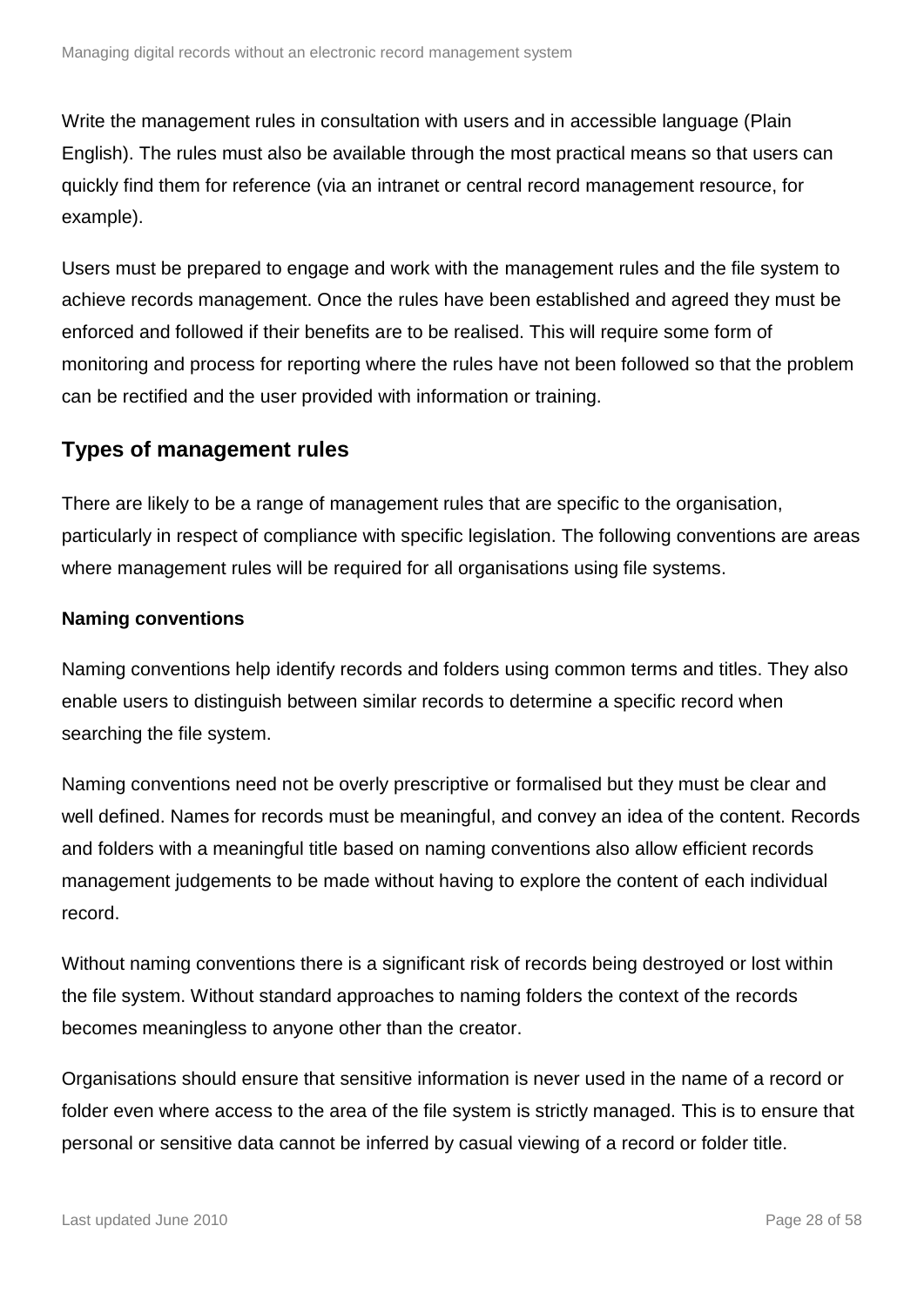The use of pertinent security or protective marking information should also not be included in the title of an object. Use of terms such as 'Confidential' could imply a level of sensitivity that would compromise the content of the record or folder by advertising this in the object's name.

In practice certain records and folders have to include sensitive information. Considered application of appropriate access controls should mitigate accidental disclosure of sensitive information to anyone other than an authorised user.

#### **Naming conventions for emails**

There must be specific guidance on naming conventions for emails. When emails are captured from the email client (such as MS Outlook) into a file system they are automatically named using the text in the 'Subject' field of the email. As a result, the prefixes 'RE:' for replies and 'FW:' for forwarded emails may be retained. Remove these to ensure that the title of the record is clear about the purpose and content of the captured email.

In practice email capture is likely to require more detailed guidance as several emails might be captured as part of a longer communication. If all these emails are captured and given the same name, the context and reason for capturing will remain unclear.

#### **Example:**

| Name                                                           | Size  | <b>Type</b>  | Date Modified                 |
|----------------------------------------------------------------|-------|--------------|-------------------------------|
| Copy of New Record Management Policy sent to CEO.msg           | 31 KB | Outlook Item | 24/08/2009 13:21              |
| New Record Management Policy for Comment.msg                   | 31 KB |              | Outlook Item 24/08/2009 13:21 |
| Advice on where to publicise new Records Management Policy.msg | 31 KB | Outlook Item | 24/08/2009 13:09              |

This example demonstrates the benefit of providing a meaningful title for each email.

Whilst requiring an investment from the user, they form a coherent set of records with discernable content and relationship to other records within the file system.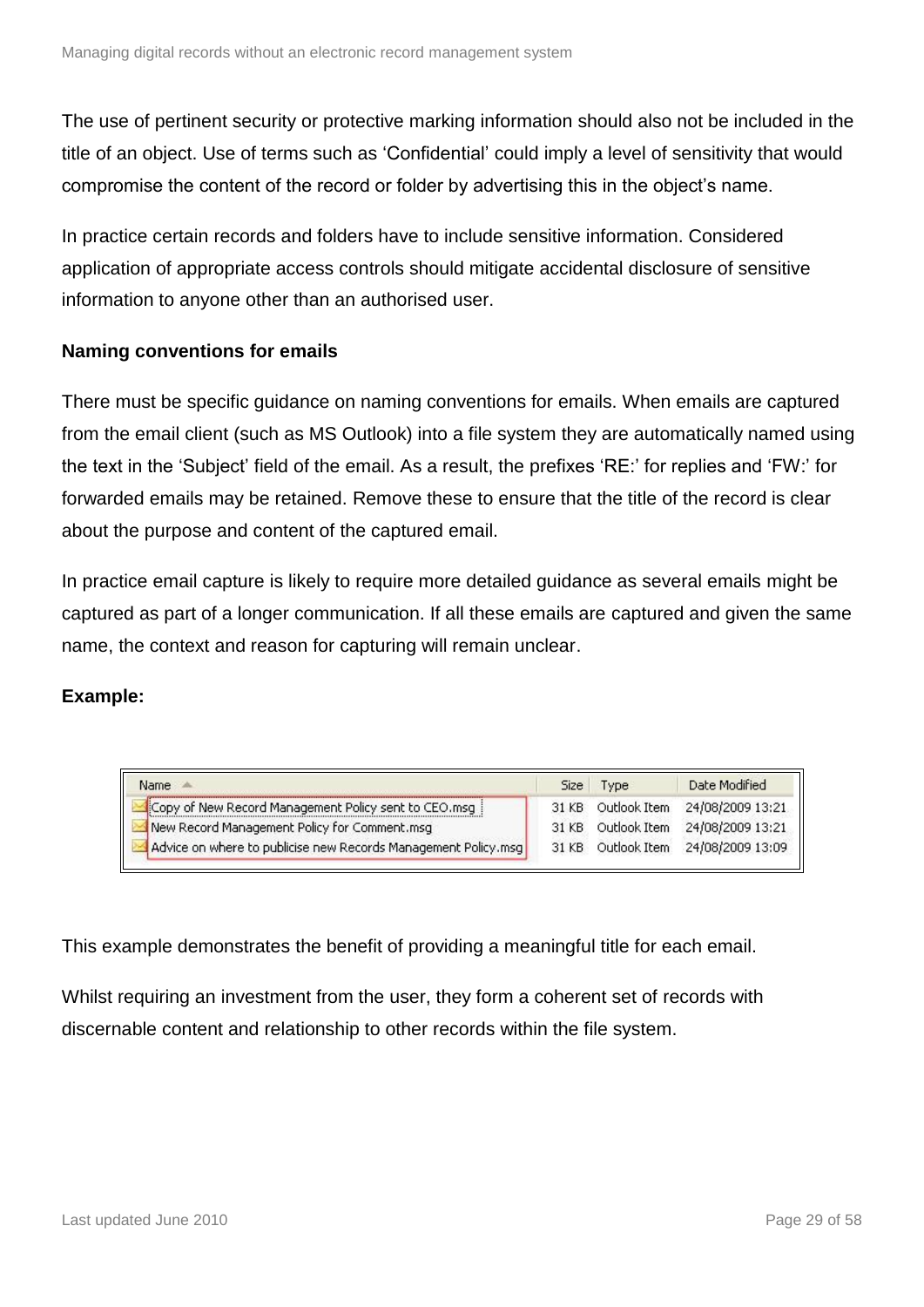| Name                                | <b>Size</b> | <b>Type</b>  | Date Modified    |
|-------------------------------------|-------------|--------------|------------------|
| FW New Record Management Policy.msg | 31 KB       | Outlook Item | 24/08/2009 13:21 |
| New Record Management Policy.msg    | 31 KB       | Outlook Item | 24/08/2009 13:21 |
| RE New Record Management Policy.msg | 31 KB       | Outlook Item | 24/08/2009 13:09 |

This example illustrates the problem when users do not actively rename captured emails. There is neither understanding of what each email was created for, nor why it may have been captured.

#### **Naming conventions for folders**

The capture and management of all types of records into a file system requires careful planning and structure.

The reasons for providing naming conventions for folders are:

- to ensure consistency of approach in terminology and format for specific activities, such as casework
- to provide all information within a file system with a coherent context and logical frame of reference
- to provide users with a practical means of identifying where records should be captured within any given part of the file system

As with the naming conventions for records (including emails) there must be management rules for users to follow when naming folders.

The rules need not be excessively prescriptive, but ensure that the length of the folder name is not too long. It can become difficult to search and retrieve accurately for folders lower down the filing structure.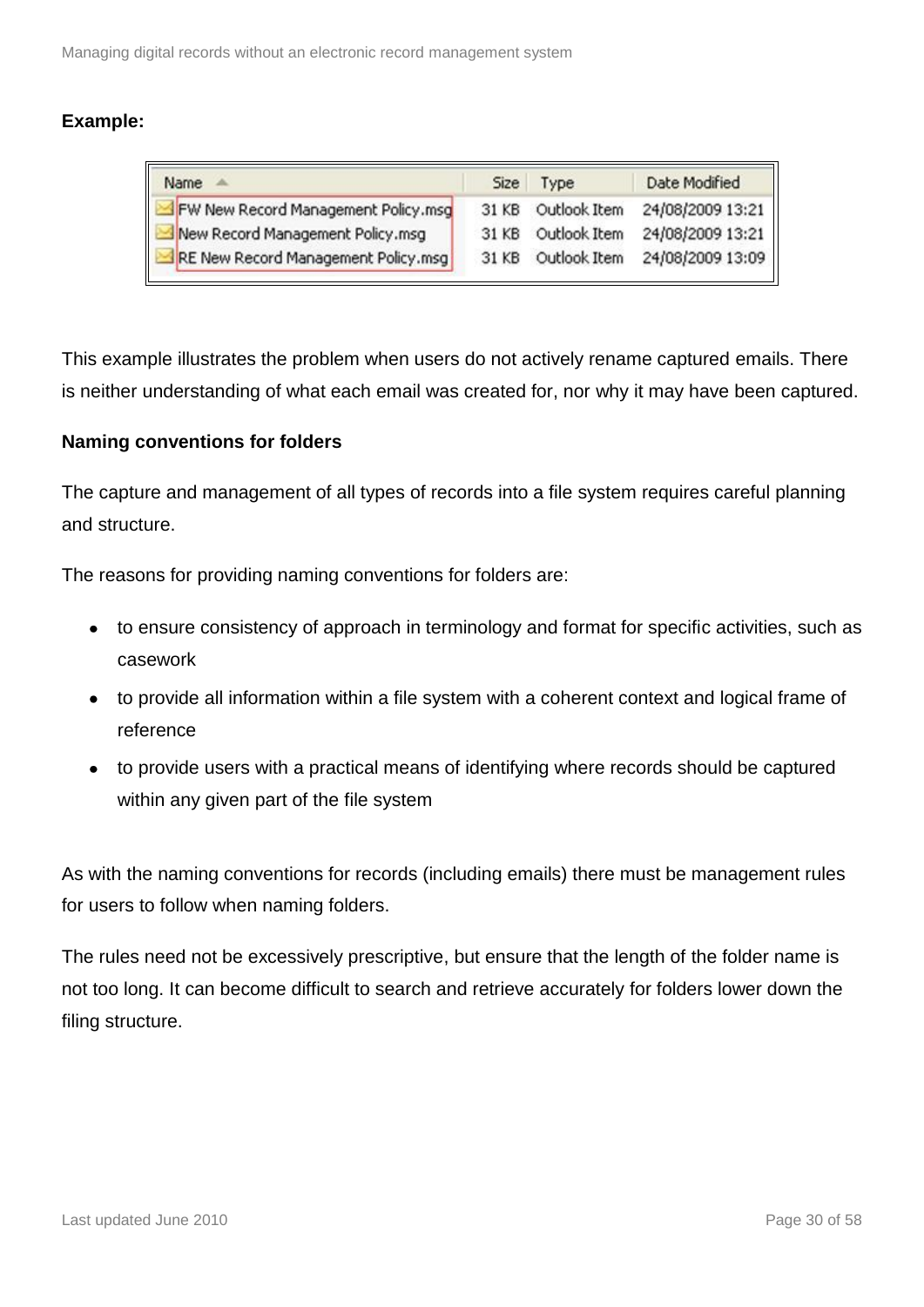

This example illustrates some of the benefits of providing meaningful titles within the filing structure:

- the hierarchy of the structure is clearly identifiable by the titles of the folders  $\bullet$
- peer relationships between folders are clearly identifiable indicating a range of preferred locations for different types of record on a related activity
- at the lowest level of folders (outlined in the box) it is clear what is expected to be captured into each folder

#### **Example:**



This example shows a file system where there are no management rules applied to folders. The hierarchy gives some idea of the filing structure, but lack of consistency in naming the folders makes it very difficult to understand the whole structure and where to find specific records.

The folders for records (outlined in the box) provide no means of identifying their content or what should be captured into them. In such a filing structure records management would be impossible and places an organisation at a significant risk of information loss.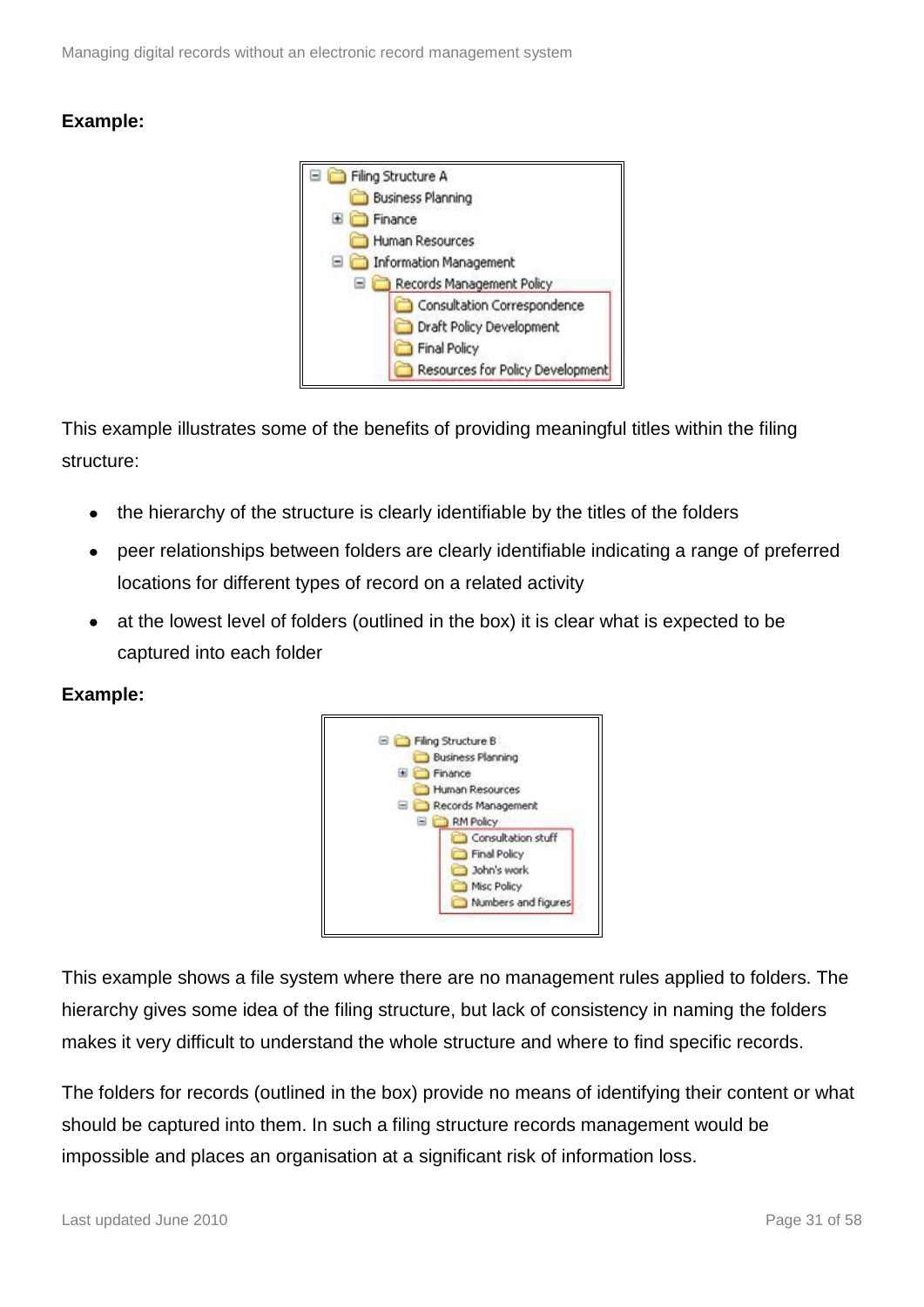#### <span id="page-31-0"></span>**Version control for records**

The means of indicating a current version of a record in any system is difficult. Management rules can aid this and allow users to name the record indicating the current (and previous) version.

#### **Example:**



This diagram illustrates the simple addition of '1.0' to indicate the draft status of a record. If an organisation adopts this simple approach and uses small decimal increments to indicate minor revisions and whole numbers for a major revision, all users can quickly identify which is the current draft or final version.

#### **Example:**

| Name A                               | Size Type                                      | Date Modified    |
|--------------------------------------|------------------------------------------------|------------------|
| Records Management policy -1.0 doc   | 22 KB Microsoft Office Word 97 - 2003 Document | 24/08/2009 09:51 |
| Records Management policy   1.1. doc | 22 KB Microsoft Office Word 97 - 2003 Document | 24/08/2009 09:51 |
| Records Management policy 1.2. doc   | 22 KB Microsoft Office Word 97 - 2003 Document | 24/08/2009 09:52 |
| Records Management policy 2.0/doc    | 22 KB Microsoft Office Word 97 - 2003 Document | 24/08/2009 09:52 |

This example illustrates the addition of a simple decimal system for indicating minor and major changes in the version. In this case 'whole' versions of the document are named using 1.0 or 2.0. Interim drafts are named 1.1, 1.2 and so on.

This is considered best practice, but organisations might use other version numbering for records such as technical drawings. Irrespective of the naming conventions used they must still be explained clearly within the management rules.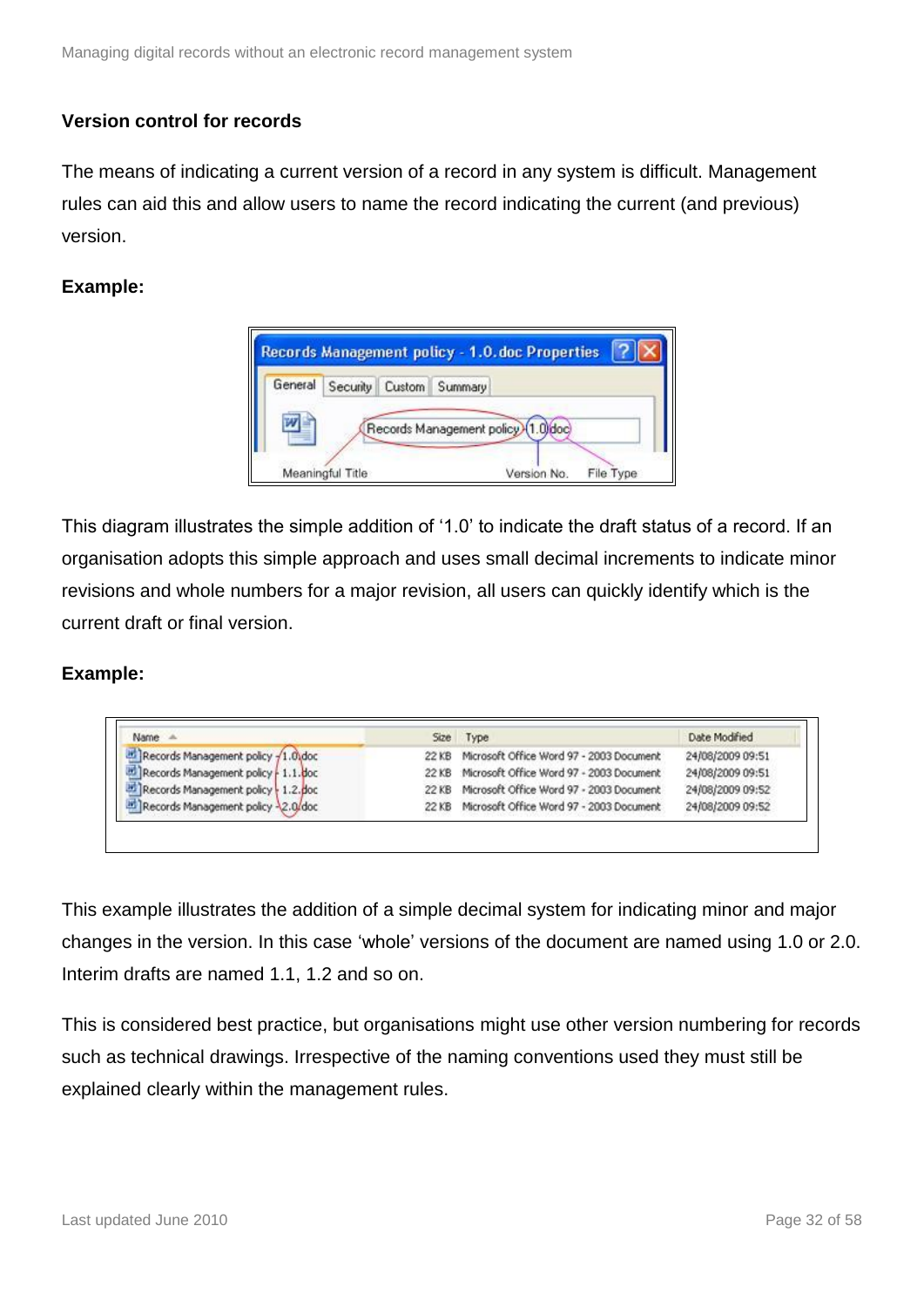| Name =                                      |       | Size Type                                | Date Modified    |
|---------------------------------------------|-------|------------------------------------------|------------------|
| Records Management policy - 1.0 yDraft.doc  | 22 KB | Microsoft Office Word 97 - 2003 Document | 24/08/2009 09:51 |
| Records Management policy - 1.1 - Draft.doc | 22 KB | Microsoft Office Word 97 - 2003 Document | 24/08/2009 09:51 |
| Records Management policy - 1.2 - Draft.doc | 22 KB | Microsoft Office Word 97 - 2003 Document | 24/08/2009 09:52 |
| Records Management policy - 2.0 Review/doc  | 22 KB | Microsoft Office Word 97 - 2003 Document | 24/08/2009 09:52 |

This example illustrates a further suffix added as a one word statement - 'draft' - reinforcing the version numbering and clearly identifying the record's status. Where used, control and monitor these terms for consistently. Any lists of controlled terms must be reviewed, and updated, at regular intervals.

Used correctly these ways of indicating a record version will provide a clear idea of the drafting process and which record is the current one.

#### **Example:**

| Name =                                                | Size Type                                      | Date Modified    |
|-------------------------------------------------------|------------------------------------------------|------------------|
| Records Management policy - OLD ONE DO NOT USE !! doc | 22 KB Microsoft Office Word 97 - 2003 Document | 24/08/2009 09:51 |
| Records Management policy - Draft.doc                 | 22 KB Microsoft Office Word 97 - 2003 Document | 24/08/2009 09:51 |
| Records Management policy - 1.2 - Draft.doc           | 22 KB Microsoft Office Word 97 - 2003 Document | 24/08/2009 09:52 |
| Records Management policy Final.doc                   | 22 KB Microsoft Office Word 97 - 2003 Document | 24/08/2009 09:52 |
| Records Management policy - My Copy.doc               | 22 KB Microsoft Office Word 97 - 2003 Document | 24/08/2009 11:17 |

This example shows the consequence of having no management rules for version control. There is little coherent information identifying versions and their relation to the others. This could have a significant impact on records management activities such as disposal, and will also limit the ability to locate and retrieve the current record efficiently.

To remain effective either a records manager or a local authorised user should monitor the use of naming conventions. The introduction of rules on the creation of version controls really only works where the business recognises a real need for these conventions. If not, they are rarely used and become redundant.

#### <span id="page-32-0"></span>**Format of dates**

It is very likely that users will want to manage some records, and the folders they are located within by date. Given the range of ways of writing the date, the organisation must choose a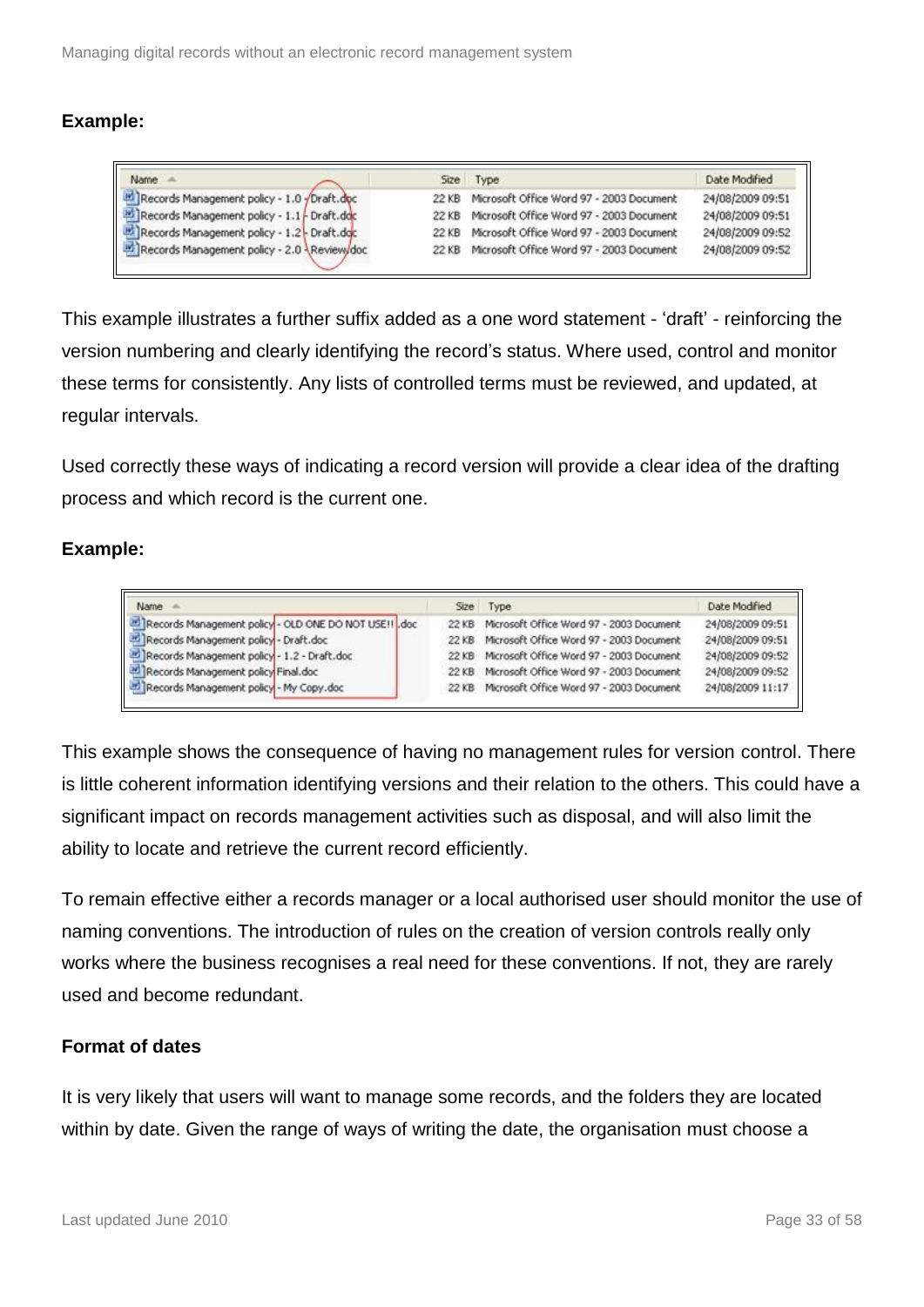standard format for all users to follow. This will aid structuring of folders and improve the ability to retrieve information when searching.

The most practical way of using dates is in the format Year-Month-Day or 2009-08-21. This is a standard format which allows for easier searching. This is because when searching for older records a user is more likely to know the year, and possibly the month, when a record was created than the exact date.

### <span id="page-33-0"></span>**Where can I learn more?**

These examples are included because they reflect best practice as a list of rules. Not all will be suitable for every organisation; management rules should be developed in consultation with users and appropriate to the size, sector, culture and resources of the organisation.

- The Financial Services Authority records management policy and standards RMPS: [www.fsa.gov.uk/pages/information/pdf/records\\_policy.pdf](http://www.fsa.gov.uk/pages/information/pdf/records_policy.pdf)
- Record Management Society RM toolkit for schools: Creating information management systems:

[www.rms-gb.org.uk/resources/848.](http://www.rms-gb.org.uk/resources/848)

#### **Record Management Code of Practice reference**

[www.justice.gov.uk/guidance/freedom-and-rights/freedom-of-information/code-of-](http://www.justice.gov.uk/guidance/freedom-and-rights/freedom-of-information/code-of-practice.htm) $\bullet$ [practice.htm](http://www.justice.gov.uk/guidance/freedom-and-rights/freedom-of-information/code-of-practice.htm)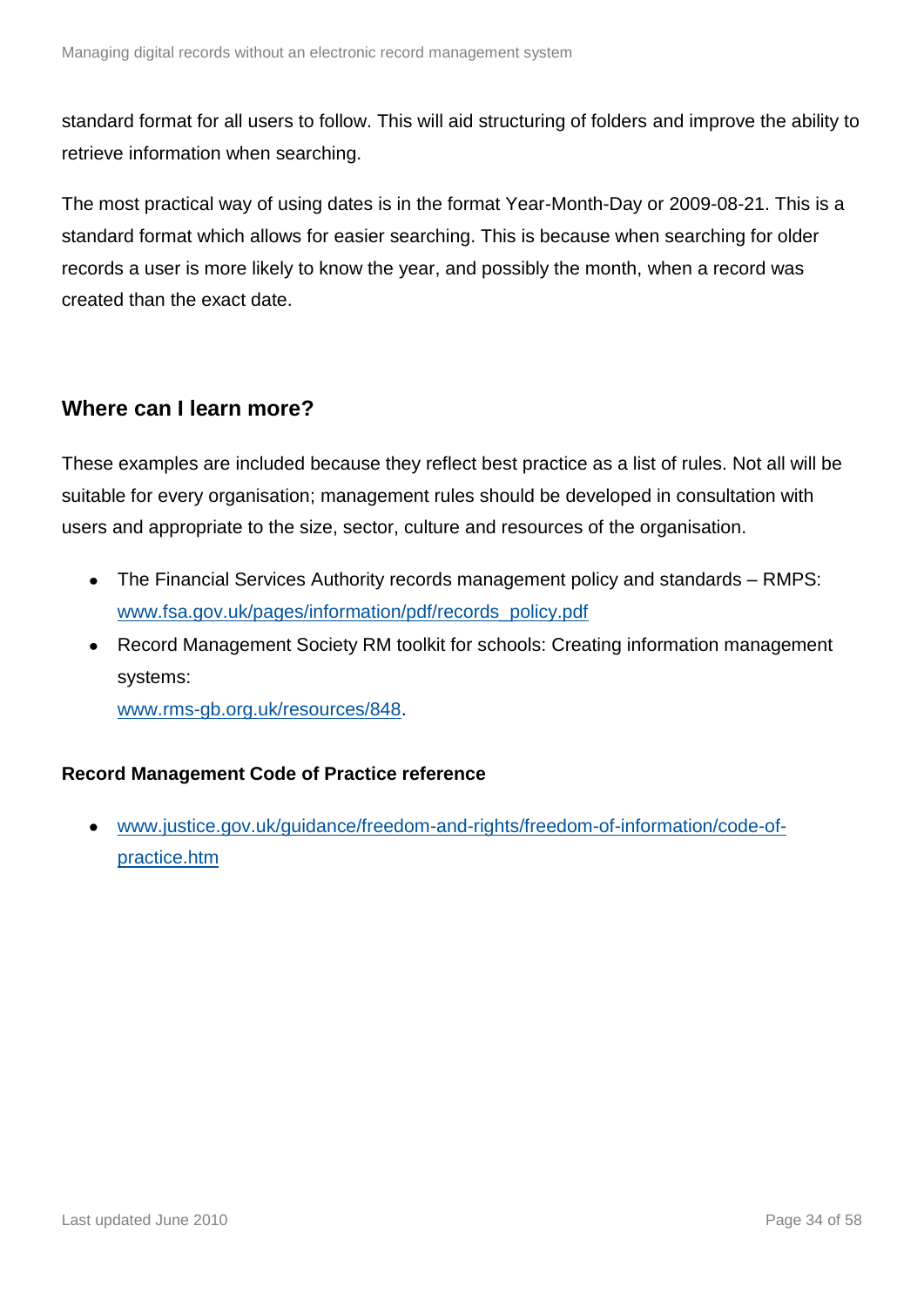## <span id="page-34-0"></span>**Access control management**

### <span id="page-34-1"></span>**What are access controls?**

Access controls determine who can access/capture records and access/create new folders. The allocation of access controls allows an organisation to delegate responsibility for records and folders to their creators and managers. This accountability helps to ensure that records remain authentic and reliable, retaining their integrity and usability.

In a modern records management environment access controls within a filing structure are set to as wide (or open) a state as possible. This means that unless a specific reason can be applied, records and folders should be accessible to all parts of an organisation as a default. This reduces the overhead of managing access controls and it also improves the effectiveness and efficiency in information sharing.

Some organisations may provide users with personal drives to store records such as copies of staff appraisals or annual leave requests. Where used these should be restricted in size to prevent users turning them into personal storage areas for business records.

Personal drives have to be restricted to genuinely personal information. They must not be used for storing business records which may be sensitive and require access controls while still sitting in the filing structure (with appropriated limited access controls).

These personal drives are not recommended for storing business records; the rest of this chapter is directed at access management within open shared drives and the filing structure.

Most organisations will already have user profiles that give all authorised staff an email account and access to the file system. Typically this profile also gives access to a personal drive (individual space on the file system) and one or more areas of the file system (sometimes referred to as 'Shared Drives').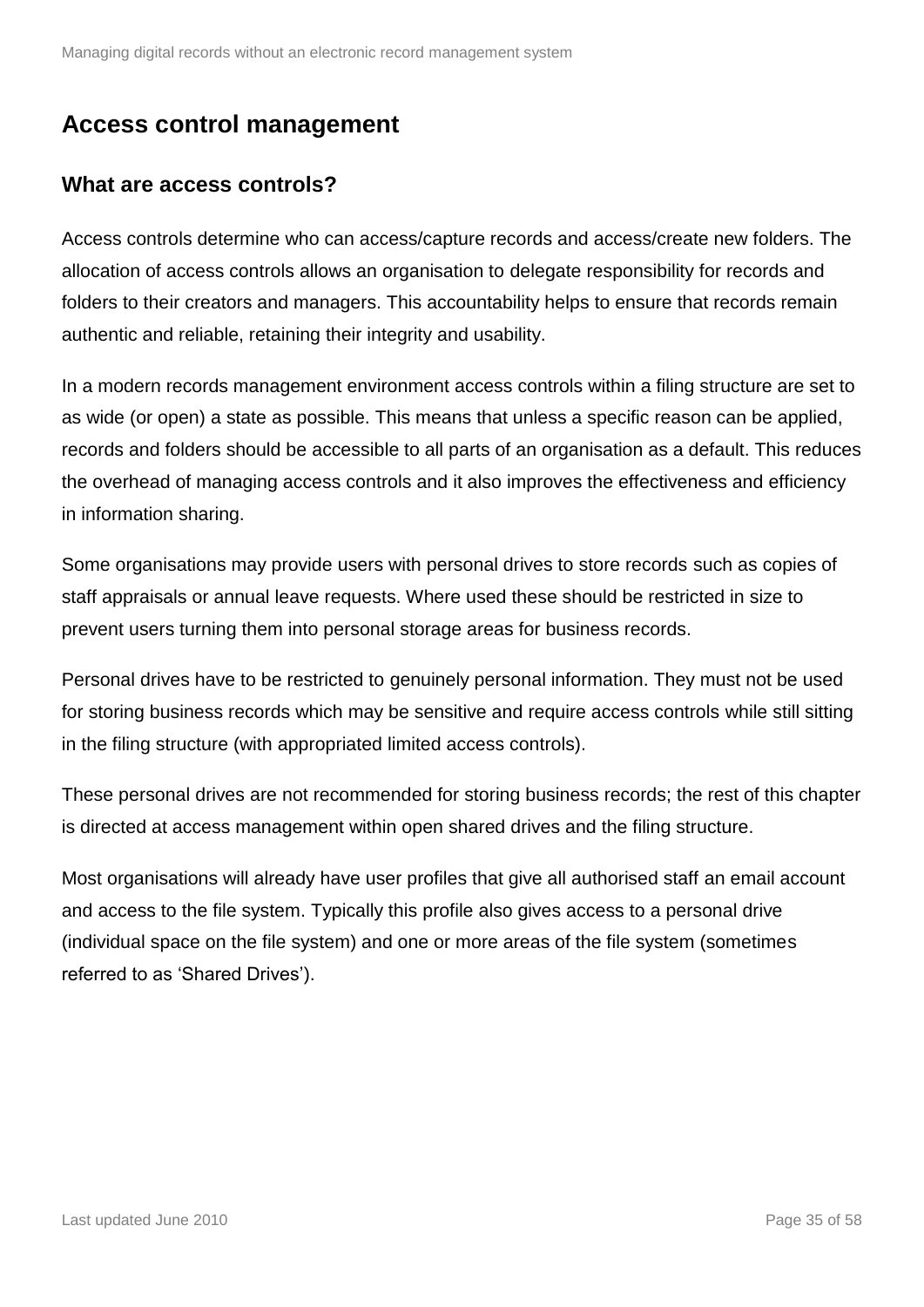Managing digital records without an electronic record management system

#### **Example:**

| General                            |                             | Security Customize             |                         |                |
|------------------------------------|-----------------------------|--------------------------------|-------------------------|----------------|
|                                    | Group or user names:        |                                |                         |                |
| <b>BUSER A</b><br><b>EX</b> SYSTEM | 22 Administrators           |                                |                         |                |
|                                    |                             | Permissions for Administrators | Add<br>Allow            | Remove<br>Deny |
| <b>Full Control</b>                |                             |                                | W.                      |                |
| Modify                             |                             |                                | V                       |                |
|                                    | Read & Execute              |                                | M                       |                |
|                                    | <b>List Folder Contents</b> |                                | $\omega$                |                |
|                                    |                             |                                |                         |                |
| Read                               |                             |                                |                         |                |
| Write                              |                             |                                | $\overline{\Psi}$<br>W. |                |

This example illustrates the 'Security' window for a folder in a MS Windows file system. The list of 'Groups' and 'Users' indicate who can access the folder. Those listed have the power to add or remove other users to control access as required. Additionally the administrators can refine the 'Permissions' further to indicate what a user can do within this folder, such as capture new records or create a new folder.

Organisations may wish to create a number of profiles to reflect the level of functionality available to certain users. A typical end-user's profile will look similar to the above example but some of the 'Permissions' might be set to 'Deny' to limit what they can or can't do in particular parts of the filing structure.

Using these basic controls an organisation can begin to form access controls across the filing structure. These can be used to keep as much information as open as possible and appropriate, whilst also ensuring sensitive information is kept secure.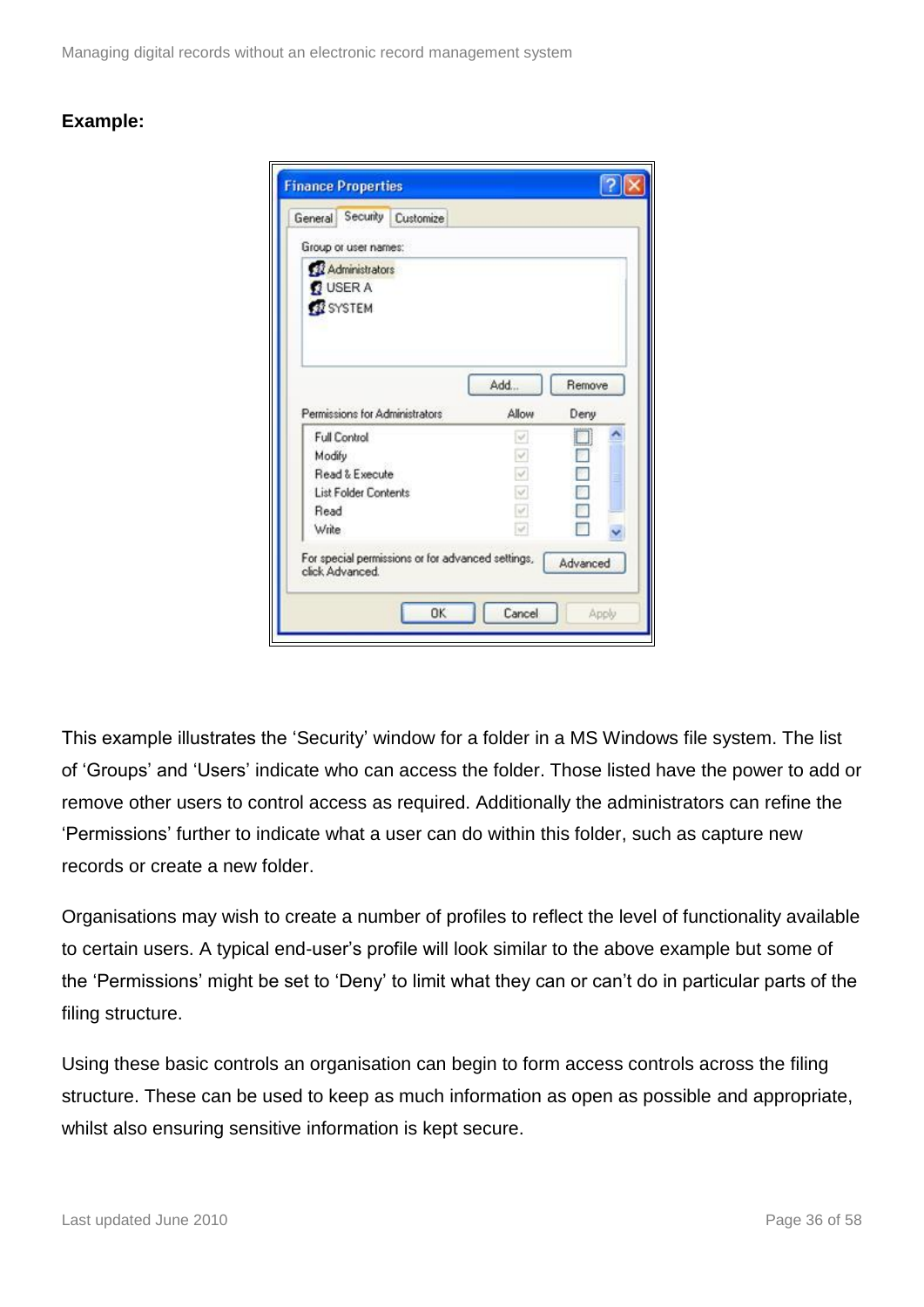### <span id="page-36-0"></span>**Setting up access controls**

Access controls can be set at three levels within a file system - at drive, folder, or record level.

Allocating access controls by individual user requires substantial effort and it would be difficult to monitor or track. Development of access groups reduces this overhead substantially and it can improve the controls placed on any part of the filing structure.

This can be a very useful means of applying quick access (or denying it) to a part of the filing structure by an administrator. However it is potentially limited if an organisation is located over several sites using individual Local Area Networks (LAN). Whilst the filing structure may be represented in all locations, they will not all be updated if access controls are updated. This would require every individual network to be updated to ensure a consistent application. Organisations that use a Wider Area Network (WAN) will not have this problem.

#### **Example:**



This example illustrates how access groups can be used to granulate access to the filing structure. In particular, the 'Finance' folder and lower folders need specific access controls. An access group called 'Group A' is created and granted sole access within 'Finance'. This Group contains all users who are permitted to see and access the 'Finance' area.

Below 'Finance', the 'Contracts' folder requires an even greater level of access control and a sub-set of 'Group A' users is selected to form 'Group B'. Using this process an administrator can vary and allocate access controls more efficiently than if they had to select each individual user. By maintaining memberships of access groups instead of individual access to every record and folder the overhead of managing access controls can be reduced significantly.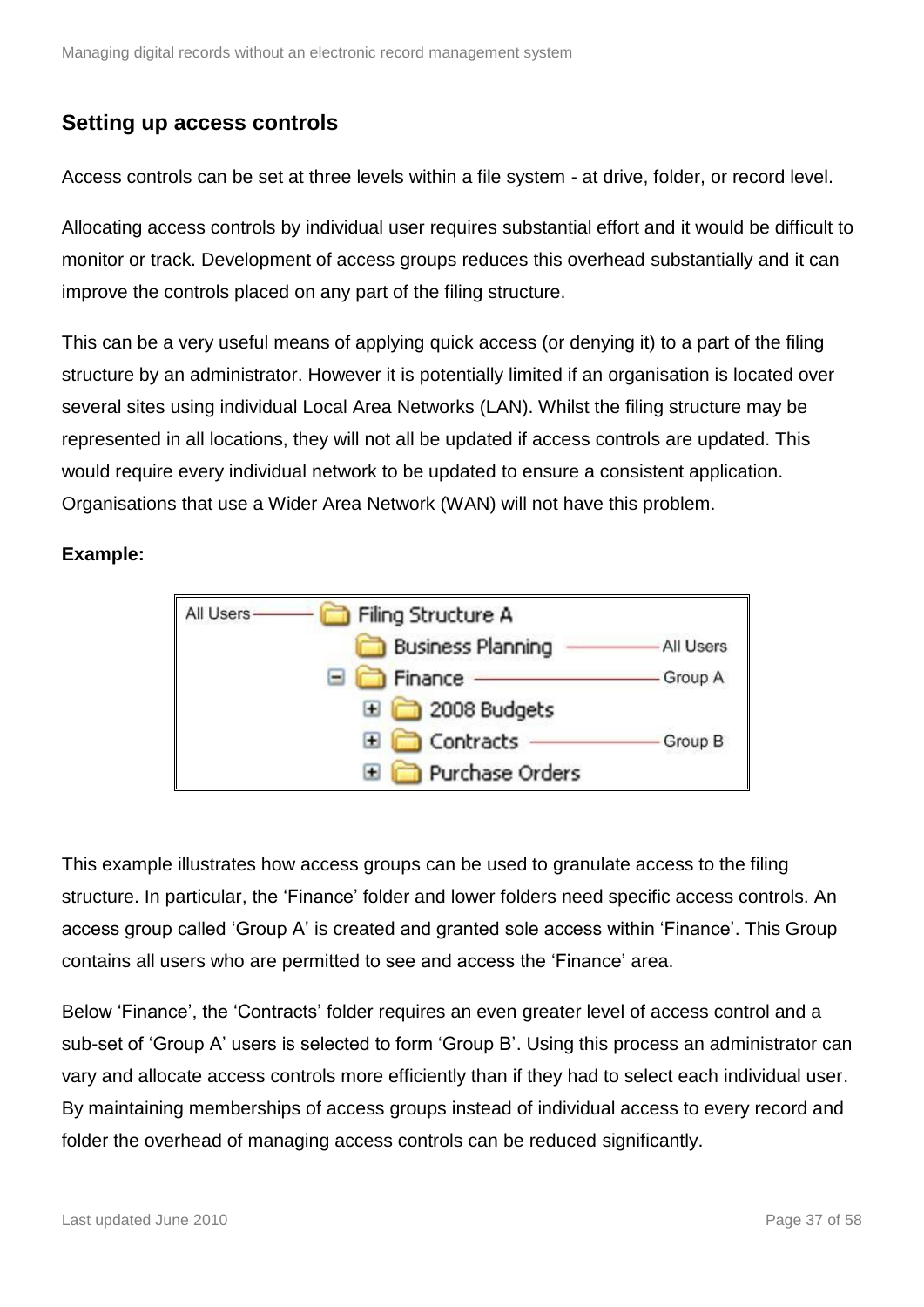Whilst file systems work better when configured at the highest permissible level for both folders and records, it is possible to restrict access to individual records and folders. This should not be considered in normal access control allocation. There is the risk that the information will become lost and inaccessible to the organisation if that user leaves (temporarily or permanently), or moves to another business unit.

Successful application of access controls does not rely solely on the creation of appropriate groups. If the filing structure itself has not been constructed in a coherent way it could become very difficult for an administrator to ensure that correct access is being applied across the file system.

#### <span id="page-37-0"></span>**How do access controls aid records management?**

As a file system lacks much of the automated functionality of an electronic records management system, access controls are one of the few means of formally regulating changes to the filing structure and records.

Access controls help control how and where information is created and accessed. Such controls can help to:

- restrict the number of users who can change or edit records and folders
- reduce the number of users who could inappropriately delete, alter, or relocate sensitive information
- $\bullet$ identify and allocate responsibility for records and folders within sensitive areas of the filing structure

Locally appointed record managers, where available, can be given a local administrator profile for a relevant part of the filing structure. This still limits the number of users who can edit access controls, but improves the efficiency with which changes can be requested, made and monitored at a local level.

Any local administrator should work with and be managed by a records manager to ensure consistent governance is applied across the filing structure.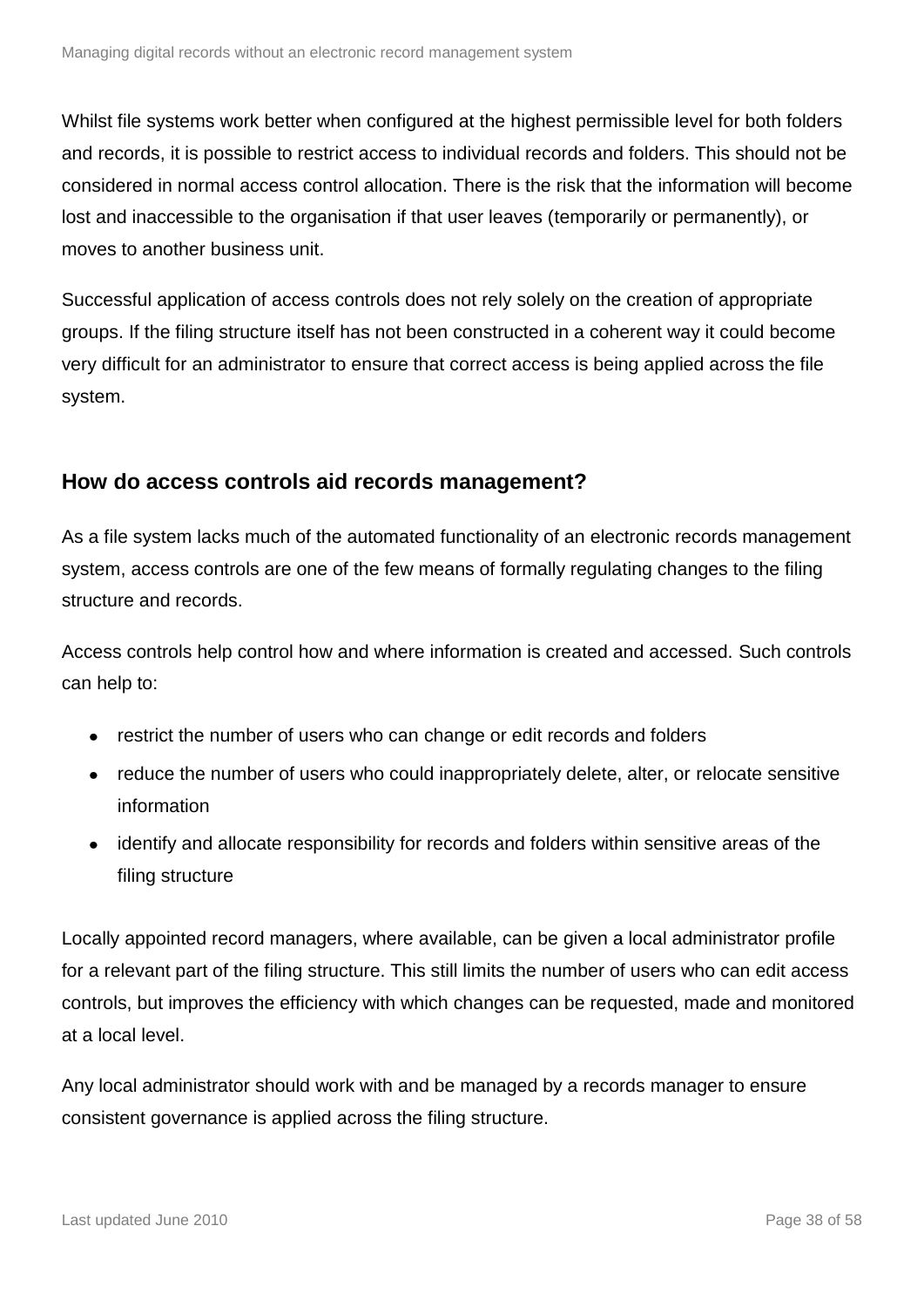#### **Limitations of access controls**

There are a number of factors that should be considered when implementing access controls within a file system. A file system does not offer the granularity or ease of use with access controls as a dedicated electronic records management system might.

#### <span id="page-38-0"></span>**Complex access control models**

It's easy for access controls to become complicated and difficult to track. To prevent this developing into a significant management overhead keep access controls as open as is practical (so that all users can see but not edit records and folders). This means keeping as small a number of access groups as is required and actively managing them, reviewing and updating them regularly.

Documenting this process is likely to be difficult. Although the server will retain a log of access groups, this may not be presented for easy review. Where an organisation develops access groups they will need to ensure that this is documented externally from the file system to allow review by records management staff.

In complex organisations with a pre-existing access model for paper files, the organisation may view this as a useful referral tool when allocating access to related electronic records in the filing structure. This will not be an exact match but may help with consistent allocation of access.

#### <span id="page-38-1"></span>**Monitoring access control allocations**

The monitoring and regulation of access controls can be a time consuming process. This is exacerbated by the fact that a record manager cannot always independently decide whether appropriate access has been given. A management rule must be used to ensure that users are added (and removed) to access groups by a records manager (or network administrator) only upon request from another authorised user.

Any user who has full access to a folder or record (to edit or delete content) can also change the access controls if they know how. This could result in other users being 'locked out' of folders or records inappropriately. This type of behaviour must be monitored carefully. For this reason avoid individual access controls as far as is possible.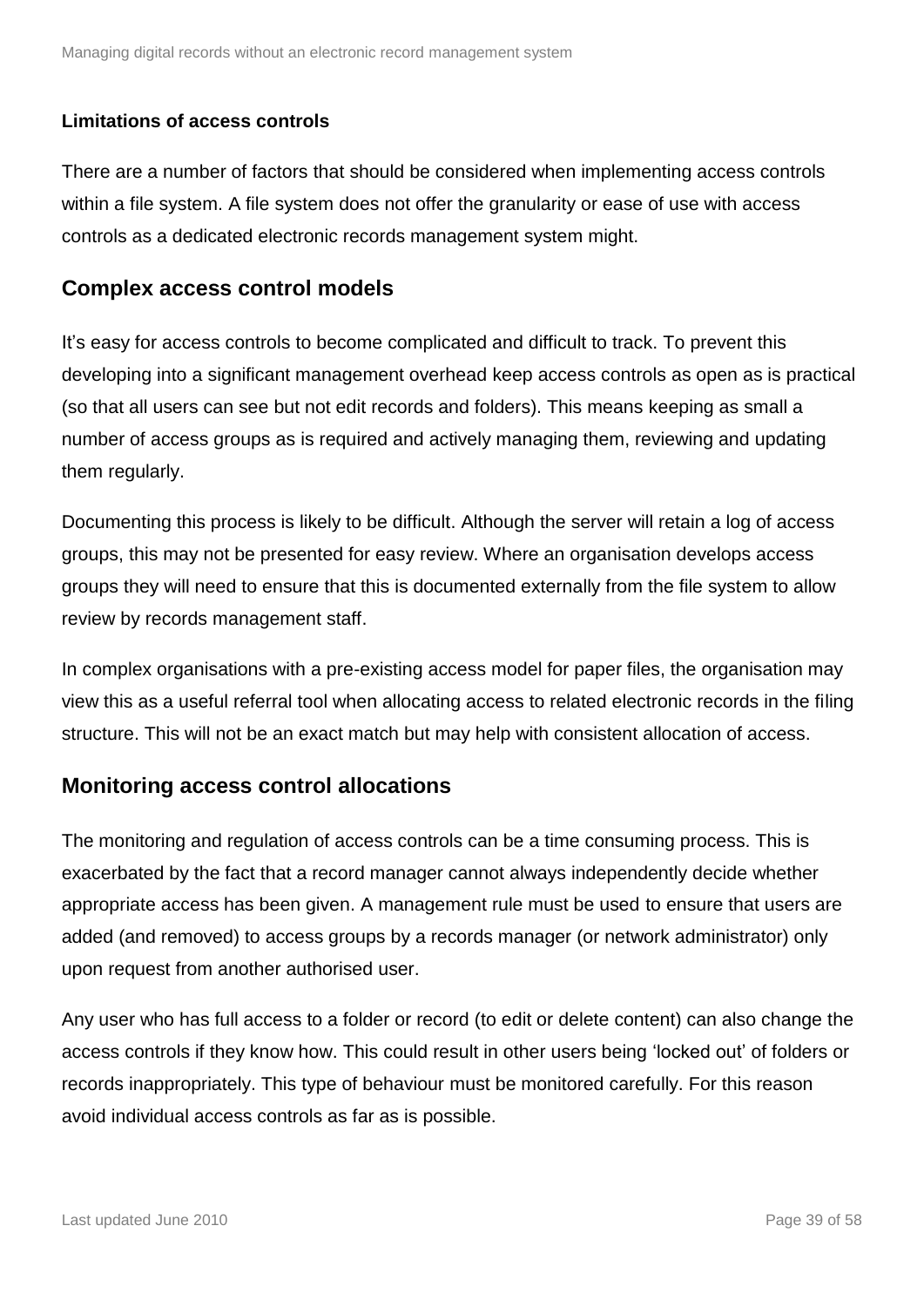Changes to the structure of the organisation may also affect specific access controls where users move from one part of the business to another. The organisation will need to ensure these changes are logged so that an authorised user can update access controls appropriately.

The same action would also be required when a user leaves the organisation. Their IT profile must be deleted to prevent anyone from accessing the file system using the account.

#### <span id="page-39-0"></span>**Other access controls**

A feature of MS Windows file systems is the ability to protect both records and folders with a password. This prevents anyone other than the user from accessing the object, and circumvents the organisation's access controls. Either switch off this functionality or actively discourage it. Passwords are either too simple to offer any real security or they are forgotten. In either case the security of the document is reduced and the organisation risks losing control of its information.

Similarly if a user leaves without disclosing relevant passwords there is a risk the organisation will not be able to change the passwords. Immediate access becomes an issue and it presents a challenge for digital preservation. Scaled preservation operations that convert records to another format can be hampered significantly.

For these reasons we advise that any reliance on password controlled access should be replaced with alternative access mechanisms

### <span id="page-39-1"></span>**Operational limitations**

A related issue is the creation and maintenance of user profiles on the file system. Usually this is only carried out by the IT function within an organisation (or an external IT provider). When changes are made (a new user is added, for example) there must be clear communication between the IT staff and those responsible for records management to ensure the user is able to access the filing structure as appropriate.

### <span id="page-39-2"></span>**Where can I learn more?**

The implementation of access controls and configuration of folders within the filing structure to support them will require significant IT support. We recommend that the experience and knowledge of the IT function is used to help create a usable and secure environment.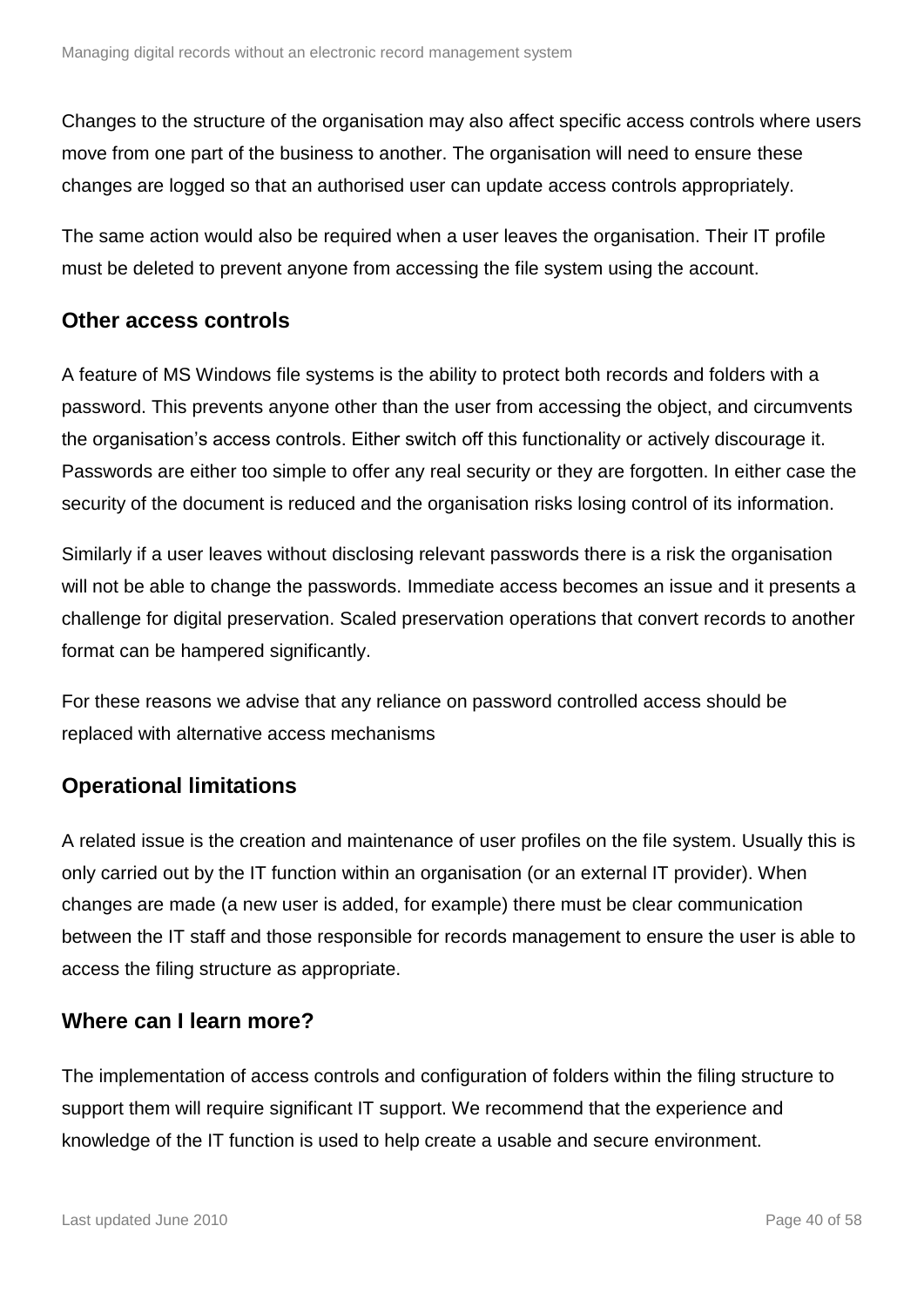If no such function exists then the organisation will need to consider seeking external advice on this subject.

#### **Record Management Code of Practice reference**

- Guide 7: Security and access
- [www.justice.gov.uk/guidance/freedom-and-rights/freedom-of-information/code-of](http://www.justice.gov.uk/guidance/freedom-and-rights/freedom-of-information/code-of-practice.htm)[practice.htm](http://www.justice.gov.uk/guidance/freedom-and-rights/freedom-of-information/code-of-practice.htm)

### <span id="page-40-0"></span>**Disposal policy and management**

All organisations irrespective of sector or size need a disposal policy and process to prevent retention of records no longer required for business purposes.

### <span id="page-40-1"></span>**What is a disposal policy?**

A disposal policy is a formal statement by an organisation on the appropriate means of disposing of records to agreed disposal schedules<sup>4</sup>. It should indicate how long records should be kept and whether they should be destroyed or transferred to another organisation once they are no longer required for business purposes. The policy may form part of the overall records management policy, or it may be a separate document that forms part of the suite of supporting guidance along with management rules for example.

Additionally the policy will need to be supported by disposal schedules that identify types of records and provide the detail on how long they should be kept for and whether they should be destroyed or transferred to an archive<sup>5</sup>. The process of disposal supports legal obligations, such as destroying collected personal data when it is no longer required.

### <span id="page-40-2"></span>**What is disposal management?**

Disposal management is the formalised process of assessing records to determine how long they should be retained and how they should be removed from the file system. The removal

1

<sup>4</sup> Sometimes referred to as retention schedules

 $5$  Transfer to an archive is likely to be an issue for only a small proportion of an organisation's records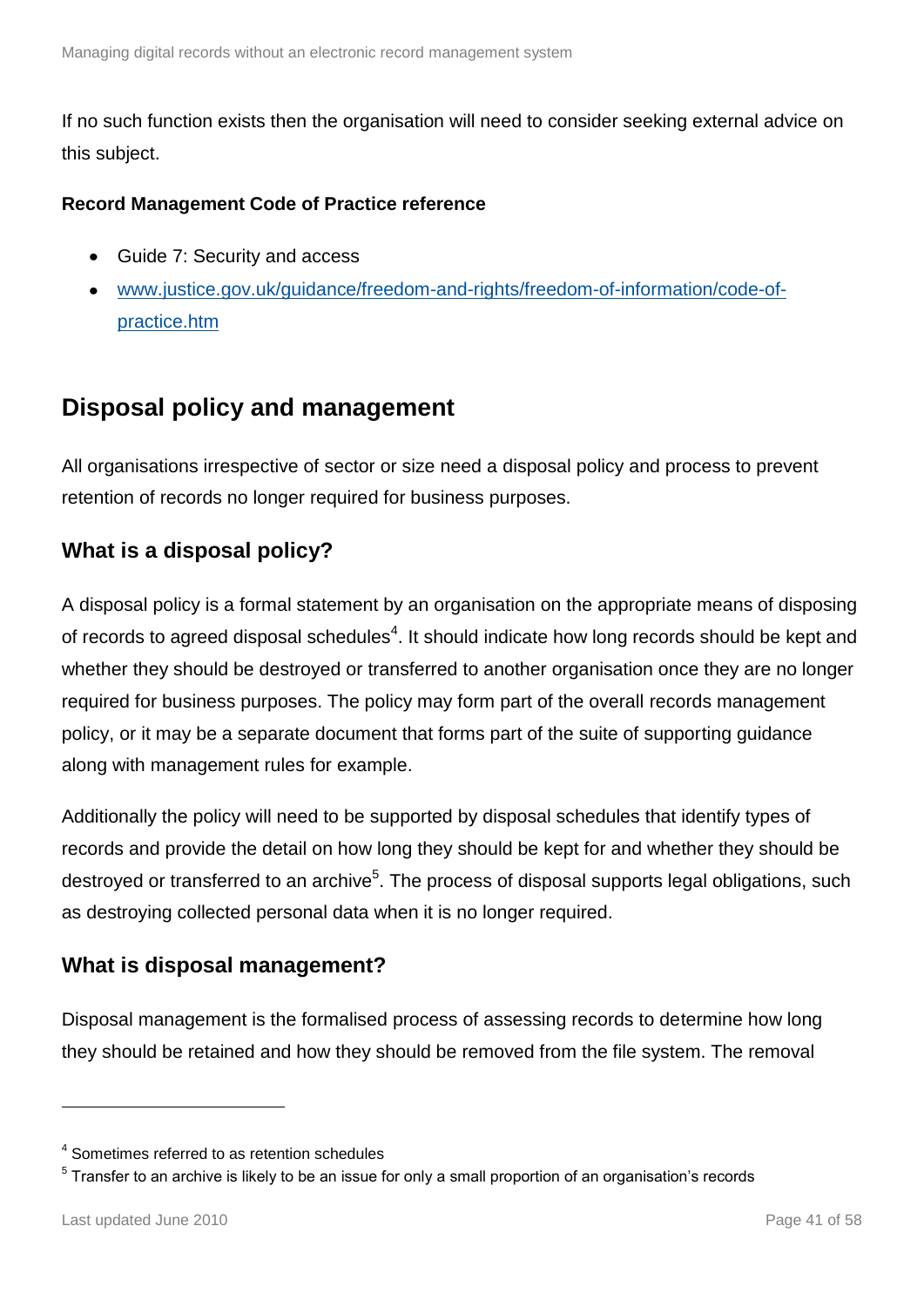should be based on the established disposal schedules and follow an agreed process for either destruction or transfer.

In normal circumstances records are disposed of by aggregation or collections of records in folders. Disposal of individual records is normally to be avoided because of the overheads in selecting and deleting individual records. Disposing of aggregations of records is far more efficient and ensures a greater security that related records have been disposed of correctly. This is important in a file system where there are no formal disposal management tools (which are available in an ERMS).

The disposal process should include appraisal of records to understand their current context and content to decide whether they can be removed from the file system. This is important as some records, while due for disposal under an allocated disposal schedule must be kept for another purpose such as a legal investigation.

For this reason disposal management should never be a fully automated process. Even if a record manager is confident that types of records routinely created (such as meeting minutes) could be disposed of, there should still be a means of checking whether they must be retained for a reason other than their original purpose.

Records should never be disposed of on an ad hoc basis or at the discretion of individual users unless there is a specific reason such as:

- it is a duplicate record not required to support the business
- it wasn't needed to be captured as part of the corporate record (such as a casual email correspondence)
- it is an early draft that no longer reflects or aids the development of a final record

This process must be supported by clear management rules and be monitored by the records manager.

#### <span id="page-41-0"></span>**How does disposal management aid records management?**

In essence, without a controlled disposal management process defined by a policy and supported by disposal schedules, the organisation risks losing control over how many records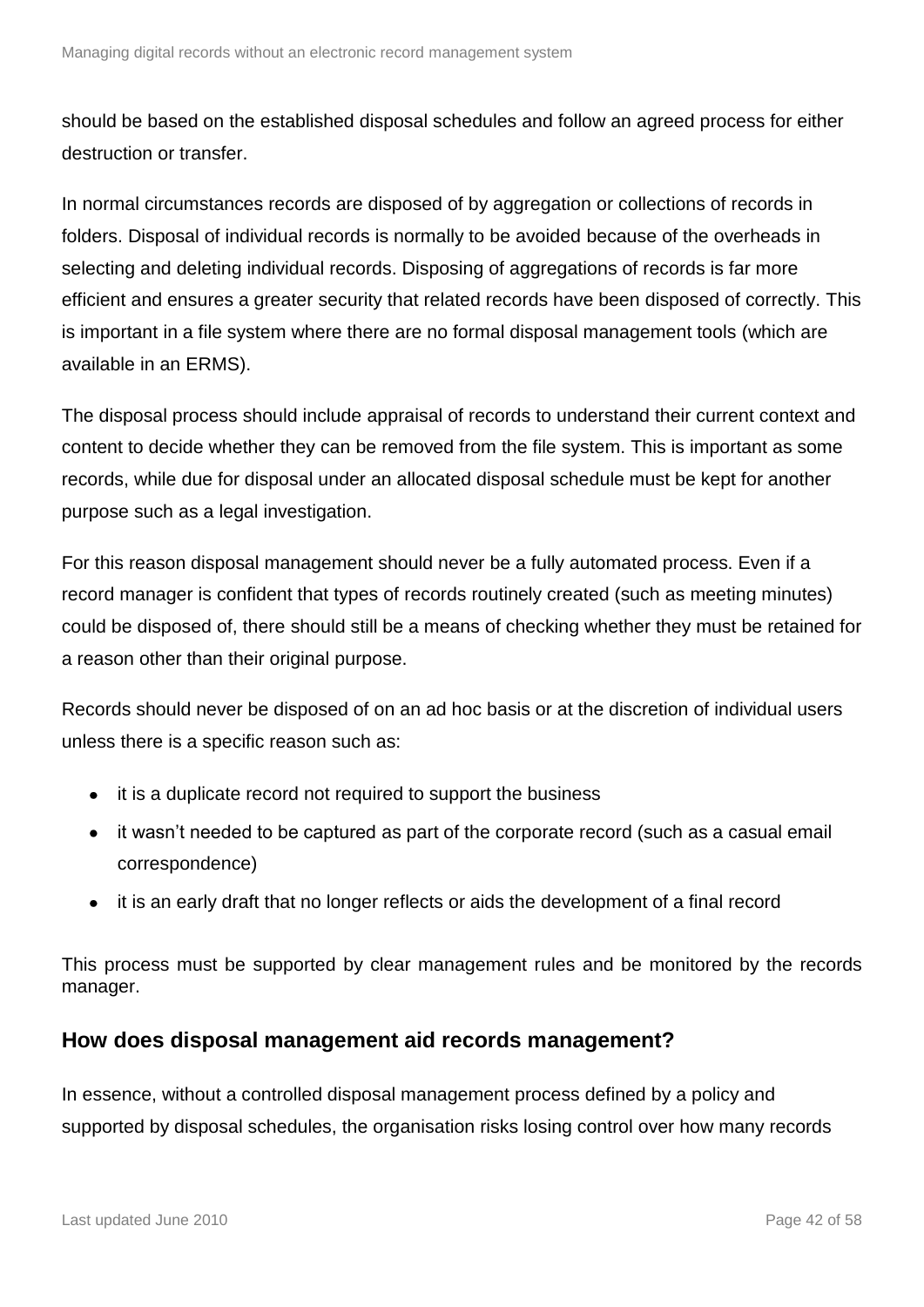are held indefinitely, taking up valuable storage space. The disposal management process helps reduce this risk by:

- reducing the volume of out of date records no longer required for business purposes
- ensuring that personal data is not retained beyond its intended purpose
- improving the efficiency of a file system by freeing up space on servers
- 

It will be difficult to support this process in a file system, but it can be aided significantly by:

- grouping activities together to reduce the overhead in searching and reviewing types of record due for disposal (for example, financial transactions)
- closing folders with a clear time limit where it suits the business process and opening new ones (at the end of a financial year or project, for example)
- using naming conventions to help readily identify types of records
- $\bullet$ introducing a custom metadata field 'Properties' in the folder or record that allows users to allocate the correct disposal schedule

#### **Limitations of disposal management**

Disposal management as a process is not supported by a file system without specific records management software. This makes disposal management a very difficult process to control within the file system for the following reasons:

- disposal activities have to be done manually including allocation of a disposal schedule, executing it and recording the event
- users might not provide disposal information consistently in a custom metadata field (where available)
- audit data is not readily available because actions occurring in the file system are recorded in one long list in server logs
- a typical server log does not provide specific reports of record deletion without a bespoke PERL script and it will not be accessible to record managers without IT support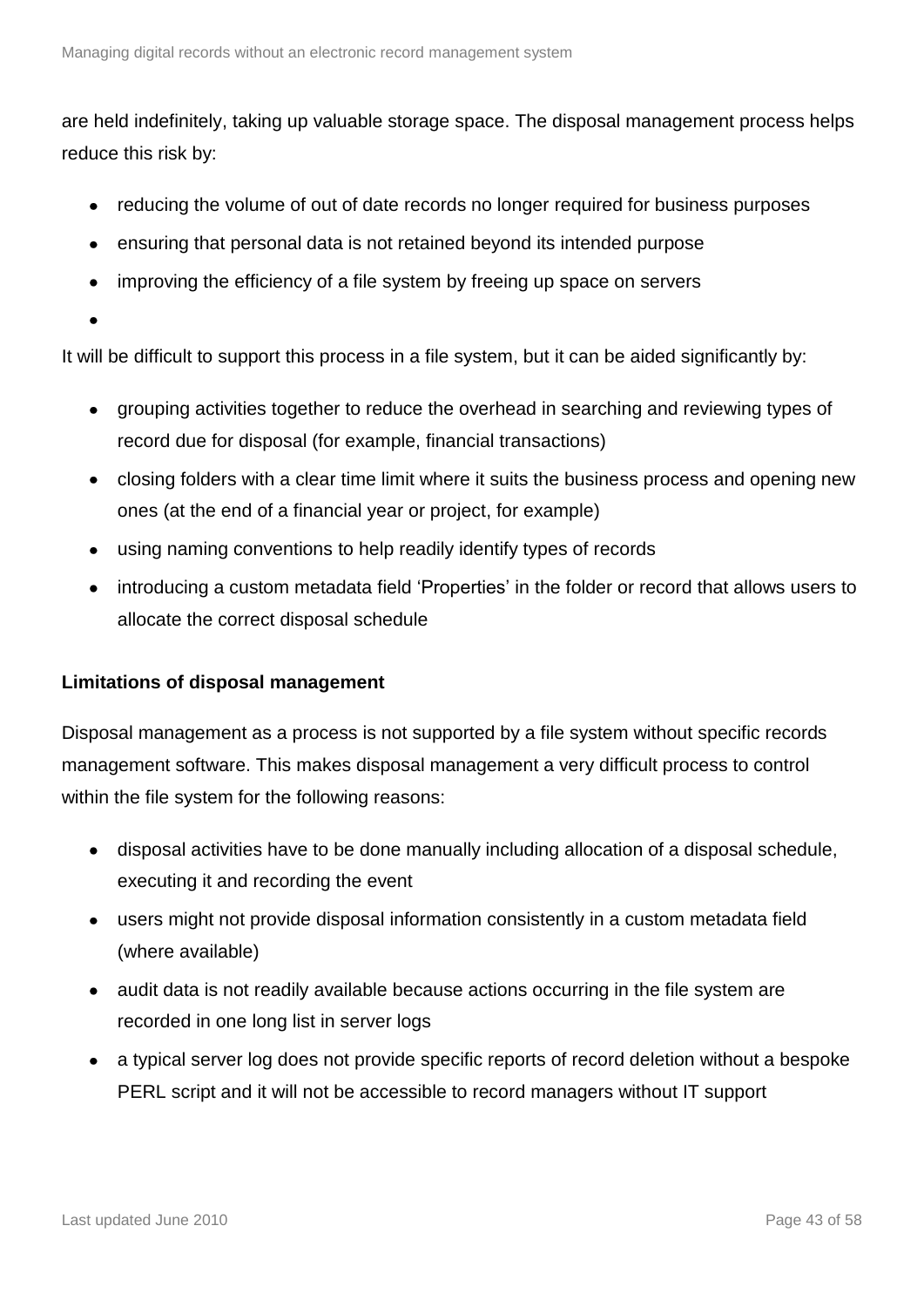Some organisations may wish to configure the filing structure so that only authorised users can delete or remove records and folders. Take great care with this approach as it can become unmanageable.

However an organisation decides to control disposal it should be designed in consultation with users. If the file system (and filing structure) is configured too rigorously users may disengage from it altogether leaving the organisation exposed to considerable loss or mismanagement of information.

#### <span id="page-43-0"></span>**Where can I learn more?**

- The National Archives advice on retention and disposal: [nationalarchives.gov.uk/recordsmanagement/advice/schedules.htm](http://www.nationalarchives.gov.uk/recordsmanagement/advice/schedules.htm)
- Andrew C Hamer, The ICSA guide to document retention:  $\bullet$ [www.icsabookshop.co.uk/disp.php?ID=633](http://www.icsabookshop.co.uk/disp.php?ID=633)

#### **Record Management Code of Practice reference**

- [Guide 8: Disposal of records](http://www.nationalarchives.gov.uk/documents/information-management/rm-code-guide8.pdf)
- [www.justice.gov.uk/guidance/foi-guidance-codes-practice.htm](http://www.justice.gov.uk/guidance/foi-guidance-codes-practice.htm)

### <span id="page-43-1"></span>**Email management**

#### <span id="page-43-2"></span>**What is email management?**

Email is the primary correspondence tool of communicating information within an organisation, between businesses and with members of the public. For any organisation, a failure to manage emails indicates a failing in records management generally.

The scope of this guidance does not extend to all aspects of email management such as establishing protocols for responding to emails, sharing mailboxes or other functionality provided by email clients such as MS Outlook. This section covers the management of emails as records and the means of ensuring they are captured and managed so that they are accessible and usable to all relevant parts of the organisation. Unless stated this guidance refers to the use of all types of mailboxes; specifically those used by multiple users (shared mailboxes) and individually managed mailboxes. The issues arising from the use of either type of mailbox are comparable.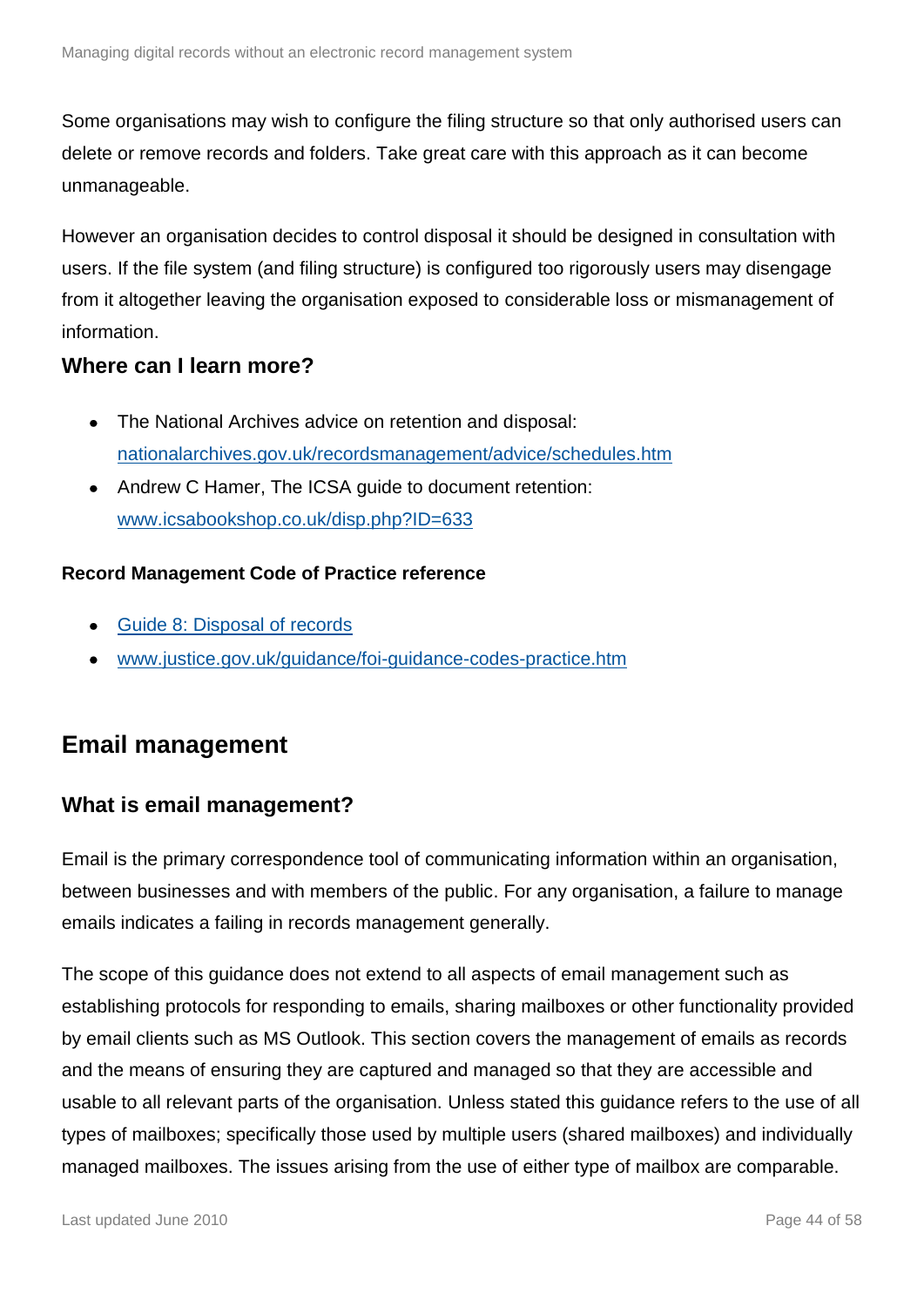An email is often perceived differently from other formats of electronic record (such as a spreadsheet or text file). As a result users do not always manage emails with the same consistency as they might other records. In practice an email is no different to any other electronic record containing content and metadata and is as unique as a text document or spreadsheet produced with any proprietary software application.

Organisations must train users in how to distinguish between the emails they need to capture for business purposes and the ephemeral communications. The difficulty of this task will vary depending on the volume, content and type of email an organisation or individual receives and produces.

#### <span id="page-44-0"></span>**How does email management aid records management?**

The ease of composition and transmission of email means that a large number of emails can be created very quickly. This volume can become unmanageable and create a significant risk for the organisation. Capturing emails from an email client into a filing structure helps to place this information in context with other related records. It also ensures that all records, irrespective of format, receive the same level of management in terms of disposal scheduling.

#### **Example:**

| Name                                                        | Date Modified    | Type                                     |
|-------------------------------------------------------------|------------------|------------------------------------------|
| Copy of Record Management Policy to CEO for approval.msg    | 24/08/2009 13:21 | Outlook Item                             |
| Invitation to comment on Draft Record Management Policy.msg | 24/08/2009 13:21 | Outlook Item                             |
| Records Management policy - 1.2 - Draft.doc                 | 24/08/2009 09:52 | Microsoft Office Word 97 - 2003 Document |
| Records Management policy - 1.3 Draft.doc                   | 24/08/2009 09:51 | Microsoft Office Word 97 - 2003 Document |
| Records Management policy - 2.0 Consultation Draft.doc      | 24/08/2009 11:17 | Microsoft Office Word 97 - 2003 Document |

This example illustrates the value of capturing emails into the filing structure. Not only can a user see the full process of draft developments but they can also see related communications and build the full picture of this particular activity. To help users understand this and to ensure important emails are not kept in mailboxes, an organisation will need to develop the following:

- management rules that provide clear direction on which emails should be captured out of mailboxes into the filing structure
- training for users to recognise emails as records that need to be captured and managed like all other types (or format) of record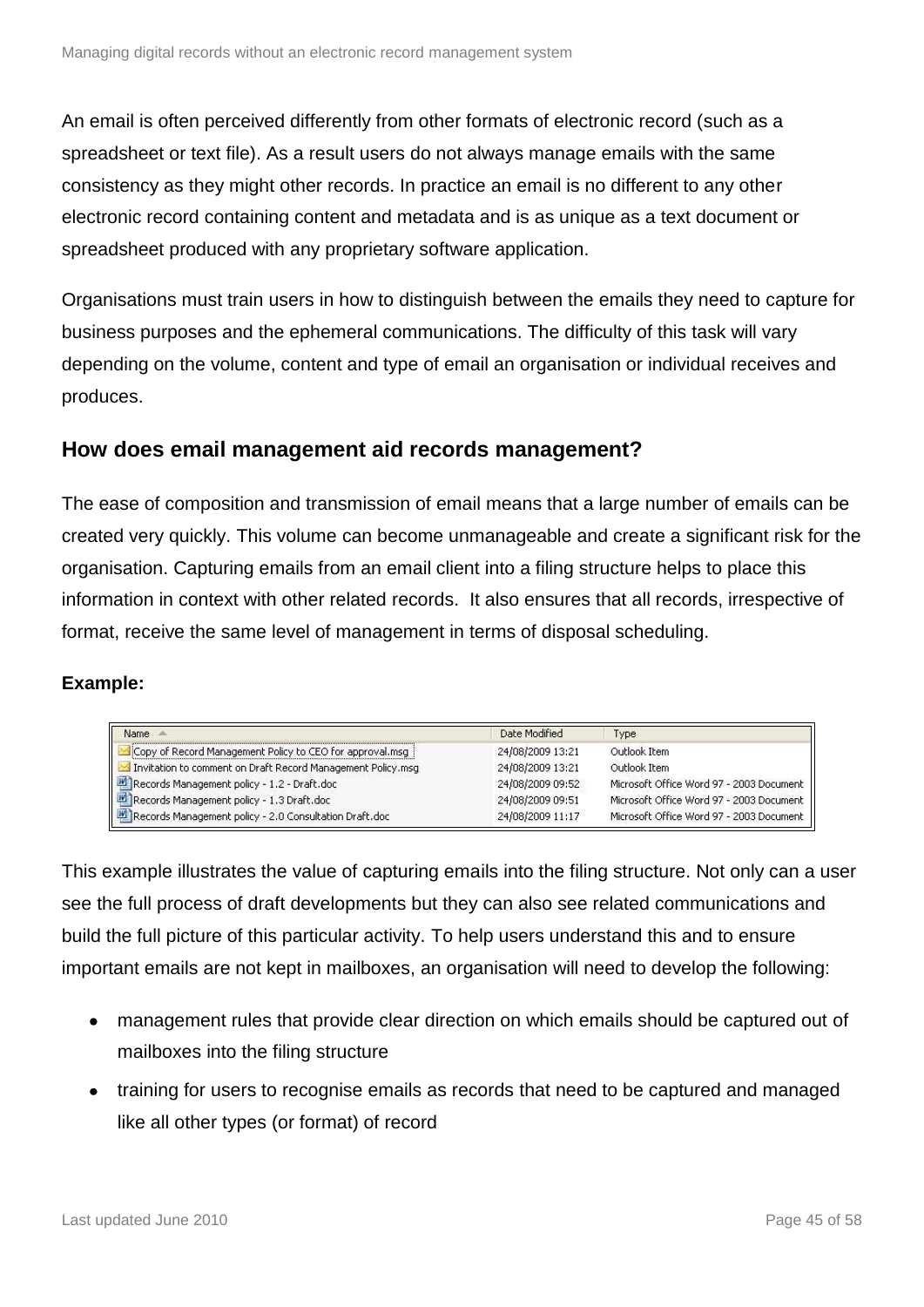functional limits to mailboxes to control the amount of emails that a user can keep for any period

#### <span id="page-45-0"></span>**Management for rules for email**

Management rules for emails depend on other factors outside of records management. These are related to the business process behind responding to and creating emails and include:

- email etiquette, appropriate language
- management of email strings (separate emails for separate subjects)
- titling of the email 'Subject' field to ensure the reason for communication is clear and retitling it if the string changes subject
- acceptable circulation methods of emails (only include those who need to know, for example)
- circulation of links or references, rather than proliferating uncontrolled copies of documents of unclear status

Emails left in mailboxes are of limited use to the wider organisation, not only in terms of conducting business operations, but because they remain inaccessible and cannot be managed corporately.

Training and technical responses to this problem are a necessity but an organisation must also document a preferred formal process for email management. This does not have to be a lengthy detailed document, it could be a short list of 'do's and 'don't's for capturing and managing emails. Rules will depend on organisational need and the content of the email itself. The management rules should include:

- what type of email should be captured from a mailbox (for example, a decision or a formal request for information or assistance)
- which user is responsible for capturing a record (such as the sender who circulated meeting minutes)
- when an email should not be captured (as in the case of personal correspondence or general circulars or organisation wide memos)
- how emails should be titled when captured into the file system (renaming emails that contain 'RE:' in the title to indicate the content/purpose the response was captured)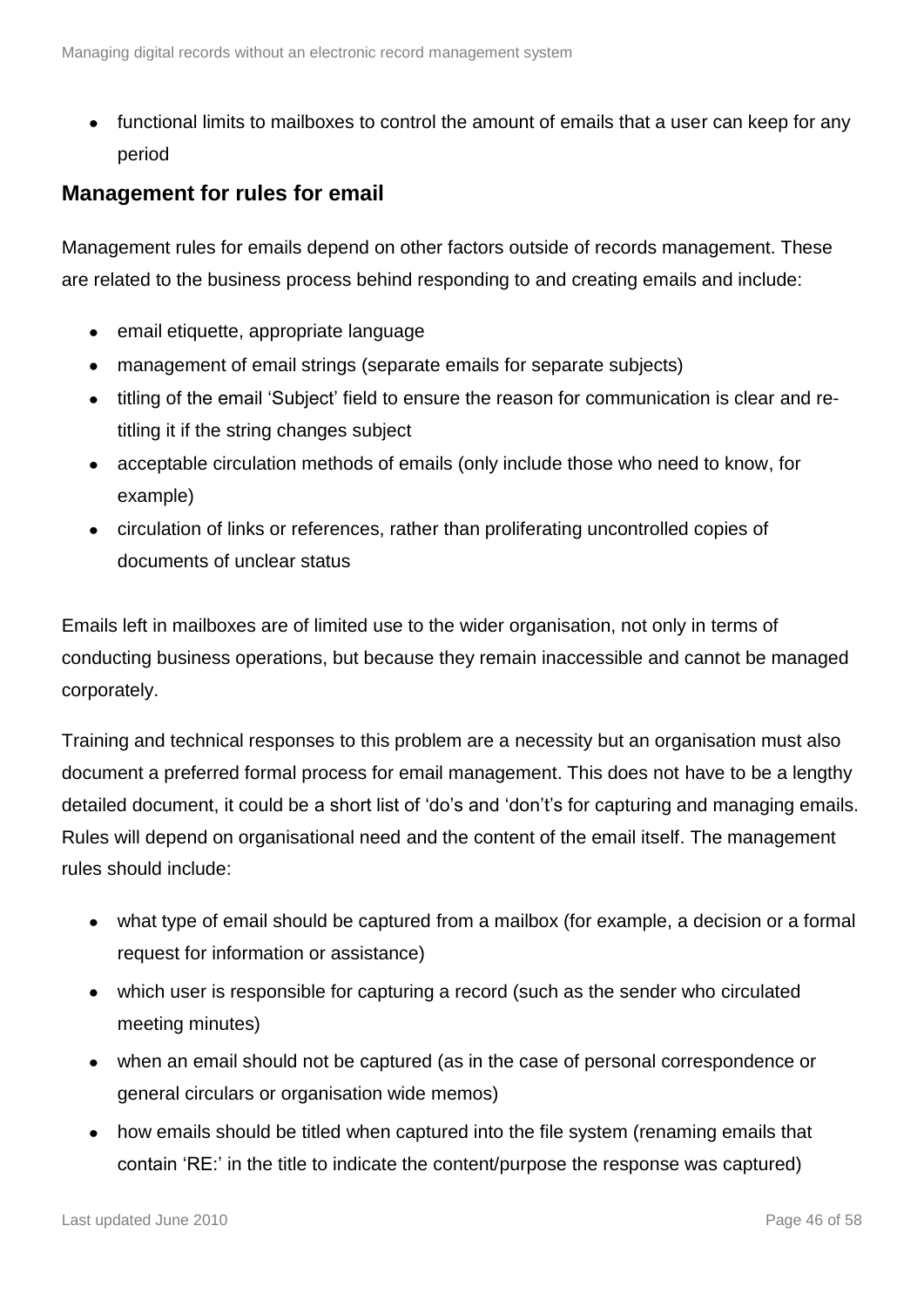- how to manage any attachments
- which file format for capturing emails, such as an .MSG not .PST (this can relate to managing attachments)
- responsibility for a shared mailbox, where used. This will depend largely on the number and use of shared mailboxes within an organisation

This is not an exhaustive list and other rules relating to management of casework processing or specific types of transaction management may also be needed.

It is not necessary to develop these management rules in isolation from those for other types of record. If the rules highlight any unique problems with email management (such which emails should be captured from a long exchange and by whom) they can be incorporated into the broader set of rules developed. This approach would help provide continuity for users in their understanding that records can be produced in many formats and are not restricted to a particular type of electronic record.

#### <span id="page-46-0"></span>**Guidance for email management**

The rules for email management must be supported with guidance and training. The training should include:

- an explanation on the importance of capturing emails
- instructions on how to capture emails from the email client into the filing structure, including preferred file format for capture
- how to decide which emails should be kept and who should capture them
- an instruction on regular review of mailboxes to delete, unnecessary emails
- how to manage emails in a shared mailbox to ensure emails are captured into the filing  $\bullet$ structure

#### <span id="page-46-1"></span>**Email formats**

Capturing emails from proprietary email clients into a file system requires some attention to the file format the email will be captured in. Depending on the email client the email may be presented in its own unique format to support the style and functionality of the email client.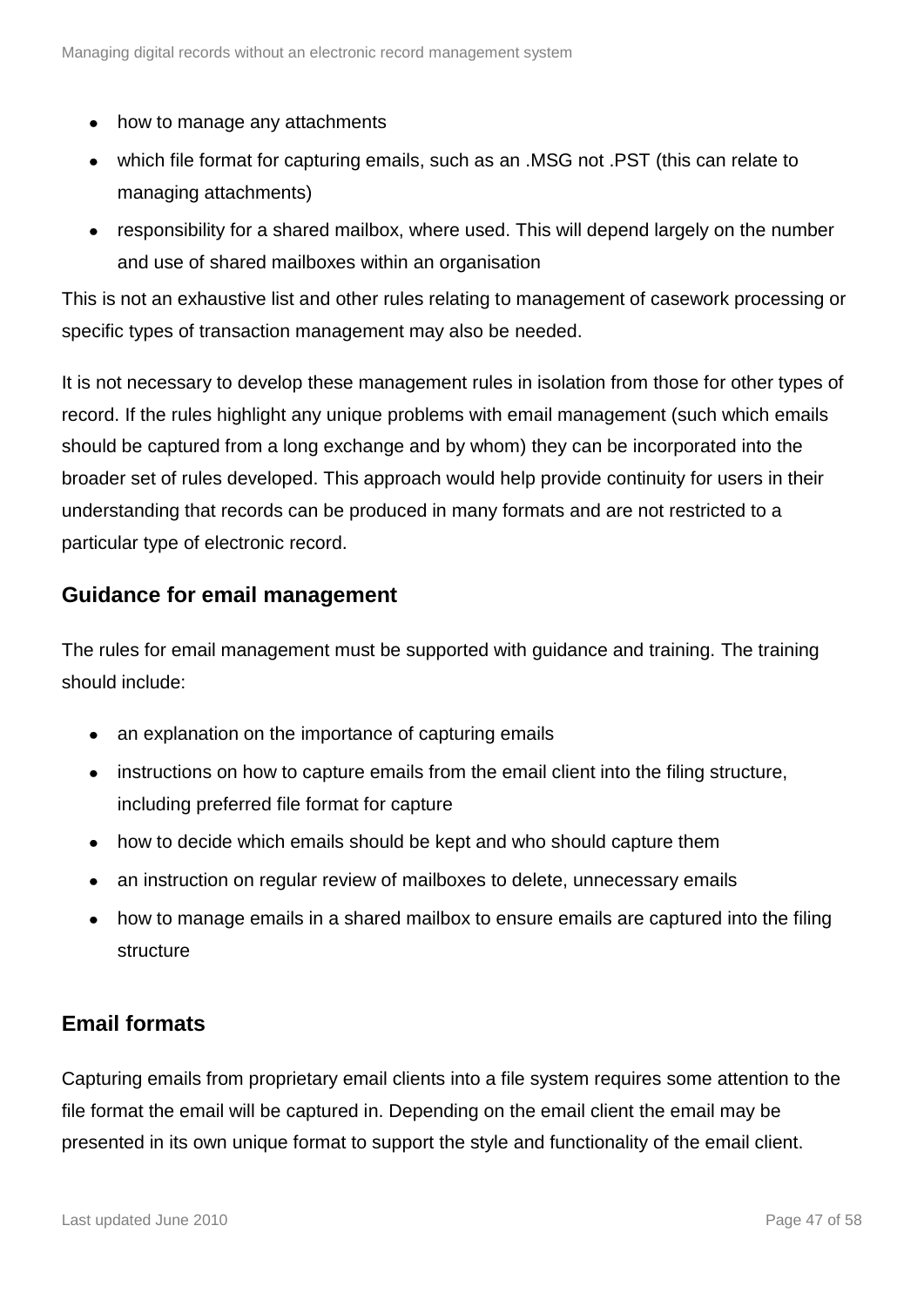| Record Management Policy Update.htm                                                   |  |
|---------------------------------------------------------------------------------------|--|
| HTML (*.htm; *.html)                                                                  |  |
| Text Only (*,txt)<br>Outlook Template (*.oft)<br>Outlook Message Format (*.msg)       |  |
| Outlook Message Format - Unicode (*.msg)<br>HTML (*.htm; *.html)<br>MHT files (*.mht) |  |

In this example there are six possible formats which the file system will allow the email to be 'saved as' or captured. Not all of these formats will preserve the email in a way to ensure it retains its characteristics as an email and an authentic record.

For example '.html' will create a significantly smaller file of a captured email (as much as 50% in size). This reduces the storage used on servers but the usability, attachments (only a text header indicating their existence remains) and some metadata within the email are completely lost. The result is a version of an email record being captured that is unusable by the organisation and a potential loss of business critical information. Conversely the Outlook Message Format (\*.msg), not only remains usable but the presentation of the format would demonstrate an accurate and authentic representation of the email as a record.

The organisation must also take in to account potential file format obsolescence if the email client were to be changed or updated significantly. Older or bespoke email formats are less likely to be supported by a newer email client. This could render the email unusable, or only viewable through a bespoke software application.

Where organisations use other email clients (other than MS Outlook), it cannot be assumed that emails can simply be captured within file systems without loss of information and functionality. The issue is ensuring the logical integrity of emails following their capture so that they remain accessible and fully usable within the designated location.

A very real concern is maintaining access to attachments. The most common are MS Outlook but Novell GroupWise and IBM LotusMail have a broad consumer base. There are many other email clients in use including CC Mail and Eudora. Generally, apart from MS Outlook, these other email clients do not support capture of an email, with its attachments, into a file system without some information loss.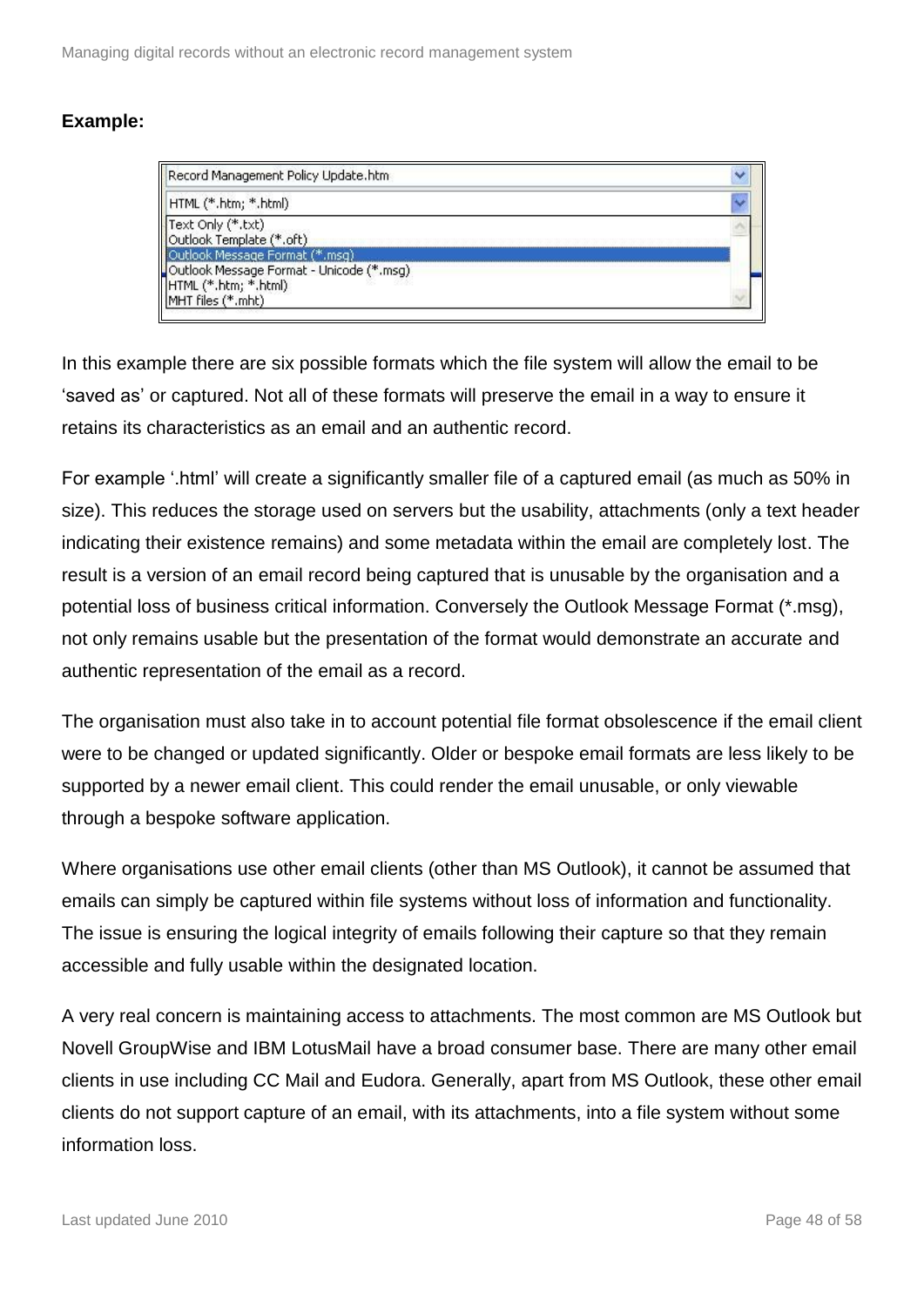There is a risk that emails will be kept in a format which is either wholly unusable or partially unusable. It is essential to undertake research at an early stage to determine the most appropriate method and storage format for maintaining emails within the filing system, while ensuring the emails remain usable and attachments accessible. For example, a decision is made to capture emails originating from an email client such as IBM's Lotus Mail in a text format (.txt). This particular product cannot provide a file format that retains the email with attachments present outside the email client. As a result the emails are readable but any attachments are lost. With emails used as carriers for single or multiple attachments, the adoption of such a format could result in the loss of information important to the organisation; the attachments are often of greater significance than the text of the email.

It is critically important that any decision to adopt an alternate format should be taken in full knowledge of the consequences. This decision should be preceded by appropriate tests, using emails both with and without attachments to confirm the functionality of the chosen format.

### <span id="page-48-0"></span>**Retaining emails within the email client**

Where there is not a suitable technical solution (or alternative file format) organisations should consider creating a mirror of the filing structure within the email client. This structure would consist of a set of shared folders and would be subject to the same naming conventions and access permissions applied to the main filing structure. Emails required for capture would be relocated into the appropriate mirrored folder within the email client. Users would need training to search both the filing structure and email folder to ensure they have found all the relevant records relating to a specific subject or activity.

#### **Example:**



**Filing Structure Email Mailbox Structure**

This example shows the filing structure and the mailbox structure designed in tandem providing a means of relating emails, graphically in shared mailboxes, to other records in the file system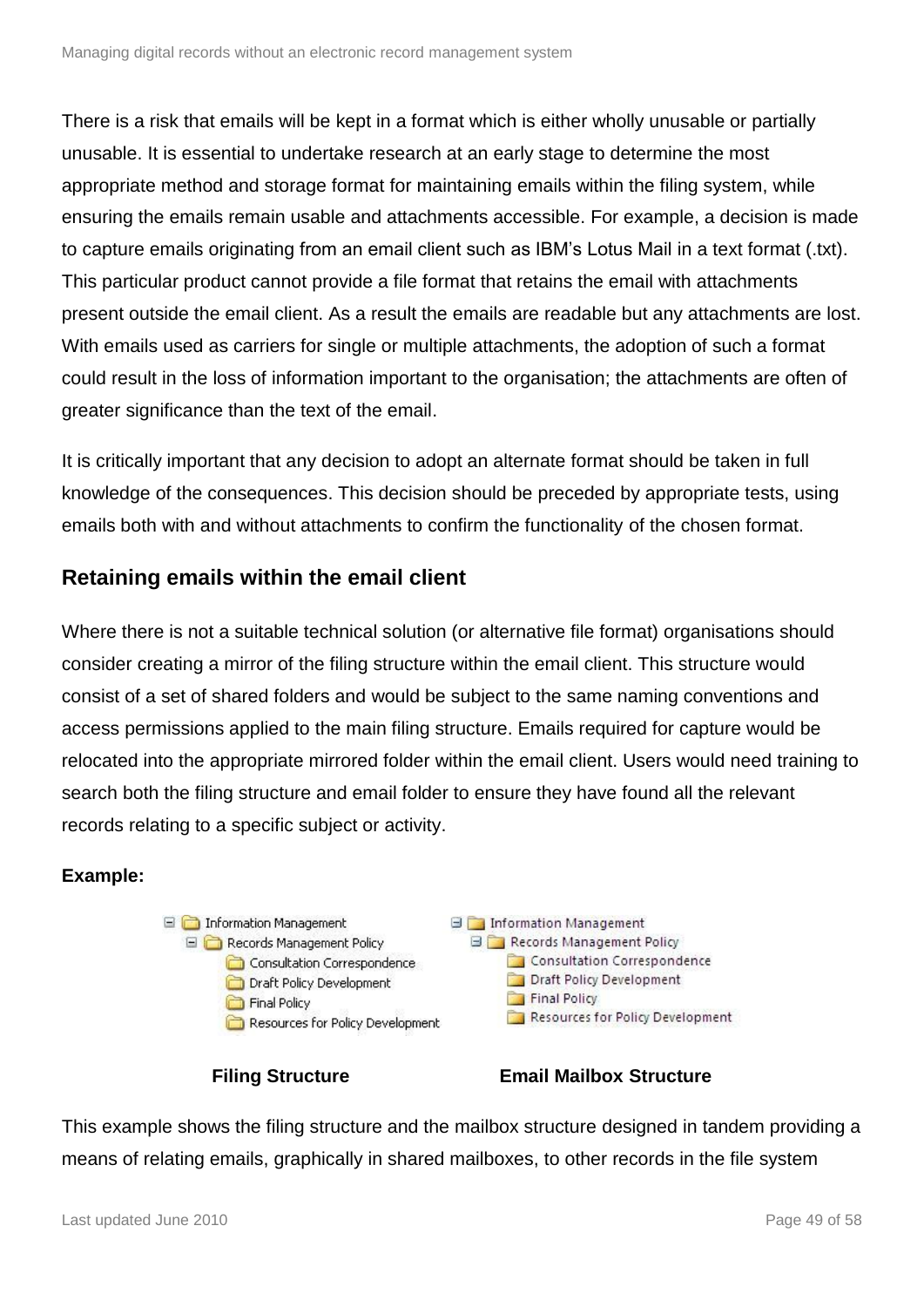whilst held in the email client. Duplicating the filing structure in this manner constitutes an additional overhead as both structures will have to be maintained in tandem, but in some circumstances this may be the only viable option. Further sources on email management are provided in 'Where can I learn more?' at the end of this section.

#### **Limitations of email management**

There are a number of limitations to capturing emails into a filing structure. These limitations can be categorised under three broader issues. Each issue is expanded below, but all three are often tightly interlinked and dependent on one another.

#### **Volume**

Perhaps the most significant limitation caused by email is the ever increasing volume generated and received by an organisation. Depending on the organisation, and a given user's role, a mailbox could be subject to a significant amount of traffic. In such circumstances the decision of what to capture and what is simply ongoing correspondence becomes a difficult judgement to make.

Users might leave emails in a mailbox until it is either full to capacity (thus forcing them to address the issue in order to be able to receive and send emails again) or wait until they have time to resolve the problem. In either circumstance the result can be that email records are not captured into the filing structure with related records and are consequently unavailable to anyone searching the filing structure for all the information they require.

#### **Time**

The second limitation is time. The process of creating a draft record using a word processing application requires the action of 'saving' it. This is not a required process in creating an email so users can create and send emails with little time taken, unlike creating and saving other standard records on the file system. Capture of emails into the filing structure requires users to take time out to do this as a perceived extra action.

#### **User convenience vs organisational risk**

Storing emails in a personalised structure of an email client as opposed to capturing them within the filing structure provides users with an appealing level of autonomy; they can keep business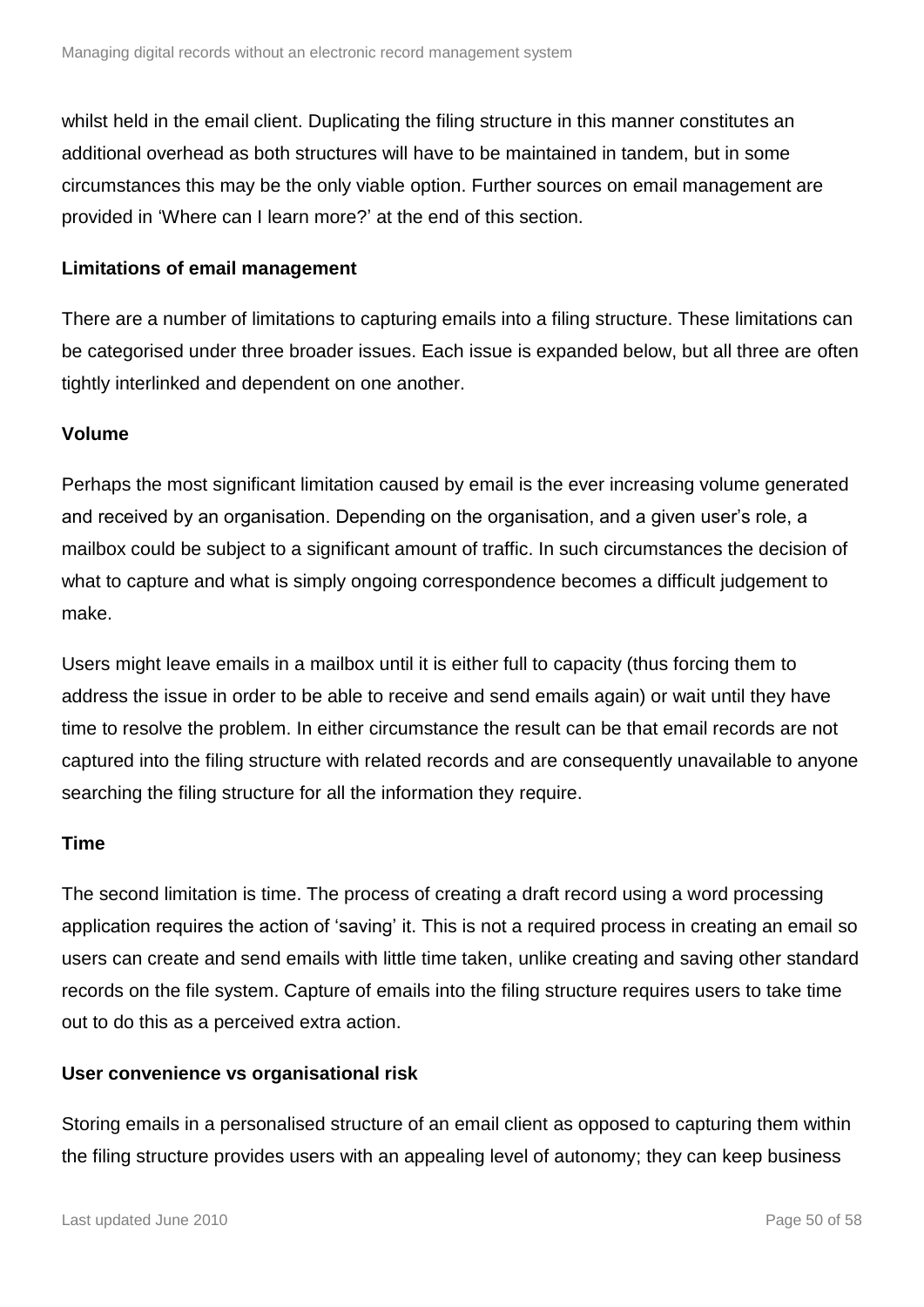emails within their own mailbox where only they can see them. This can result in emails being treated as an individually owned asset within the user's mailbox rather than a corporate asset (which should be captured into a relevant location in the filing structure with record management controls applied and access shared).

The simplicity of automated functionality in email clients (automatically storing a sent copy of an email, for instance) removes the user's responsibility for ensuring an email is kept and is retrievable; the email client is seen as being responsible. Users tend to prefer to retain emails in the email client rather than invest in the effort of capturing emails into a filing structure.

A well designed filing structure, training and management rules can mitigate this attitude but each organisation must accept that a significant proportion of emails are likely to remain in a user's mailbox until the business has been concluded.

Some basic functionality can also help drive compliance and the capture of email. Many email clients allow limits to be placed on the size of a user's mailbox $6$ , forcing users to address the problem or be unable to use their email until the backlog is cleared.

This could have a significant impact on daily work (such as processing transactions) and an alternative solution such as 'auto-deletion' after a set date (three months, for example) might be preferable. This approach makes users consider capturing emails into the filing structure more frequently. It also contributes to providing an organisation with a level of compliance with the fifth Data Protection Principle by ensuring that personal data is not retained unnecessarily (names, email address, or personal details listed in the email content).

Both of these approaches are not without limitations. Users may simply choose to drag and drop a large number of emails from a mailbox into a folder within the filing structure to circumnavigate storage limits or auto-deletion. This can only be controlled by management rules unless significant technical expertise is available to customise the file system that prevents such an action. In the event that either method is chosen, the organisation should conduct a risk assessment and develop a policy to support why it is doing this. This may form part of the records management policy or support it as a separate email management policy.

1

 $6$  For MS Outlook the limits are actually controlled on the Exchange Server where each user's email profile is defined and stored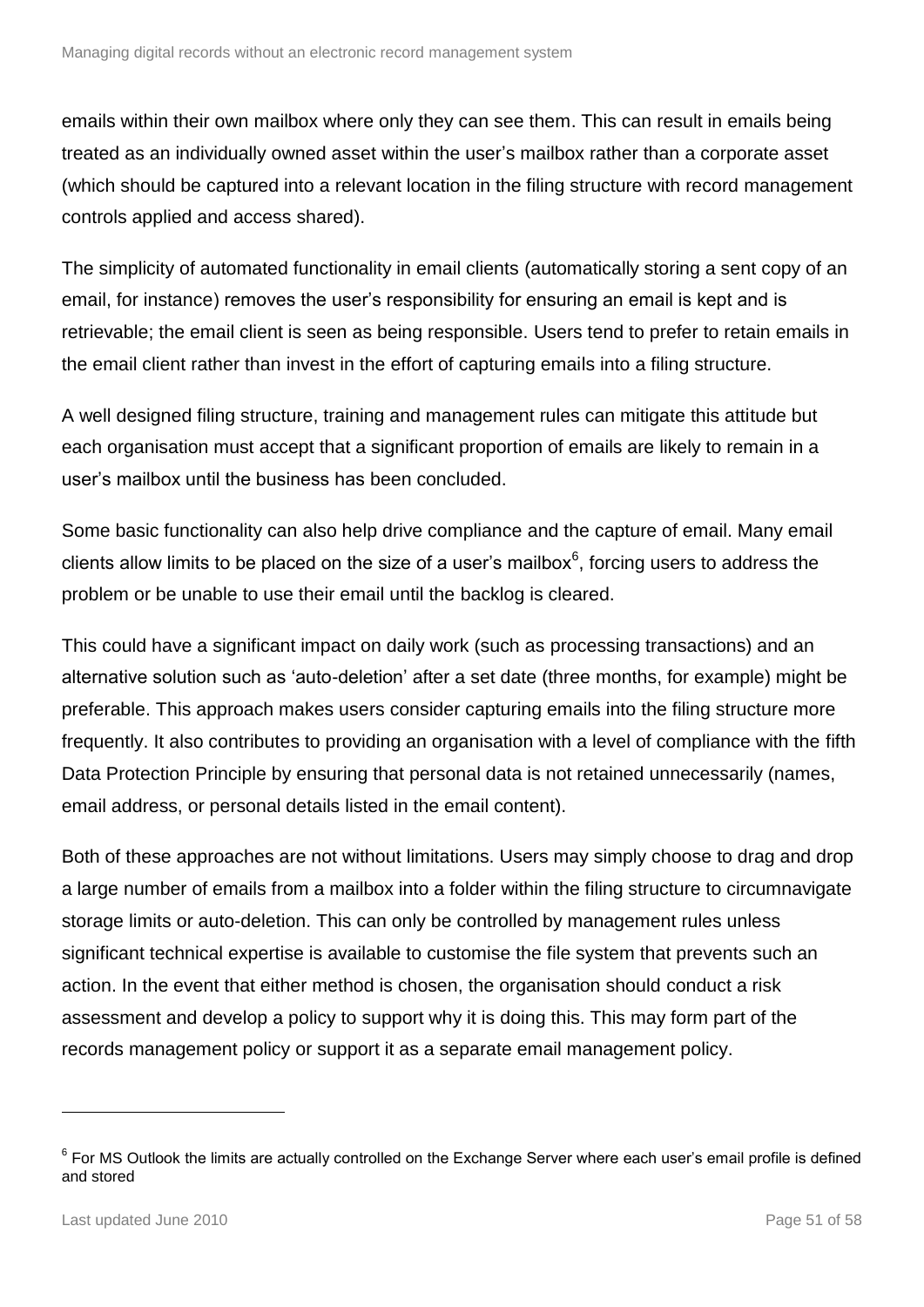The policy should allow sufficient time to pass before the 'auto-deletion' removes the email. This gives users enough time to assess emails for capture before they are permanently deleted.

#### <span id="page-51-0"></span>**Alternative email storage**

There are a range of means for storing email outside the filing structure. This section considers the bulk storage of emails in a near or offline email archive including their potential benefits and risks.

#### <span id="page-51-1"></span>**Bulk email archive storage**

An attractive proposition for storing large volumes of email is to bulk archive them in a near-line or offline server with a search interface for retrieval using a commercial email archiving solution. These products provide organisations with a means of storing large volumes of email in a compressed form increasing the capacity available on a server. The benefits of bulk archiving options are:

- a reduction in IT support overheads trying to maintain a large volume of emails on a live email server
- a reduced cost for server storage (bulk archives are cheaper than expanding live email server)
- a single interface for searching all emails archived, accessible to all authorised users

Most commercially available email archive solutions used coded management rules within the applications that do not represent good records management as practised in the UK.

In particular the method of classifying emails within the archive is based on criteria such as automatically assigned keywords or date of last retrieval. Whilst potentially useful this information does not present the context or purpose of the email to a user when they are trying to retrieve specific emails from the archive. Further risks are:

- storing high email volumes which mean poor search returns from the search interface (insufficient search criteria are available from the archive solution)
- not enough detail known about the email to create an advanced search to narrow the possible returns when investigating the email archive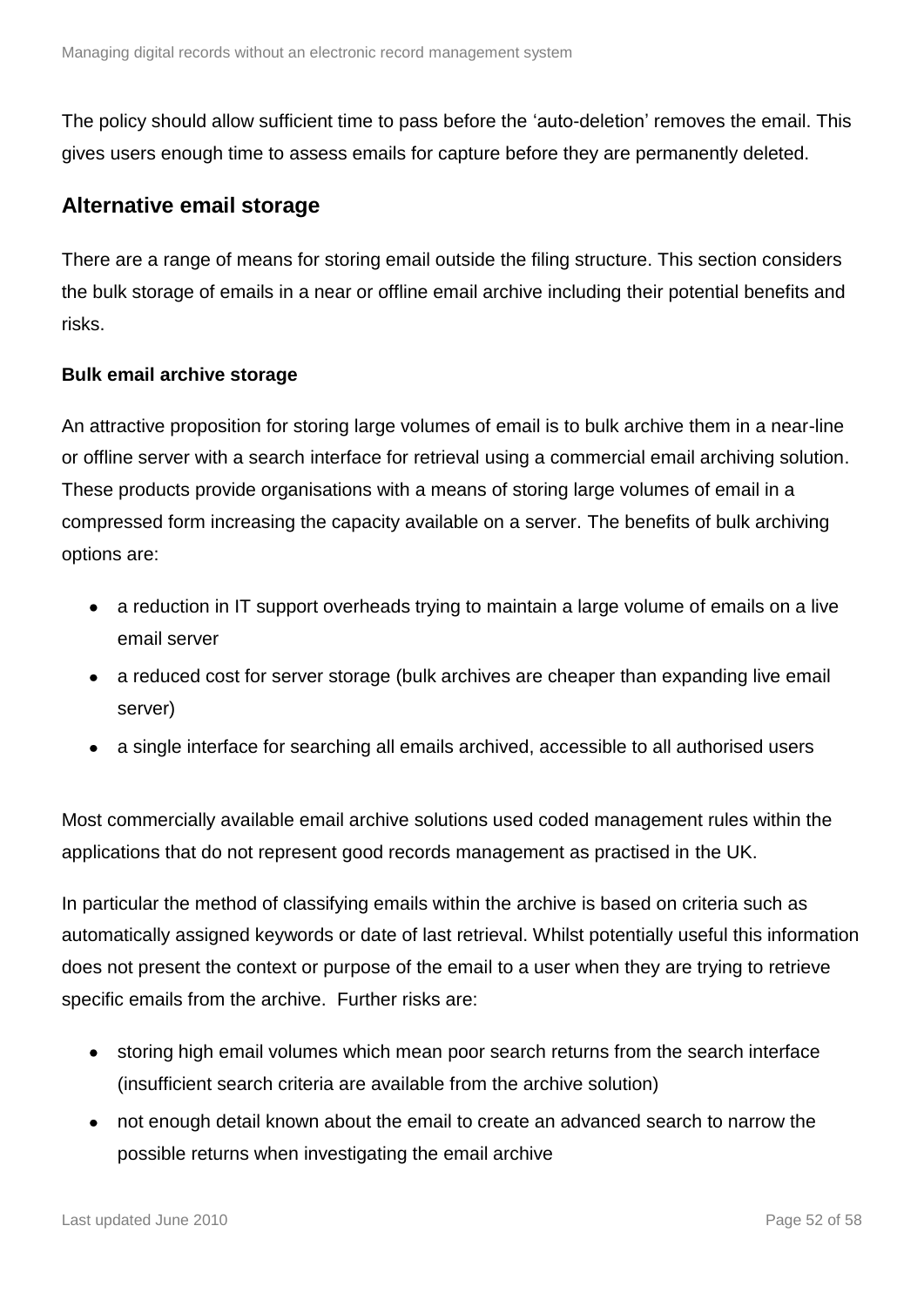- record management rules cannot be applied within the archive solution
- access controls dependent on the design of the application which may not reflect the access controls as established within the filing structure, resulting in a potential security breach
- disposal management dependent on the design of the application which will not usually reflect that of the filing structure or organisations disposal policy
- complete aggregations of records cannot be confirmed until the archive has been thoroughly searched

A further issue with these types of archive is that the emails are usually bundled into a large compressed file which removes any relational context of that email to both other emails and records stored within the filing structure.

#### <span id="page-52-0"></span>**Bulk email archive file format**

A further risk of bulk email archiving using MS Outlook email client is that the emails are often stored in .PST files. These are, effectively, a randomly bundled collection of the emails which is then compressed for storage savings. Other email clients will support a similar process. These bundled files are not stable even when stored in a designed email archive solution. Corruption of an email stored as a.PST file is significantly exaggerated as it is in a compressed form. This could cause irreversible loss of data, possibly without the knowledge of the organisation.

Organisations wishing to bulk archive emails must ensure that the system is sufficiently robust and coordinated so that these risks are either eliminated, or at a level they find acceptable. Irrespective of this decision, the organisation should still produce and endorse a policy of storing critical emails within the filing structure to ensure it is available.

#### <span id="page-52-1"></span>**Where can I learn more?**

#### **Email Management**

Guidelines on developing a policy for managing email: [nationalarchives.gov.uk/documents/information-management/managing-emails.pdf](http://www.nationalarchives.gov.uk/documents/information-management/managing-emails.pdf)

#### **Record Management Code of Practice reference**

[Guide 4: Keeping records to meet corporate requirements](http://www.nationalarchives.gov.uk/documents/information-management/rm-code-guide4.pdf)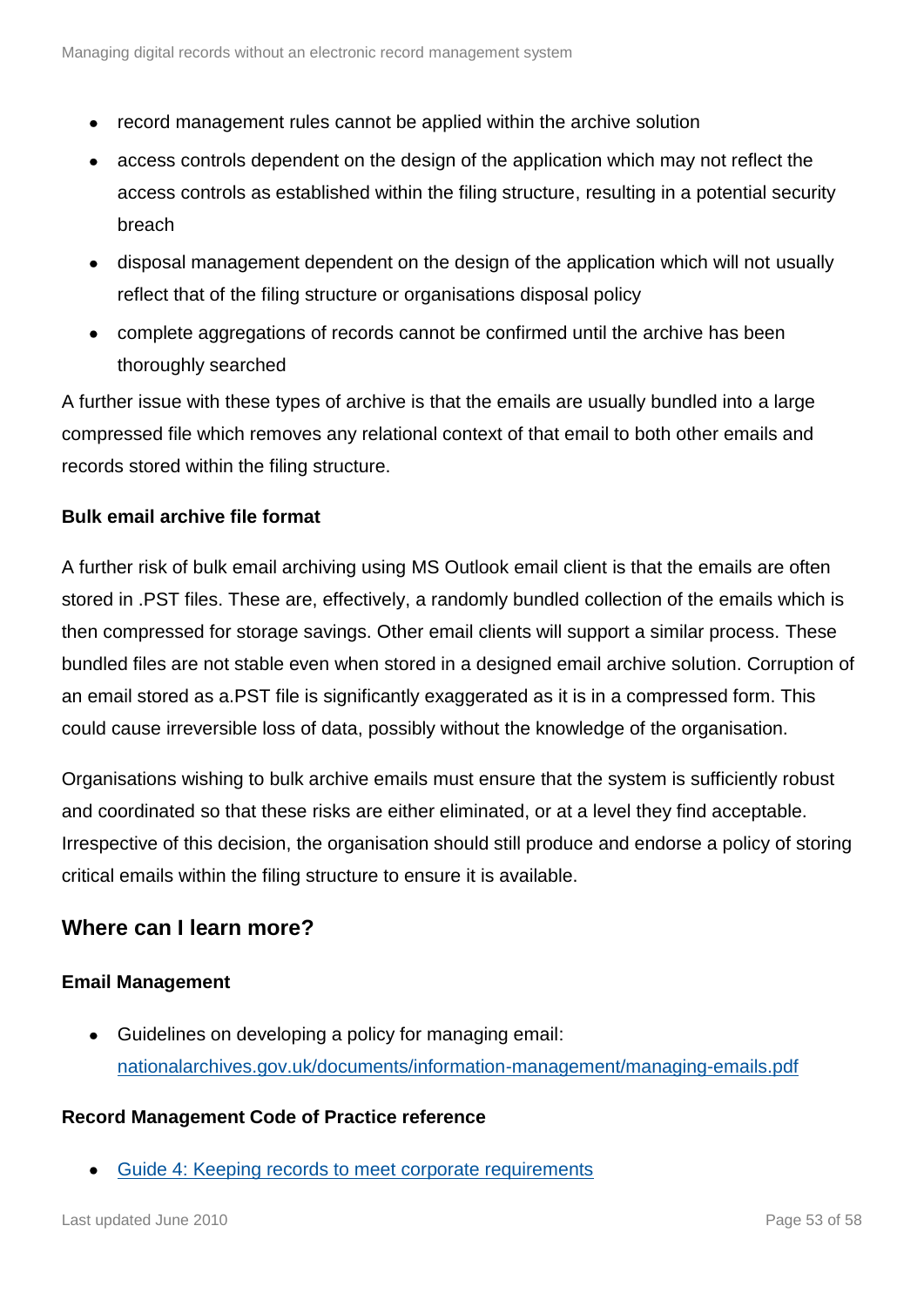- Guide 6: Storage and maintenance of records
- [www.justice.gov.uk/guidance/freedom-and-rights/freedom-of-information/code-of](http://www.justice.gov.uk/guidance/freedom-and-rights/freedom-of-information/code-of-practice.htm)[practice.htm](http://www.justice.gov.uk/guidance/freedom-and-rights/freedom-of-information/code-of-practice.htm)

### <span id="page-53-0"></span>**Integrating management of paper records**

Most organisations using this guidance will probably have an existing paper records system. There is a temptation to replicate this system within a file system as it is familiar to the users, can be implemented quickly, and is potentially cheaper than starting from nothing. For some smaller organisations or discreet business units this can be a cost effective and efficient means of building all or part of a filing structure.

It is not always appropriate or meaningful to organise electronic records in the same way as paper records so consider any such initiative carefully. Before looking to replicate any part of a paper filing system in a filing structure the organisation must assess if it is fit for purpose in its current state.

#### **Case Study:**

The paper filing system is well maintained and has been developed over time to provide users with easy access to records by function or activity. The supporting finding aids are readily available and up to date. As a result any user could search for and retrieve paper records with minimal impact on efficiency.

Owing to the success of this approach it is deemed helpful that in outline the filing structure in a file system is designed along similar lines with a view to keeping as much information open as is both practical and sensible.

This case study identifies how a paper system could be used as a template for the filing structure in principle.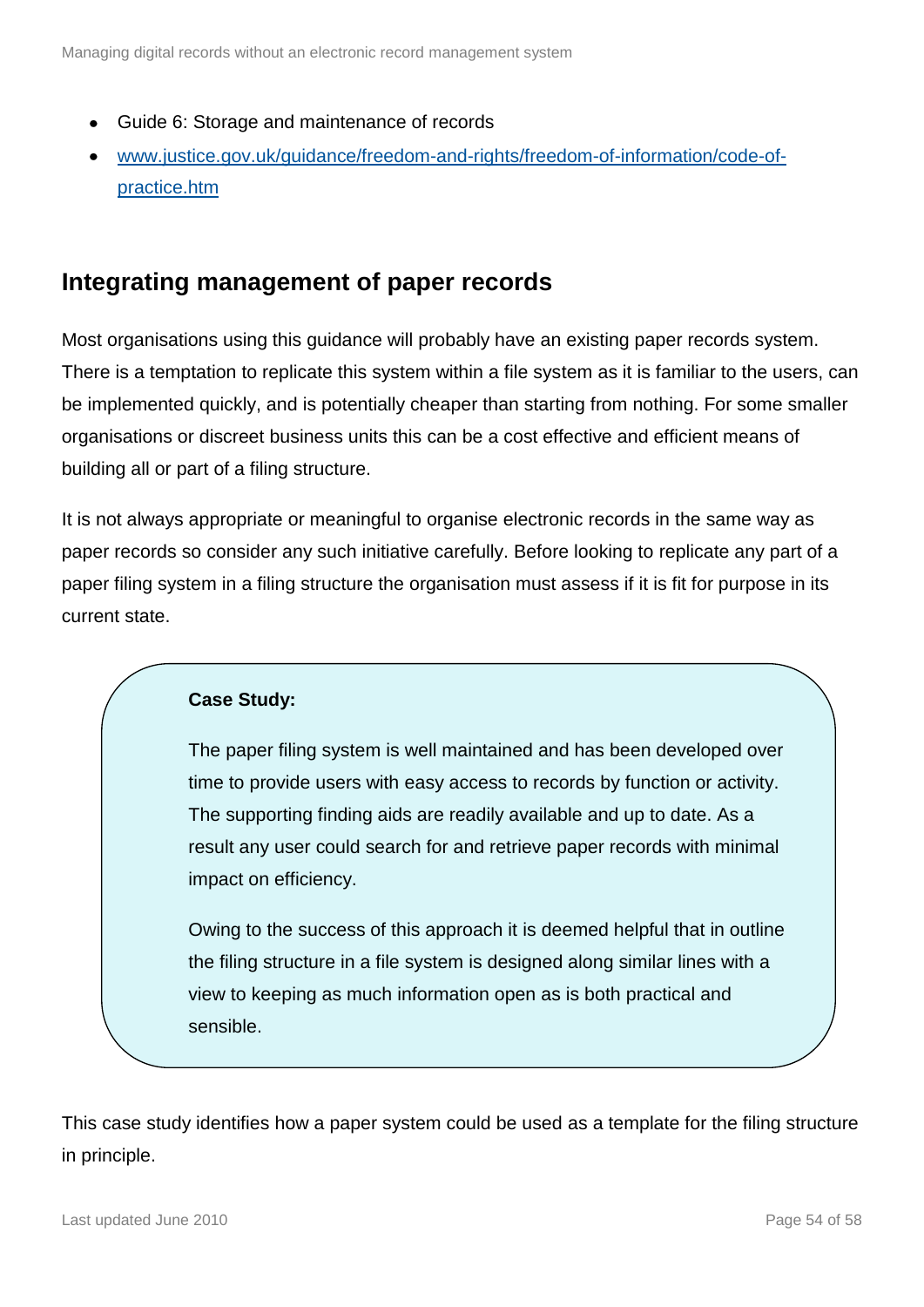#### **Case Study:**

The paper filing system in an organisation has developed organically with little or no controls, users and business units are left to devise their own preferred ways of filing paper records with no corporate approach or requirement for current finding aids. As a result only users from within that part of the organisation could search for and retrieve paper records.

In a bid to reduce costs each part of the organisation 'copies' their paper filing structure into a filing structure on the file system. This leads to an impossible system whereby users are unable to locate or retrieve any electronic records where they do not have specific knowledge of that part of the filing structure.

This case study identifies how poor planning and management of paper records, copied into an electronic environment, will frustrate users trying to identify where to capture or retrieve records from. It will also lead to a failure in the filing structure as a whole.

In some circumstances an organisation may choose to use the filing structure to record details about related physical records using a simple text file as a place marker. Alternatively where a physical record tracking system is in place it may be beneficial for the organisation to align this with the filing structure (to mirror it) to present a consistent view of the organisations records irrespective of format.

### <span id="page-54-0"></span>**Where can I learn more?**

#### **Storage of paper records**

In addition to managing the alignment of paper and electronic records an organisation needs to consider how it stores the paper records. Specifically it should consider:

- identifying and categorising the records to ascertain their use, content and volume
- developing and managing a disposal policy concurrent with that of the electronic records held in the file system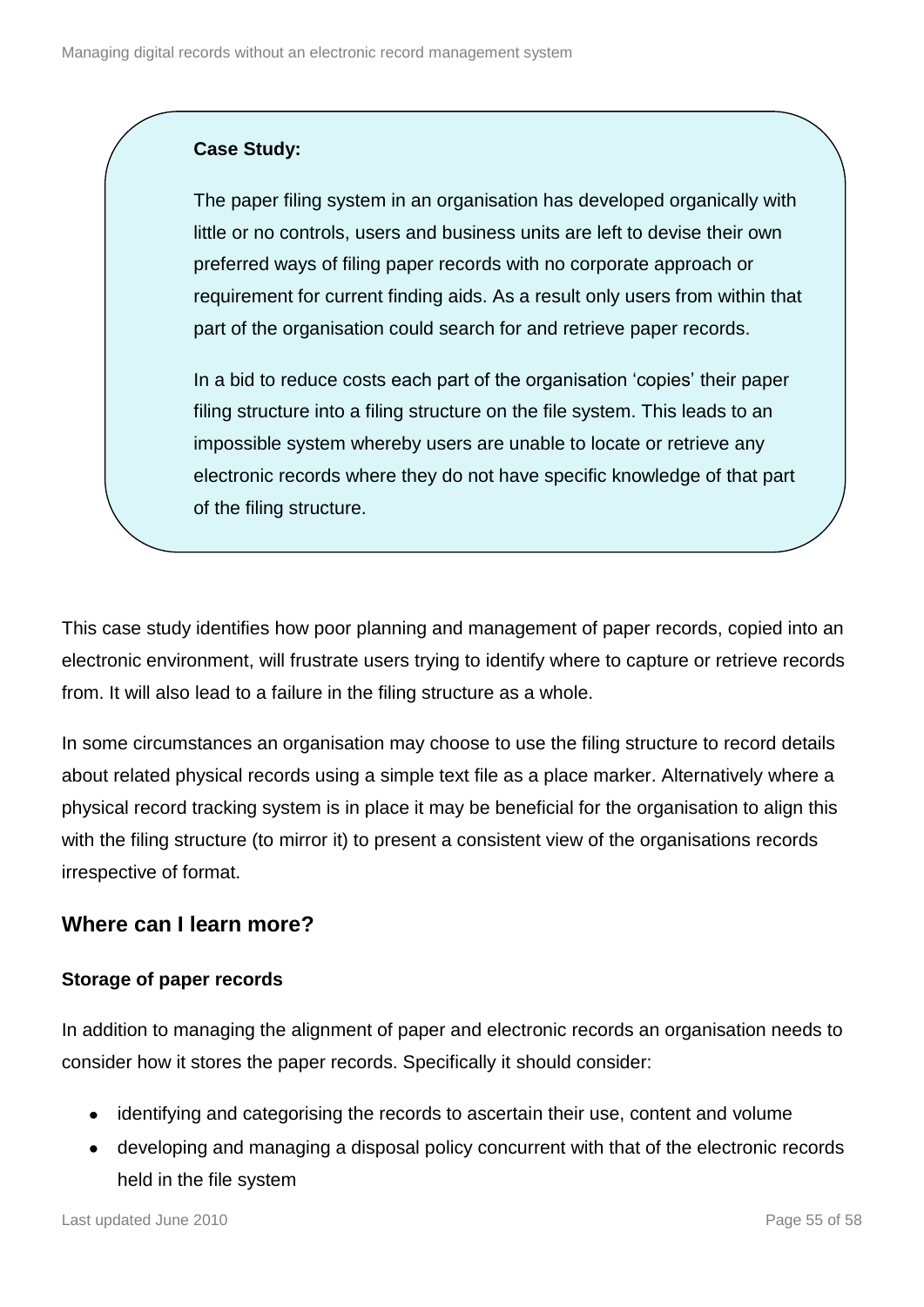- specifying and managing access to the paper records, including any offsite locations
- identifying the usage of the paper records to establish frequently accessed records which may need to be stored more centrally
- tracking and management of the custody of paper records when held in a file store or at a user's workstation
- assessing the most suitable means of storing the records to ensure they are accessible and not at risk from environmental or accidental damage
- development of auditing and reporting on the use, access and disposal of the paper records

These activities will help the organisation ensure its paper records are well maintained and managed to the same level as the electronic records within the file system. More information is available in guidance produced by The National Archives:

 $\bullet$ Identifying and specifying requirements for offsite storage of physical records: [nationalarchives.gov.uk/recordsmanagement/requirements-offsite-store.htm](http://www.nationalarchives.gov.uk/recordsmanagement/requirements-offsite-store.htm)

#### **Record Management Code of Practice reference**

- [Guide 4: Keeping records to meet corporate requirements](http://www.nationalarchives.gov.uk/documents/information-management/rm-code-guide4.pdf)
- Guide 6: Storage and maintenance of records
- Guide 7: Security and access
- [Guide 8: Disposal of records](http://www.nationalarchives.gov.uk/documents/information-management/rm-code-guide8.pdf)
- [www.justice.gov.uk/guidance/freedom-and-rights/freedom-of-information/code-of](http://www.justice.gov.uk/guidance/freedom-and-rights/freedom-of-information/code-of-practice.htm)[practice.htm](http://www.justice.gov.uk/guidance/freedom-and-rights/freedom-of-information/code-of-practice.htm)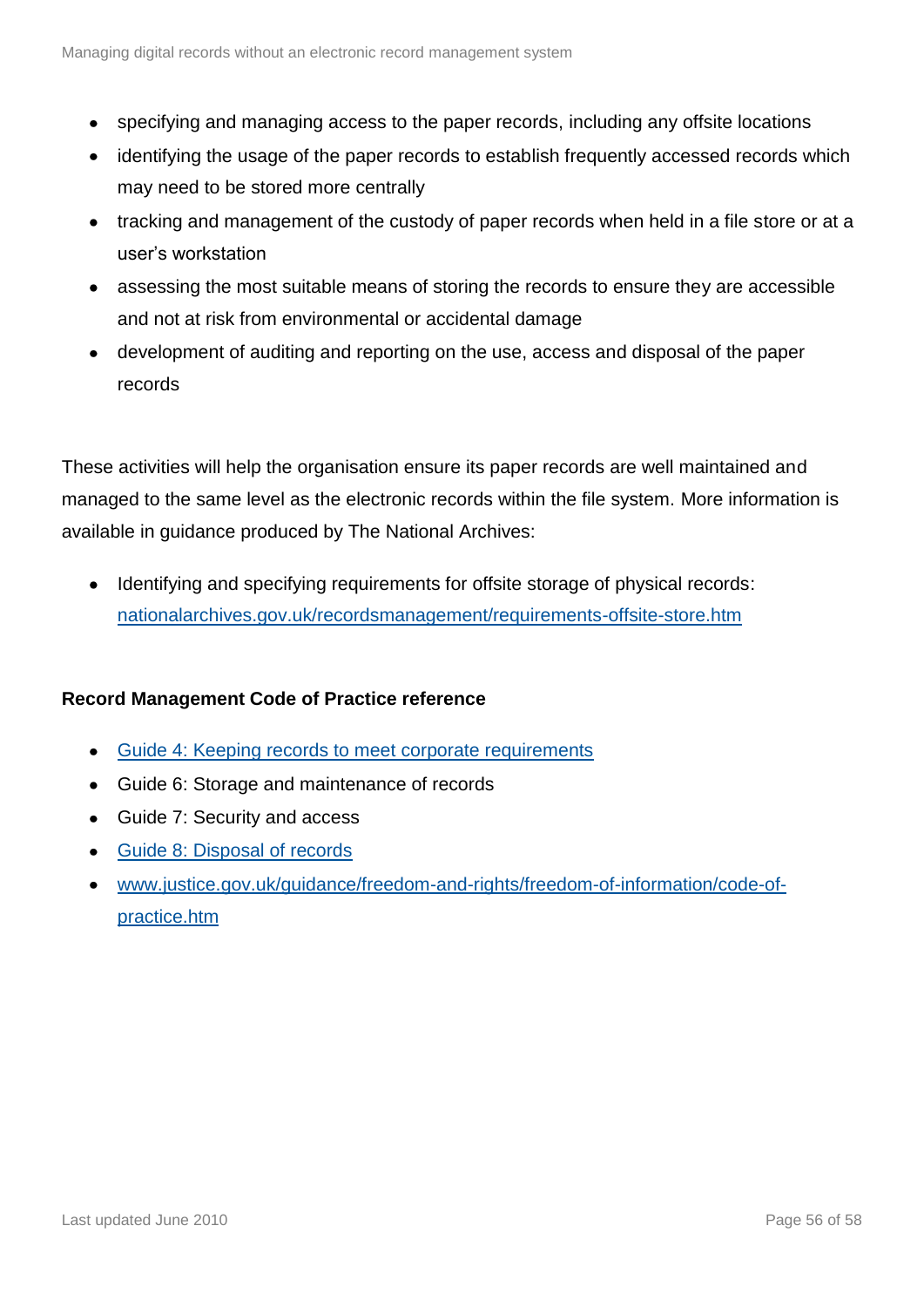### <span id="page-56-0"></span>**Further reading**

#### **General Records Management Guidance**

- The National Archives Guidance on records management: [nationalarchives.gov.uk/recordsmanagement/advice/default.htm](http://www.nationalarchives.gov.uk/recordsmanagement/advice/default.htm)
- The National Archives Guidance on electronic records management: [nationalarchives.gov.uk/information-management/guidance/e.htm](http://www.nationalarchives.gov.uk/information-management/guidance/e.htm)
- The National Archive Guidance on digital continuity:
- [nationalarchives.gov.uk/information-management/our-services/digital-continuity.htm](http://www.nationalarchives.gov.uk/information-management/our-services/digital-continuity.htm)
- Records Management Society guidance: [www.rms-gb.org.uk/resources](http://www.rms-gb.org.uk/resources)
- Information Commissioner's guidance: [www.ico.gov.uk/tools\\_and\\_resources/document\\_library.aspx](http://www.ico.gov.uk/tools_and_resources/document_library.aspx)
- JISC guidance on records management: [www.jisc.ac.uk/publications/documents/pub\\_rmibp.aspx](http://www.jisc.ac.uk/publications/documents/pub_rmibp.aspx)
- JISC Infonet infokit on records management: [www.jiscinfonet.ac.uk/InfoKits/records-management](http://www.jiscinfonet.ac.uk/InfoKits/records-management)

#### **Useful Publications**

- Managing digital continuity: [nationalarchives.gov.uk/documents/information-management/managing-digital](http://www.nationalarchives.gov.uk/documents/information-management/managing-digital-continuity.pdf)[continuity.pdf](http://www.nationalarchives.gov.uk/documents/information-management/managing-digital-continuity.pdf)
- Jay Kennedy and Cheryl Schauder, Records management, a guide to corporate record keeping (second edition, 1998)
- Elizabeth Shepherd and Geoffrey Yeo, Managing records a handbook of principles and practice (2003)
- Effective records management. A management guide to the value of BS ISO 15489 (British Standards Institute, 2002) This is a four part guide [www.bsigroup.com/](http://www.bsigroup.com/)